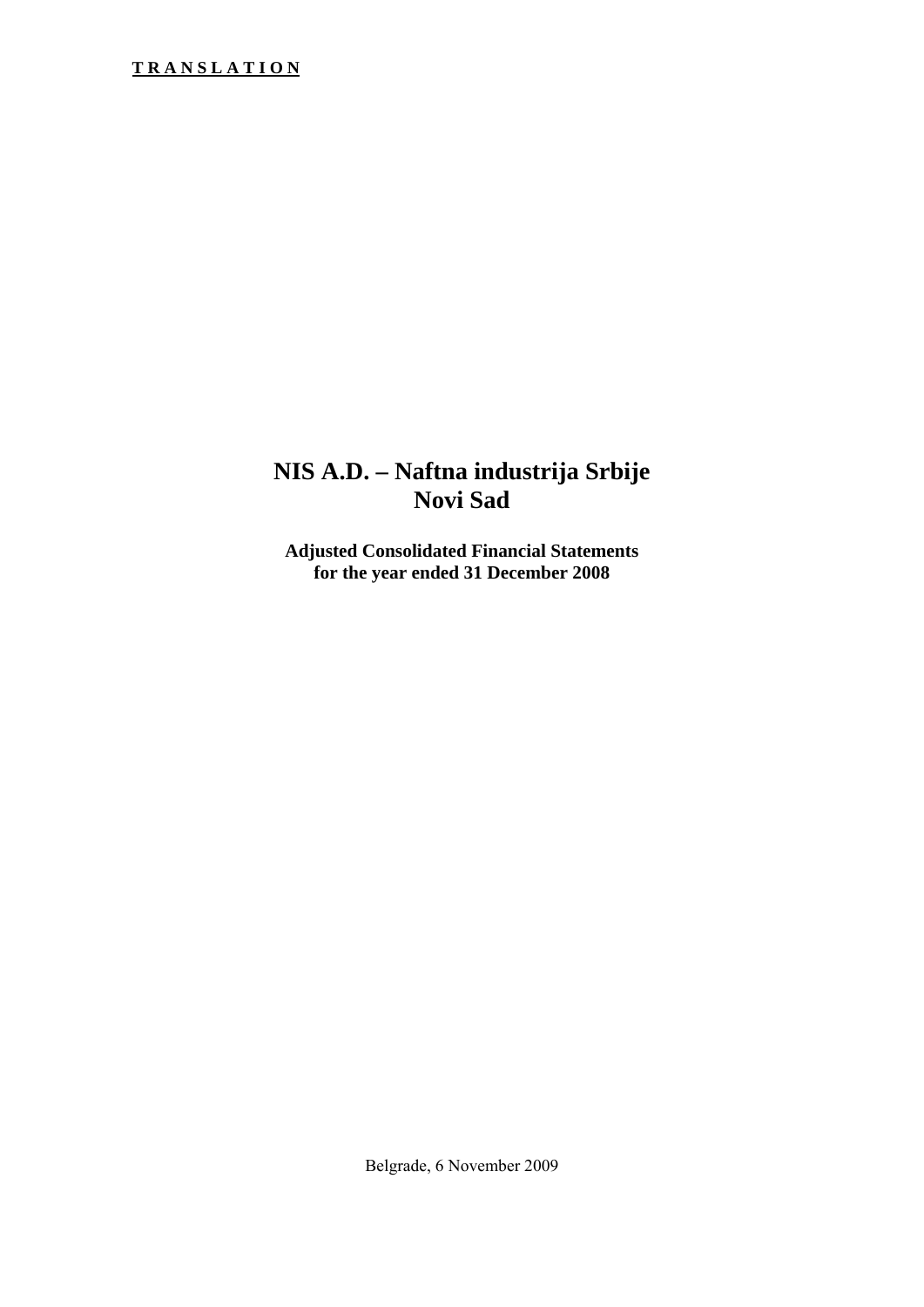## ADJUSTED CONSOLIDATED FINANCIAL STATEMENTS FOR THE YEAR ENDED 31 DECEMBER 2008

| CONENTS:                                                 | Page     |
|----------------------------------------------------------|----------|
| Report on the Adjusted Consolidated Financial Statements | $1 - 3$  |
| <b>Adjusted Consolidated Financial Statements</b>        |          |
| Income Statement                                         | 4        |
| <b>Balance Sheet</b>                                     | $5 - 6$  |
| Cash Flow Statement                                      | 7        |
| Statement of Changes in Equity                           | 8        |
| Notes to the Adjusted Consolidated Financial Statements  | $9 - 44$ |
| Appendix 1                                               | 45       |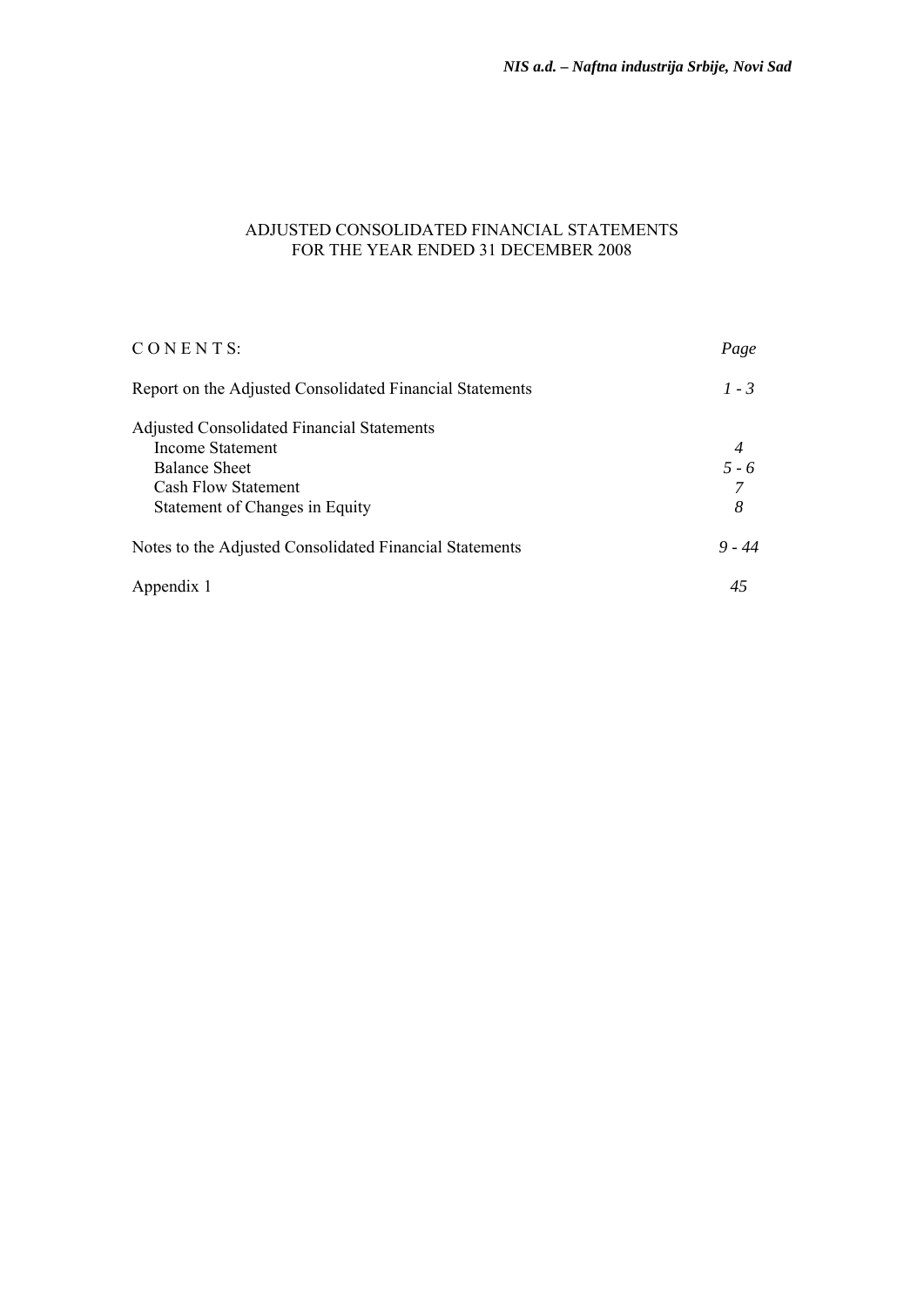

KPMG d.o.o. Beograd Kraliice Natalije 11 11000 Belgrade Serbia

Telephone: Fax: E-mail: Internet:

+381 11 20 50 500 +381 11 20 50 550 info@kpmg.co.yu www.kpmg.co.yu

Agencija za privredne registre **BD 7113** Matični broj 17148656 Račun 265-1100310000190-61 Raiffeisen banka a.d. Beograd PIB 100058593

# **TRANSLATION**

#### TO THE SHAREHOLDERS OF

# NIS A.D. - NAFTNA INDUSTRIJA SRBIJE, NOVI SAD

# **Report on the Adjusted Consolidated Financial Statements**

We have audited the accompanying adjusted consolidated financial statements of NIS a.d. -Naftna industrija Srbije, Novi Sad (hereinafter: "the Company") which comprise the adjusted consolidated balance sheet as at 31 December 2008 and the related adjusted consolidated statement of income, adjusted consolidated cash flow statement and adjusted consolidated changes in shareholders equity for the year then ended. Audit of the Company's consolidated financial statements for 2007 was performed by another auditor who expressed a qualified opinion in his report dated 9 May 2008 in respect of recording of effects of error adjustments, non-compliance with IAS 19 - Employee Benefits, intangible assets, nature and measurement of inventories of investment materials, long-term investments, obsolete inventories, slow moving inventories and inventories with internal profits, provisions for re-cultivation of environmental degradation, unreconciled receivables and payables, calculation and presentation of taxes in accordance with IAS 12 and cash flow statement.

# Management's Responsibility for the Financial Statements

Management is responsible for the preparation and fair presentation of these adjusted consolidated financial statements in accordance with the Law on Accounting and Auditing of the Republic of Serbia (as published in the "Official Gazette of the Republic of Serbia" 46/2006). This responsibility includes: designing, implementing and maintaining internal controls relevant to the preparation and fair presentation of adjusted consolidated financial statements that are free from material misstatements, whether due to fraud or error; selecting and applying appropriate accounting policies; and making accounting estimates that are reasonable in the circumstances.

#### **Auditors' Responsibility**

Our responsibility is to express an opinion on these adjusted consolidated financial statements based on our audit. We have conducted our audit in accordance with the Law on Accounting and Auditing of the Republic of Serbia (as published in the "Official Gazette of the Republic of Serbia" 46/2006) and International Standards on Auditing as issued by the International Federation of Accountants. Those standards require that we comply with relevant ethical requirements and plan and perform the audit to obtain reasonable assurance whether the adjusted consolidated financial statements are free of material misstatement.

> Corollack 2009 KPMG d.o.o. Beograd, a Serbian limited<br>liability company and a member firm of the KPMG network of independent member firms affiliated with<br>KPMG International, a Swiss cooperative. All rights reserved

Unisani osnovni kapital Društva od EUR 50.790,42 uplaćen, odnosno unet je u celosti. KPMG d.o.o. Beograd je jednočlano društvo.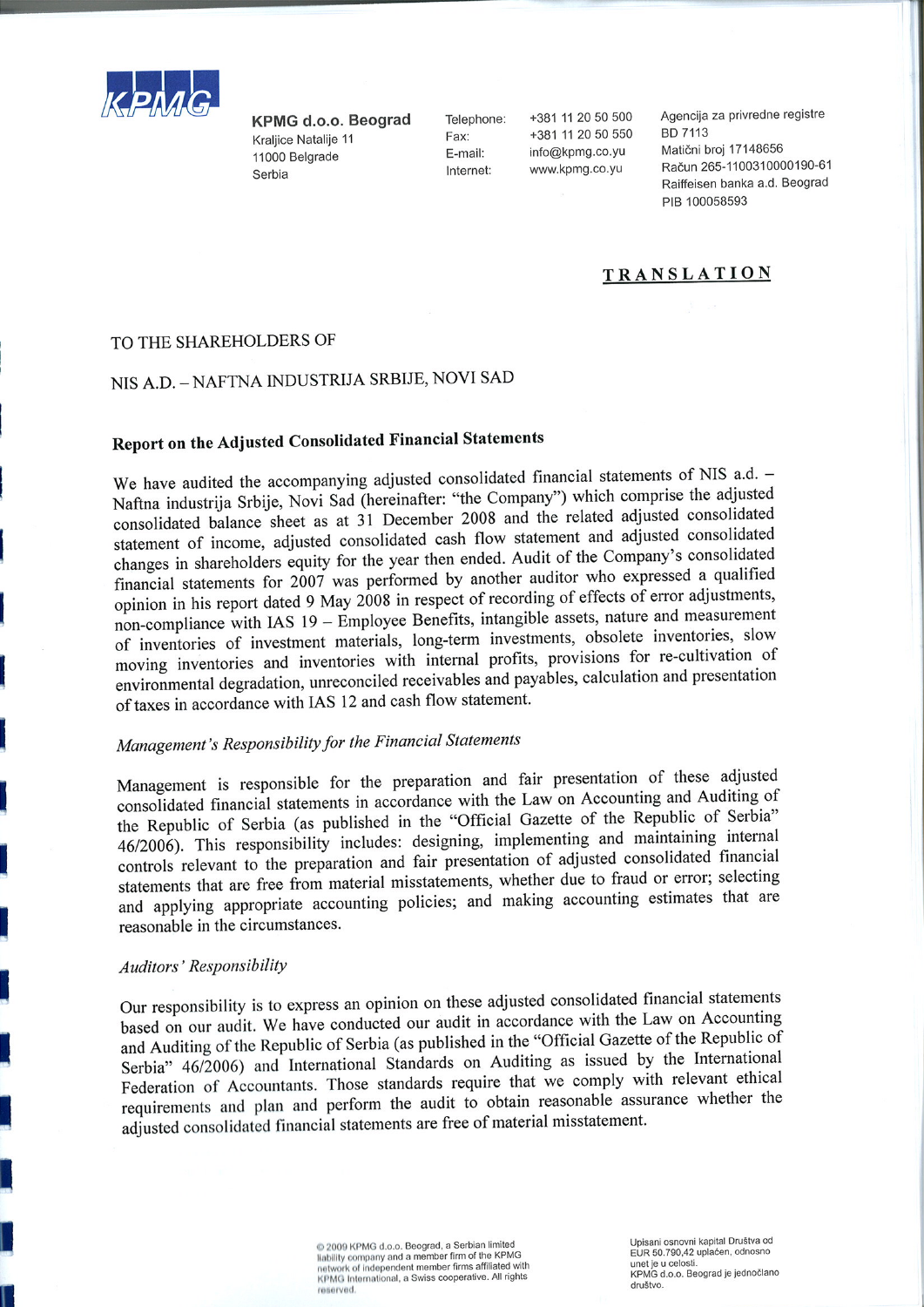An audit involves performing procedures to obtain audit evidence about the amounts and disclosures in the adjusted consolidated financial statements. The procedures selected depend on our judgment, including the assessment of the risks of material misstatement of the adjusted consolidated financial statements, whether due to fraud or error. In making those risk assessments, we consider internal control relevant to the entity's preparation and fair presentation of the adjusted consolidated financial statements in order to design audit procedures that are appropriate in the circumstances, but not for the purpose of expressing an opinion on the effectiveness of the entity's internal control. An audit also includes evaluating the appropriateness of accounting principles used and the reasonableness of accounting estimates made by management, as well as evaluating the overall presentation of the adjusted consolidated financial statements.

We believe that the audit evidence we have obtained is sufficient and appropriate to provide a basis for our opinion.

#### *Opinion*

In our opinion, the adjusted consolidated financial statements give a true and fair view of the consolidated financial position of the Company as at 31 December 2008, and the consolidated results of its operations and consolidated cash flows for the year then ended, in accordance with the Law on Accounting and Auditing of the Republic of Serbia (as published in the "Official Gazette of the Republic of Serbia" 46/2006).

#### *Emphasis of Matter*

Without qualifying our opinion, we draw attention to the following issues:

As at 18 April 2008 the Shareholders' Assembly of the Company adopted the Decision on profit distribution for 2007 reported in the separate financial statements, whereby a liability was created toward its founder at the time in the amount of RSD 4,048,227 thousand. Out of this amount RSD 2,347,514 thousand was settled through compensation with JP Srbijagas and JP Železnice Srbije, while the amount of RSD 263,582 thousand was returned to the Company, whereby the Company's liability to its founder at that time as at 31 December 2008 amounts to RSD 2,126,363 thousand. Given that the Company's Share Purchase Agreement includes a statement and guarantee from the seller that after 25 January 2008 no dividends have been paid, we are unable to confirm the validity of the Decision on distribution of dividends for 2007 and related postings. Also, the Decision dated 29 January 2009 on covering losses from earlier years and distribution of retained earnings from previous years to the founder, liability toward the founder has been established for the remainder of profits after covering of losses in the amount of RSD 7,171,908 thousand. This Decision by the Shareholders' Assembly was not carried out in the Company's accounting records. In March 2009 the Board of Directors initiated court proceedings to cancel the decision on profit distribution. In accordance with information received from the Company's management, the validity of both decisions on profit distribution will be the subject of negotiation of interested parties.

The Company reported an equity investment in HIP Petrohemija a.d. Pančevo in the net amount of RSD 487,986 thousand, as well as long-term financial investments and current receivables from HIP Petrohemija a.d. Pančevo as at 31 December 2008 in the amount of RSD 6,576,116 thousand (2007 - RSD 2,107,655 thousand). In view of the weak financial position of HIP Petrohemija a.d. Pančevo and its reported losses, Company management is considering ways to collect and the amount of potential impairment of investment and receivables from HIP Petrohemija.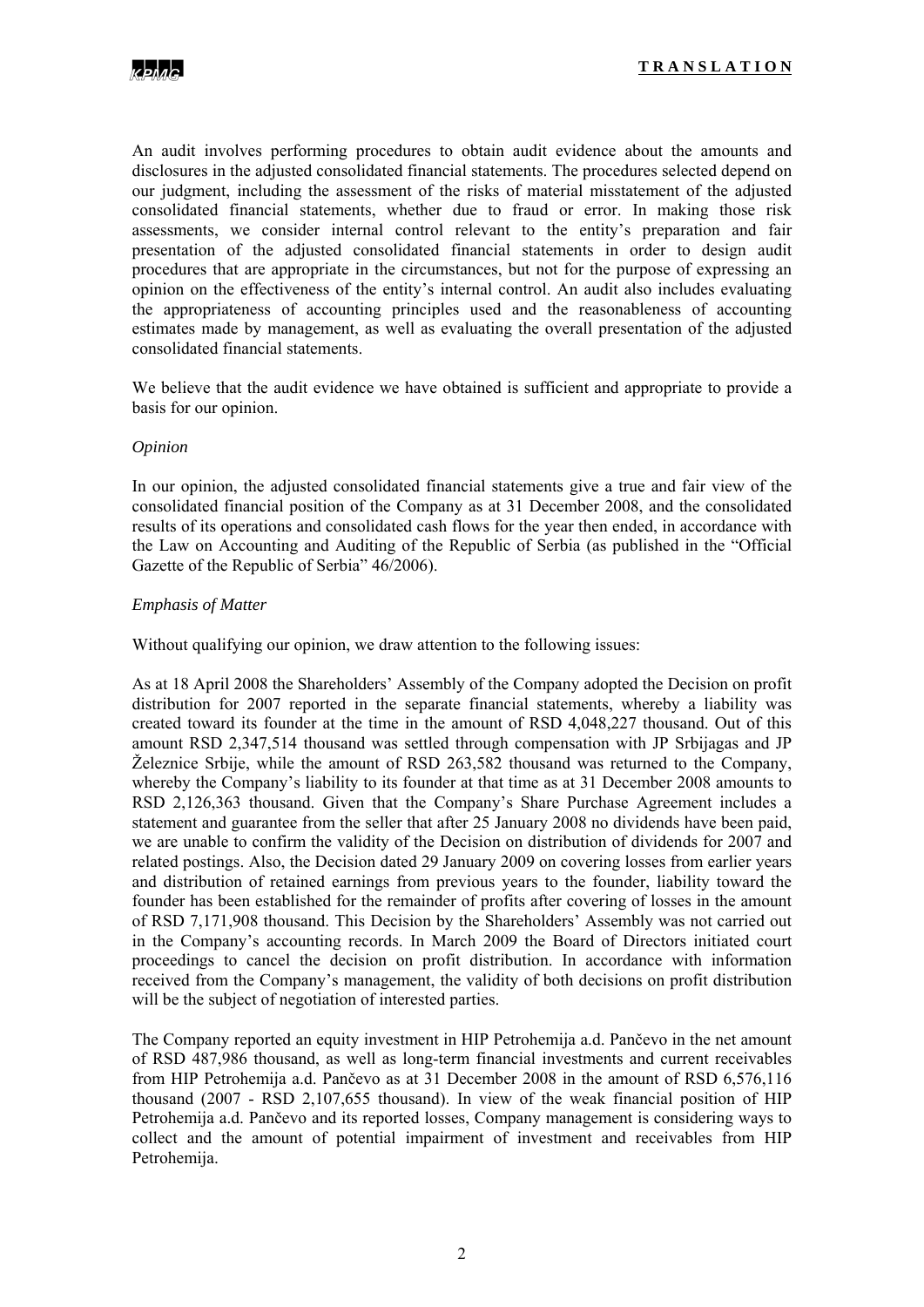

The Company does not have complete documentation as proof of ownership or right of use over all of its assets and property, nor has it made full separation with respect to former members of NIS. Company management believes that issues of ownership over property, separation with respect to former members of NIS and settling of relations with state authorities will be concluded successfully, and that there will not be any significant difficulties in defining ownership. The Company currently lacks documentation on ownership (detailed property list) for all of its properties, but relies on the obligation of the Government of the Republic of Serbia, arising from the Sale Purchase Agreement, to provide the appropriate documents.

Due to the existence of aged equipment and the fact that particular production processes in the Company are outdated, it is possible that the Company might have breached and will be in breach of environmental laws of the Republic of Serbia. As a result, the Company is a potential environmental pollutant and it is reasonable to expect environmental claims and litigation against the Company in future. The Company did not make provisions for the costs of rectifying the consequences of environmental pollution that occurred prior to and after the preparation of the financial statements for 2008, given that management is relying on obligation of the Government of the Republic of Serbia to indemnify the Company from any such claims and litigation except for industrial disasters until such time when the Programme for Reconstruction and Modernisation of assets of the Company is completed in accordance with the Sale Purchase Agreement.

Calculation of deferred tax liabilities was made based on the tax values of fixed assets and intangible assets that are assessed by the Tax Authorities, and which are the subject of an administrative dispute. Upon conclusion of this administrative dispute, with its ultimate outcome being difficult to estimate at this time, the value of deferred tax liabilities could be adjusted.

Within investments under construction the Company reported investments in the Crni Vrh hotel complex in the amount of RSD 2,850,035 thousand as at 31 December 2008. Following the last appraisal performed on 1 January 2007 no new investments were made in this hotel complex. Management did not reach a decision on future status of this investment in the hotel complex.

Belgrade, 6 November 2009 KPMG d.o.o. Beograd

(L.S.)

 Nina Bulatović *Certified Auditor* 

*This is a Translation of the Original Report on the Adjusted Consolidated Financial Statements issued in the Serbian Language. We are responsible for the translation of the Report on the Adjusted Consolidated Financial Statements and not for any other documents.* 

Belgrade, 6 November 2009 KPMG d.o.o. Beograd



 Nina Bulatović *Certified Auditor*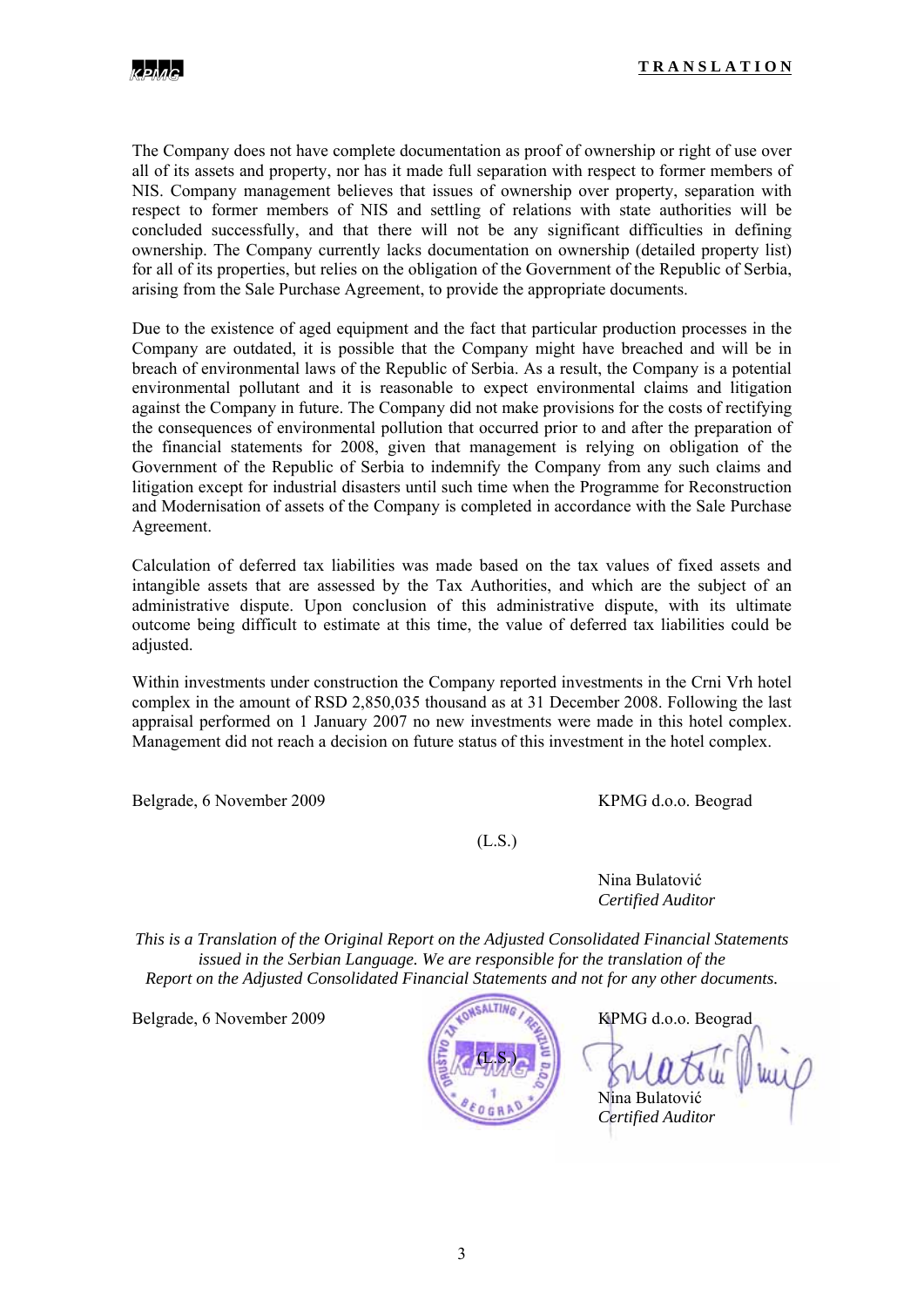#### **ADJUSTED CONSOLIDATED INCOME STATEMENT FOR THE YEAR ENDED 31 DECEMBER 2008**

|                                     |              | 2008           | 2007           |
|-------------------------------------|--------------|----------------|----------------|
| In thousands of RSD                 | <b>Notes</b> | Adjusted       | Adjusted       |
|                                     |              |                |                |
| Sales                               | $2(e)$ , 3   | 169,607,132    | 159,552,279    |
|                                     |              |                |                |
| Cost of goods sold                  |              | (39, 582, 455) | (52,802,418)   |
| Material costs                      | 2(f), 4      | (93, 033, 146) | (67, 298, 673) |
| Gross salaries and wages            | 5            | (14, 170, 110) | (16,216,585)   |
| Depreciation and provision expense  | 2(j,p), 6    | (6,975,591)    | (8,747,261)    |
| Other operating expenses            | $2(g)$ , 7   | (11,051,084)   | (11,262,547)   |
|                                     |              |                |                |
| Profit from operations              |              | 4,794,746      | 3,224,795      |
|                                     |              |                |                |
| Financial income                    |              | 8,505,247      | 9,786,963      |
| Financial expenses                  |              | (18, 907, 824) | (7, 794, 829)  |
| Financial income and expenses (net) | 2(h,j), 8    | (10, 402, 577) | 1,992,134      |
|                                     |              |                |                |
| Other income                        | 9            | 8,552,811      | 3,252,222      |
| Other expenses                      | 10           | (11, 021, 776) | (6,680,649)    |
| Other income and expenses (net)     |              | (2,468,965)    | (3,428,427)    |
|                                     |              |                |                |
|                                     |              |                |                |
| (Loss)/Profit before tax            |              | (8,076,796)    | 1,788,502      |
| Profit tax                          | 2(p), 11     | (111,629)      | (593, 517)     |
| Deferred tax expenses of the period | 2(r), 11     | (3,931)        | (59,701)       |
| Deferred tax income of the period   | 2(r), 11     | 1,866          | 1,954          |
|                                     |              |                |                |
| <b>NET (LOSS)/PROFIT</b>            |              | (8,190,490)    | 1,137,238      |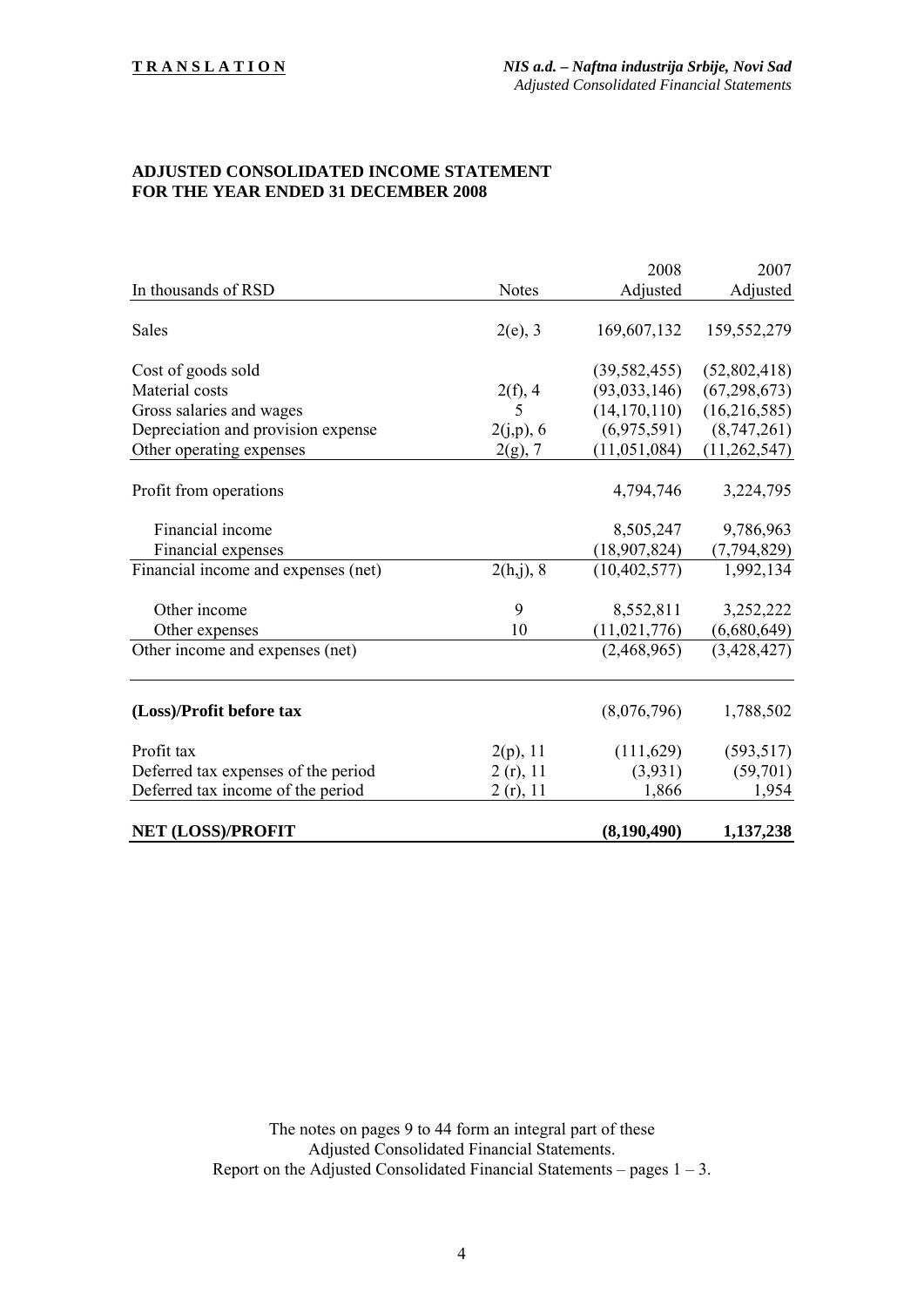#### **ADJUSTED CONSOLIDATED BALANCE SHEET AS AT 31 DECEMBER 2008**

|                                                                                                                                                                                                 |                                                    | 2008                                                                     | 2007                                                            |
|-------------------------------------------------------------------------------------------------------------------------------------------------------------------------------------------------|----------------------------------------------------|--------------------------------------------------------------------------|-----------------------------------------------------------------|
| In thousands of RSD                                                                                                                                                                             | <b>Notes</b>                                       | Adjusted                                                                 | Adjusted                                                        |
| <b>ASSETS</b>                                                                                                                                                                                   |                                                    |                                                                          |                                                                 |
| Non-current assets                                                                                                                                                                              |                                                    |                                                                          |                                                                 |
| Intangible assets                                                                                                                                                                               | 2(j), 12                                           | 5,462,308                                                                | 3,028,533                                                       |
| Property, plant and equipment                                                                                                                                                                   | 2(j), 12                                           | 101,749,575                                                              | 101,694,375                                                     |
| Investment property                                                                                                                                                                             | $2(k)$ , 12                                        | 738,953                                                                  | 738,953                                                         |
| Long-term financial investments                                                                                                                                                                 | 2(l), 13                                           | 7,178,205                                                                | 5,108,263                                                       |
| Total non-current assets                                                                                                                                                                        |                                                    | 115,129,041                                                              | 110,570,124                                                     |
| Current assets<br>Inventories<br>Receivables<br>Receivables for overpaid profit taxes<br>Short-term financial investments<br>Cash and cash equivalents<br>Value added tax and deferred expenses | $2(m)$ , 14<br>$2(n)$ , 15<br>2(l), 16<br>17<br>18 | 25,075,956<br>14,248,642<br>507,352<br>6,091,856<br>625,910<br>1,118,736 | 30,288,485<br>17,535,406<br>2,982,462<br>1,862,109<br>1,921,736 |
| Total current assets                                                                                                                                                                            |                                                    | 47,668,452                                                               | 54,590,198                                                      |
| Deferred tax assets<br><b>TOTAL ASSETS</b>                                                                                                                                                      | $2(r)$ , 11                                        | 276<br>162,797,769                                                       | 1,918<br>165, 162, 240                                          |
| Off-balance sheet assets                                                                                                                                                                        | 26                                                 | 106,528,611                                                              | 43,947,429                                                      |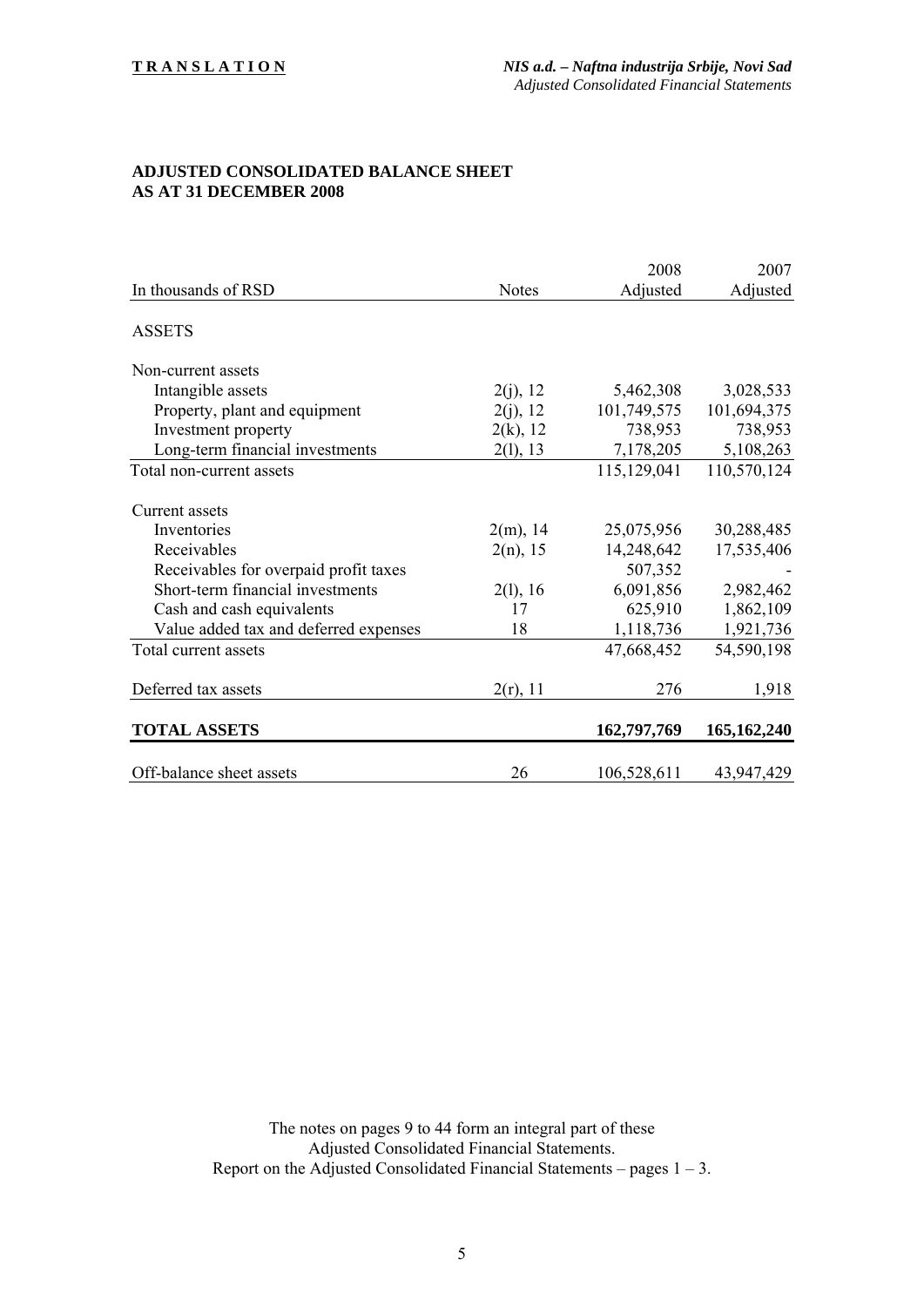#### **ADJUSTED CONSOLIDATED BALANCE SHEET AS AT 31 DECEMBER 2008 (continued)**

|                                                            |              | 2008           | 2007           |
|------------------------------------------------------------|--------------|----------------|----------------|
| In thousands of RSD                                        | <b>Notes</b> | Adjusted       | Adjusted       |
| <b>EQUITY AND LIABILITIES</b>                              |              |                |                |
| Equity                                                     | 19           |                |                |
| Initial capital                                            |              | 87,128,024     | 87,128,024     |
| Reserves                                                   |              | 889,211        | 484,601        |
| <b>Revaluation reserves</b>                                |              | 1,665,524      | 1,880,271      |
| Unrealised gains on securities                             |              | 136,760        |                |
| Unrealised losses on securities                            |              | (33,169)       |                |
| Retained earnings                                          |              |                | 3,253,268      |
| Loss                                                       |              | (18, 571, 969) | (10, 174, 534) |
| Minority interest                                          |              | 23,626         | 21,356         |
| Total equity                                               |              | 71,238,007     | 82,592,986     |
| Long-term provisions                                       | 2(0), 20     | 7,878,920      | 8,796,400      |
| Long-term liabilities                                      | 21           | 13, 127, 820   | 13,737,889     |
| <b>Current liabilities</b>                                 |              |                |                |
| Short-term financial liabilities                           | 22           | 47,409,746     | 13,028,390     |
| Liabilities from business operations                       | 23           | 11,508,677     | 31,891,468     |
| Other short-term liabilities                               | 24           | 4,217,632      | 4,043,266      |
| <b>VAT</b><br>and<br>other<br>liabilities<br>for<br>taxes. |              |                |                |
| contributions and other accrued liabilities                | 25           | 3,374,049      | 5,841,969      |
| Profit tax liabilities                                     |              | 160,951        | 594,969        |
| Total current liabilities                                  |              | 66,671,055     | 55,400,062     |
| Deferred tax liabilities                                   | $2(r)$ , 11  | 3,881,967      | 4,634,903      |
| <b>TOTAL EQUITY AND LIABILITIES</b>                        |              | 162,797,769    | 165, 162, 240  |
| Off-balance sheet equity and liabilities                   | 26           | 106,528,611    | 43,947,429     |

General Manager, Mr. Kiril Kravčenko, has approved the Adjusted Consolidated Financial Statements.

Novi Sad, 6 November 2009

NIS a.d. – Naftna industrija Srbije, Novi Sad

Kiril Kravčenko *General Manager*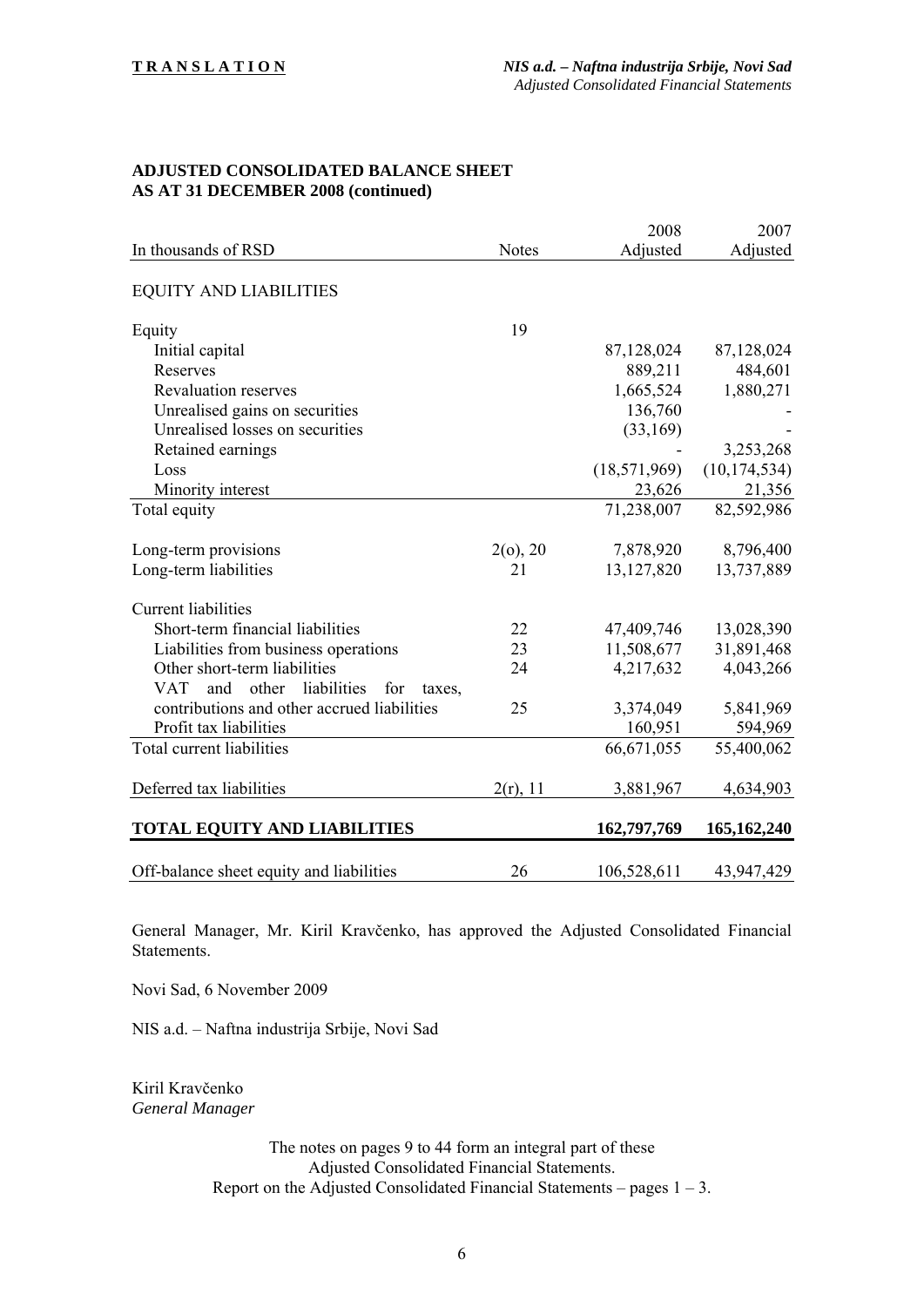## **ADJUSTED CONSOLIDATED CASH FLOW STATEMENT FOR 2008**

|                                                               | 2008           | 2007                            |
|---------------------------------------------------------------|----------------|---------------------------------|
| In thousands of RSD                                           | Adjusted       | Adjusted                        |
|                                                               |                |                                 |
| Cash flow from operating activities                           |                |                                 |
| Cash receipts from customers and advances received            | 168,946,378    | 223, 131, 072                   |
| Interest receipts from operating activities                   | 2,260,200      | 1,513,696                       |
| Other receipts from operating activities                      | 232,594        | 8,454,280                       |
| Payments to suppliers and advances paid                       |                | $(121,607,366)$ $(164,058,329)$ |
| Gross salaries and wages                                      | (14, 781, 115) | (13, 530, 732)                  |
| Interest paid                                                 | (2,639,739)    | (2,956,035)                     |
| Income tax                                                    | (1,052,999)    | (564, 131)                      |
| Payments for other liabilities for taxes, contributions and   |                |                                 |
| other duties                                                  | (46,898,320)   | (46,092,694)                    |
| Net cash (used in)/generated from operating activities        | (15,540,367)   | 5,897,127                       |
|                                                               |                |                                 |
| Cash flow from investing activities                           |                |                                 |
| Sale of shares and stakes (net inflow)                        | 597,412        | 398,943                         |
| Sale of intangible assets, property, plant and equipment and  |                |                                 |
| assets                                                        | 428,818        | 1,762,716                       |
| Other financial investments (net inflow)                      |                | 237,379                         |
| Interest received                                             |                | 154,959                         |
| Dividends received                                            | 3,376          | 902                             |
| Purchase of intangible assets, property, plant, equipment and |                |                                 |
| natural assets                                                | (8,811,981)    | (6,879,109)                     |
| Other financial investments (net outflow)                     | (2,767,859)    | (14, 283)                       |
| Net cash used in investing activities                         | (10, 550, 234) | (4,338,493)                     |
|                                                               |                |                                 |
| Cash flow from financing activities                           |                |                                 |
| Long-term and short-term loans (net inflow)                   | 24,569,405     | 3,753,009                       |
| Other long-term and short-term liabilities                    | 1,533,048      | 61,558                          |
| Long-term and short-term loans (net outflow)                  | (435,703)      | (4, 287, 353)                   |
| Financial leasing                                             |                | (46, 161)                       |
| Dividends paid                                                |                | (1,965,293)                     |
| Net cash generated from/(used in) in financing activities     | 25,666,750     | (2,484,240)                     |
| Net outflow of cash and cash equivalents                      | (423, 851)     | (925, 606)                      |
|                                                               |                |                                 |
| Cash at the beginning of the period                           | 1,862,109      | 2,751,678                       |
| Foreign exchange gains on translation of cash                 | 1,173,780      | 911,346                         |
| Foreign exchange losses on translation of cash                |                |                                 |
|                                                               | (1,986,128)    | (875, 309)                      |
| <b>CASH AT THE END OF PERIOD</b>                              | 625,910        | 1,862,109                       |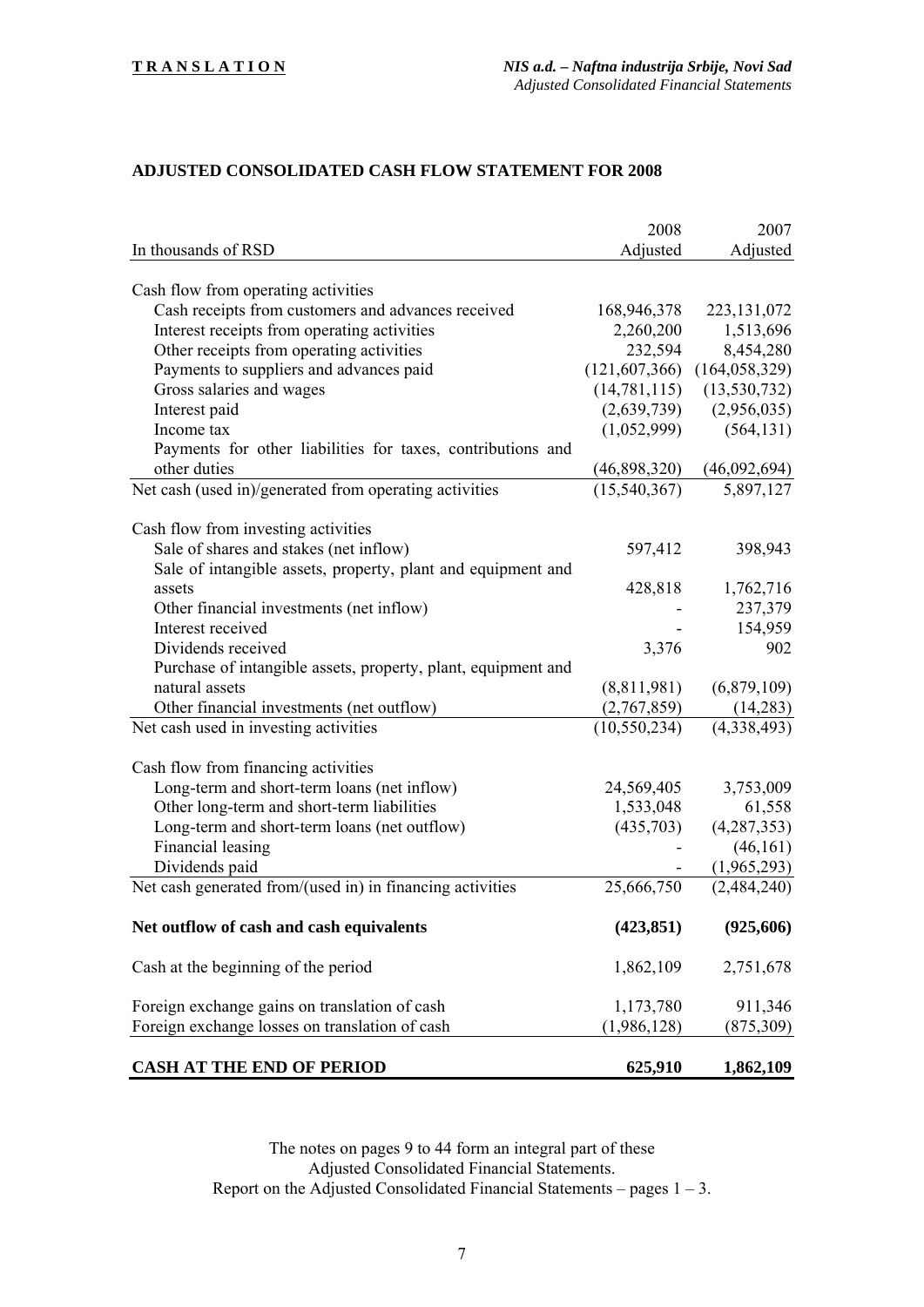#### **T R A N S L A T I O N**

#### **ADJUSTED CONSOLIDATED STATEMENT ON CHANGES IN EQUITY IN 2008**

|                                           |            |           |          |             | Unrealised    | Unrealised                   |                  |                         |                  |
|-------------------------------------------|------------|-----------|----------|-------------|---------------|------------------------------|------------------|-------------------------|------------------|
|                                           | Share      | Other     |          | Revaluation | gains on sale | losses on sale               | Retained         |                         |                  |
| In thousands of RSD                       | capital    | capital   | Reserves | reserves    | of securities | of securities                | earnings         | Loss                    | Total            |
|                                           |            |           |          |             |               |                              |                  |                         |                  |
| Balance as at 31 December 2007            | 81,530,220 | 5,619,160 | 484,601  | 1,880,271   |               | $\blacksquare$               |                  | 19,747,214 (10,174,534) | 99,086,932       |
| Opening balance adjustments               |            |           |          |             |               |                              |                  |                         |                  |
| (Appendix 1)                              |            |           |          |             |               |                              | $- (16,493,946)$ |                         | $- (16,493,946)$ |
| Adjusted opening balance                  | 81,530,220 | 5,619,160 | 484,601  | 1,880,271   |               | $\blacksquare$               |                  | 3,253,268 (10,174,534)  | 82,592,986       |
| Transfer to reserves 5%                   |            |           | 404,823  |             |               | $\overline{\phantom{a}}$     | (404, 823)       |                         | $\theta$         |
| Effect of reduction in deferred tax       |            |           |          |             |               |                              |                  |                         |                  |
| liabilities                               |            |           |          |             |               |                              |                  | 755,310                 | 755,310          |
| Reversal of effect of change in fair      |            |           |          |             |               |                              |                  |                         |                  |
| value of long-term financial              |            |           |          |             |               |                              |                  |                         |                  |
| investments for 2007                      |            |           |          | (215,201)   |               |                              |                  |                         | (215,201)        |
| Effect of change in fair value of long-   |            |           |          |             |               |                              |                  |                         |                  |
| term financial investments as at 31       |            |           |          |             |               |                              |                  |                         |                  |
| December 2008                             |            |           |          |             | 136,760       | (33,169)                     |                  |                         | 103,591          |
| Dividends to founder                      |            |           |          |             |               | $\blacksquare$               | (4,048,227)      |                         | (4,048,227)      |
| Reduction of liabilities for dividends to |            |           |          |             |               |                              |                  |                         |                  |
| founder                                   |            |           |          |             |               | $\qquad \qquad \blacksquare$ | 263,582          |                         | 263,582          |
| Adjustments to profit tax for 2005,       |            |           |          |             |               |                              |                  |                         |                  |
| 2006 and 2007                             |            |           |          |             |               |                              | (22, 943)        |                         | (22, 943)        |
| Transfer to/from                          |            | 3,139     | (213)    | 454         |               | $\qquad \qquad \blacksquare$ | 959,143          | (963, 124)              | (601)            |
| Current year loss                         |            | (869)     |          |             |               |                              |                  | (8,189,621)             | (8,190,490)      |
| <b>Balance as at 31 December 2008</b>     | 81,530,220 | 5,621,430 | 889,211  | 1,665,524   | 136,760       | (33,169)                     |                  | $- (18,571,969)$        | 71,238,007       |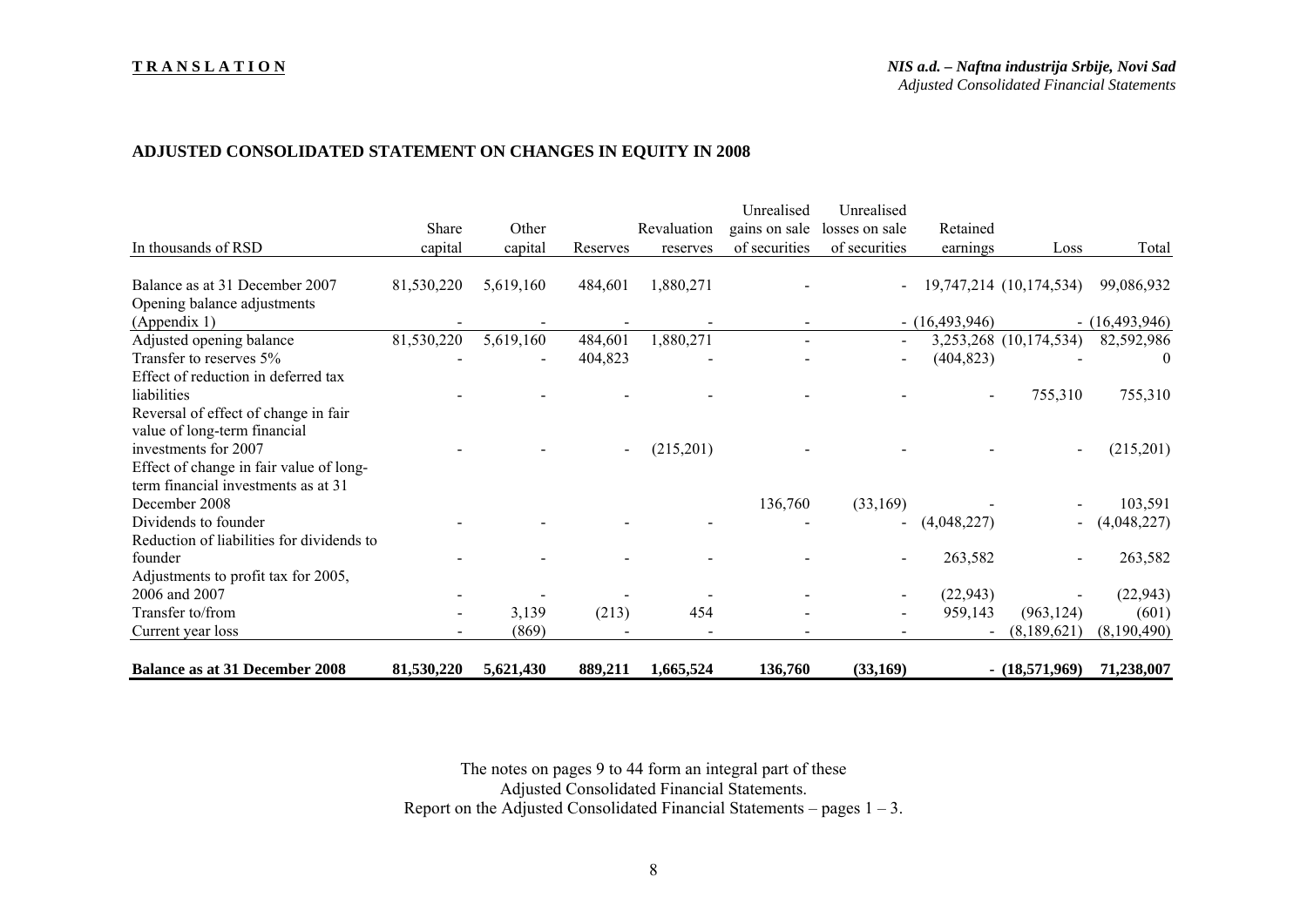#### **1 Background**

NIS a.d. – Naftna industrija Srbije, Novi Sad (hereinafter: the Company) was established by the Decision of the Government of the Republic of Serbia from 7 July 2005, as the biggest one of five legal successors of Javno Preduzeće Naftna industrija Srbije. According to the Law on the Abrogation of the Law on the Founding of the Public Company for Exploration, Production, Processing and Trade in Oil and Natural Gas Naftna Industrija Srbije, it has been concluded that all rights, obligations, assets, employees, documentation and contracts of JP NIS are assumed by the newly established companies. Also, according to the Decision of the Government of the Republic of Serbia, it has been concluded that assets, rights and liabilities belonging to JP NIS are the monetary and non-monetary stake in the Company's share capital. Distribution of assets, rights and liabilities of JP NIS to the newly established companies was performed on 1 July 2005, but the Company's registration was performed on 1 October 2005.

The Company's main activity is exploration and production of oil, refinement and sale of oil derivates and production and sale of products and services within core commercial activity. Also the Company is engaged in other activities defined by its Statute, such as: engineering in oil industry, design and construction of buildings, foreign and domestic trade, construction work performed abroad, and other activities that contribute to better efficiency and effectiveness of operations of the Company, including provision of hotel, restaurant and tourist services.

The registered seat of the Company is in Novi Sad, no.12 Narodnog fronta street. The average number of employees during 2008 was 12.343 (2007. – 12.615).

The Company's business operations are mostly regulated by decrees issued by the Government of the Republic of Serbia which sets selling prices of oil derivates and gas. Prices are reconciled with movements of prices of crude oil on the world market. Government decrees also regulate import and processing of crude oil and oil derivatives, and obligations of the Company to permit use of its facilities for the processing of crude oil under equal conditions to all interested companies who are registered for selling oil and oil derivatives.

Adjusted consolidated financial statements include the financial statements of the parent company NIS a.d., Novi Sad, and the following domestic and foreign subsidiaries:

| Name                                | $%$ share in<br>equity |
|-------------------------------------|------------------------|
|                                     |                        |
| O Zone a.d. Beograd                 | 100                    |
| NIS Oil Trading, Frankfurt, Nemačka | 100                    |
| NIS Overseas, Moskva, Rusija        | 100                    |
| JP Investment, London               | 100                    |
| Ranis, Moskva, Rusija               | 51                     |
| Jubos d.o.o. Bor                    | 51                     |
| Svetlost d.o.o. Bujanovac           | 51                     |

As at 31 December 2008 share capital consists of the share capital of the parent company NIS a.d., Novi Sad.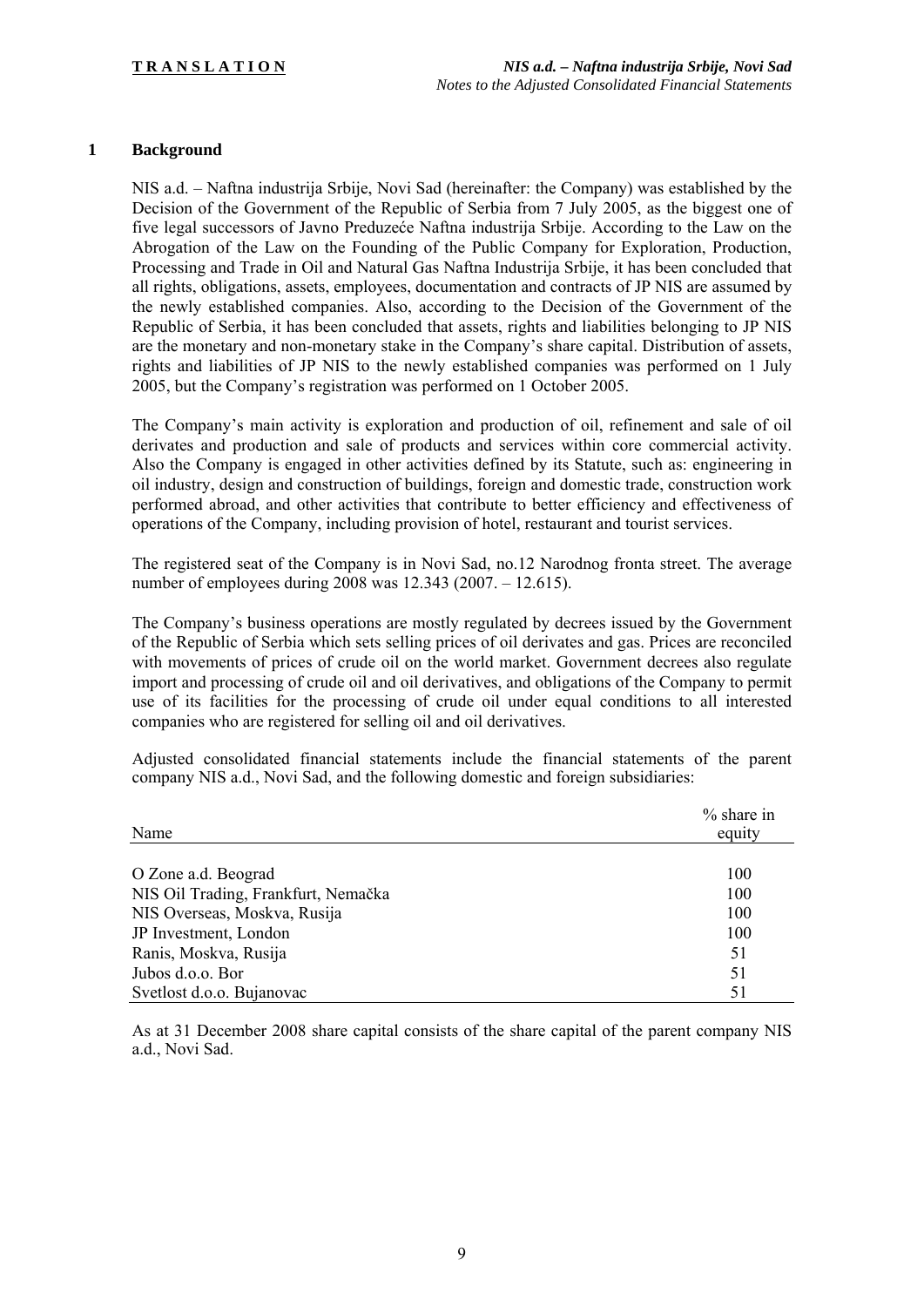#### **2 Basic accounting policies**

Basic accounting policies applied in the preparation of the Company's adjusted consolidated financial statements for 2008 are as follows:

#### *(a) Statement of compliance*

In accordance with the Law on Accounting and Auditing of the Republic of Serbia (Official Gazette of the Republic of Serbia 46/2006), Company management prepared these adjusted consolidated financial statements in compliance with the general accounting principles and practice effective in the Republic of Serbia.

The adjusted consolidated financial statements are expressed in thousands of Dinars (RSD). The dinar represents the functional currency used for reporting purposes in the Republic of Serbia.

#### *(b) Comparative figures*

The new Company management determined significant adjustments to the 2008 consolidated financial statements which were disclosed on 30 April 2009, as well as opening balance adjustments that impact previous years' profits and relate to identified materially significant effects of errors from previous years and changes in accounting policies and estimates.

According to requirements of IAS 8 – Accounting Policies, Changes in Accounting Estimates and Errors, the Company made adjustments to the disclosed consolidated financial statements for 2008, and to the extent possible made retrospective adjustment of comparative figures for the year ended 31 December 2007. Besides this the Company made adjustments to opening balances of assets, liabilities and equity for 2007 for errors for which estimates of effects of specific periods on the comparative figures were not feasible.

An overview of adjustments to financial statements for 2008 and of adjustments to comparative figures is provided in Appendix 1.

#### *(c) Going concern*

The adjusted consolidated financial statements are prepared in accordance with the going concern concept, which assumes that the Company will continue to operate in the foreseeable future. Although current assets are lower than current liabilities, Company management has an approach to liquidity risk that always ensures, to the extent that this is possible, adequate funds for settling liabilities as they mature, both under regular and extraordinary conditions, without incurring unacceptable losses or risks for the Company's reputation.

The Company management manages liquidity needs by carefully monitoring scheduled maturities for long-term financial liabilities, as well as outflows of cash for everyday operating needs. Liquidity risks are monitored by different time intervals, from day to day and from week to week, as well as on the basis of 30 day projections. Long-term liquidity needs for the upcoming 180 to 360 days are identified monthly. The Company maintains adequate cash funds for the settlement of liquidity needs for periods up to 30 days.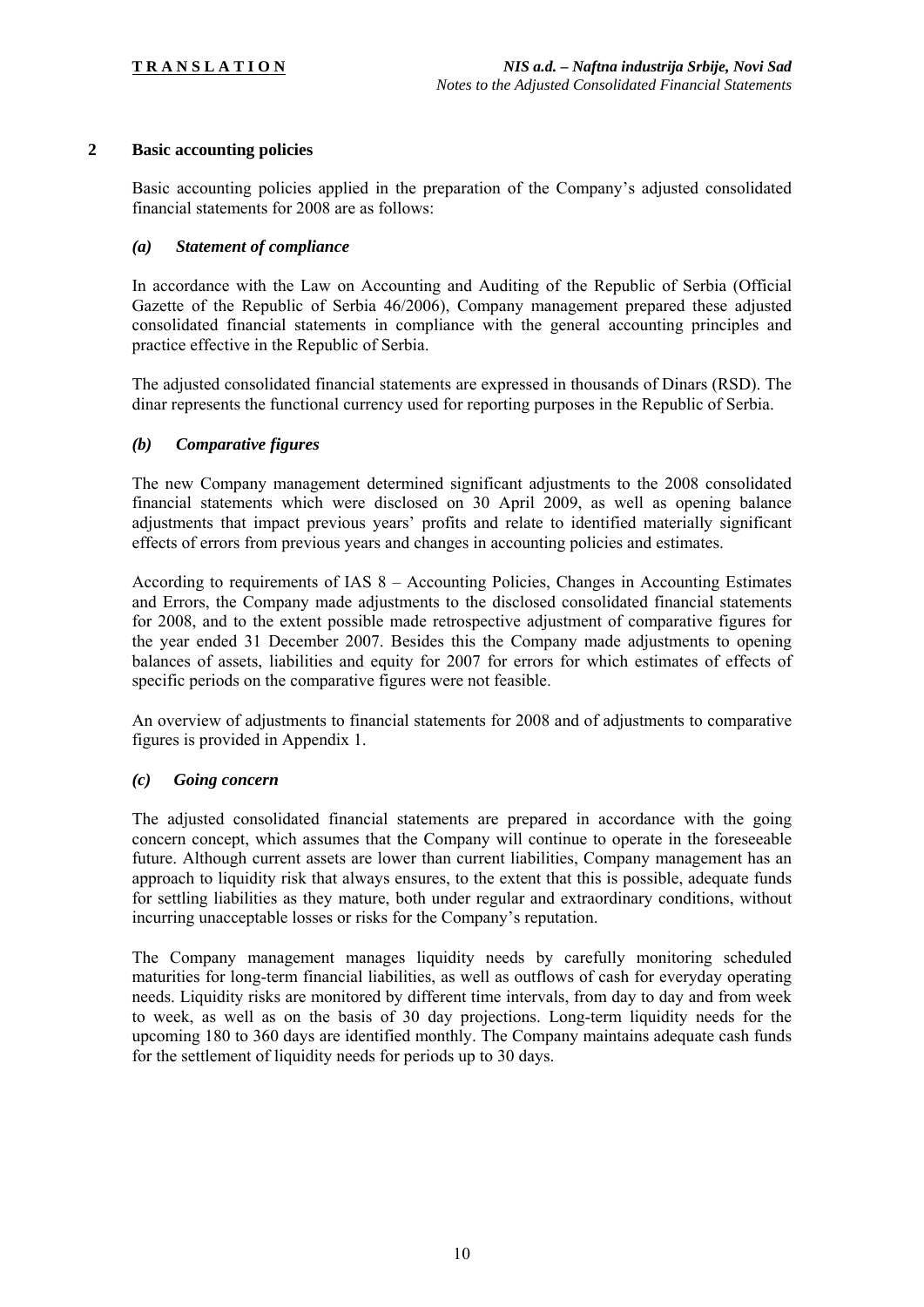### *(d) Basis of consolidation*

#### */i/ Subsidiaries*

Subsidiaries are companies that are controlled by the parent copmany NIS a.d., Novi Sad. Control exists when the parent Company has the power, directly or indirectly, to govern the financial and operating policies of an enterprise so as to obtain benefits from its activities. The financial statements of subsidiaries are included in the adjusted consolidated financial statements from the date that control commences until the date that control ceases.

#### */ii/ Related party and joint venture investments*

Related parties are companies over which the parent Company exercises significant influence, but over whose financial and operating policies the parent Company does not have control.

Joint ventures are entities in whose activities the parent Company exercises joint control, which is contractually defined and in which decisions on operating and financial policy are made through consensus.

Related parties and joint ventures are measured using the equity method.

In accordance with the Accounting Manual only subsidiaries are consolidated. The Company does not have control over associates and does not have their financial statements for many years, and has been trying to sell or close these companies. Also, ownership interests in these companies are considered materially insignificant.

#### */iii/ Transactions eliminated on consolidation*

Intra-group balances and transactions, and any unrealised gains and losses arising from intragroup transactions, are eliminated in preparing the adjusted consolidated financial statements. Unrealised gains arising from transactions with related parties and jointly controlled entities are eliminated to the extent of the Company's interest in the given company.

Unrealised losses are eliminated in the same way as unrealised gains except that they are only eliminated to the extent that there is no evidence of impairment.

#### /iv/ *Foreign operations*

Assets and liabilities of foreign operations are translated into the equivalent dinar value at the spot exchange rate as at balance sheet date. Income statements and cash flows are translated into dinars at the median exchange rate.

#### *(e) Sales*

/i/ In accordance with regulations, sales are stated at invoiced value reduced for VAT, rebates and other commercial discounts. Sales are disclosed to profit and loss statement after all significant risks and rewards of ownership have been transferred to the buyer. Change in the value of inventories of outputs is included in realisation.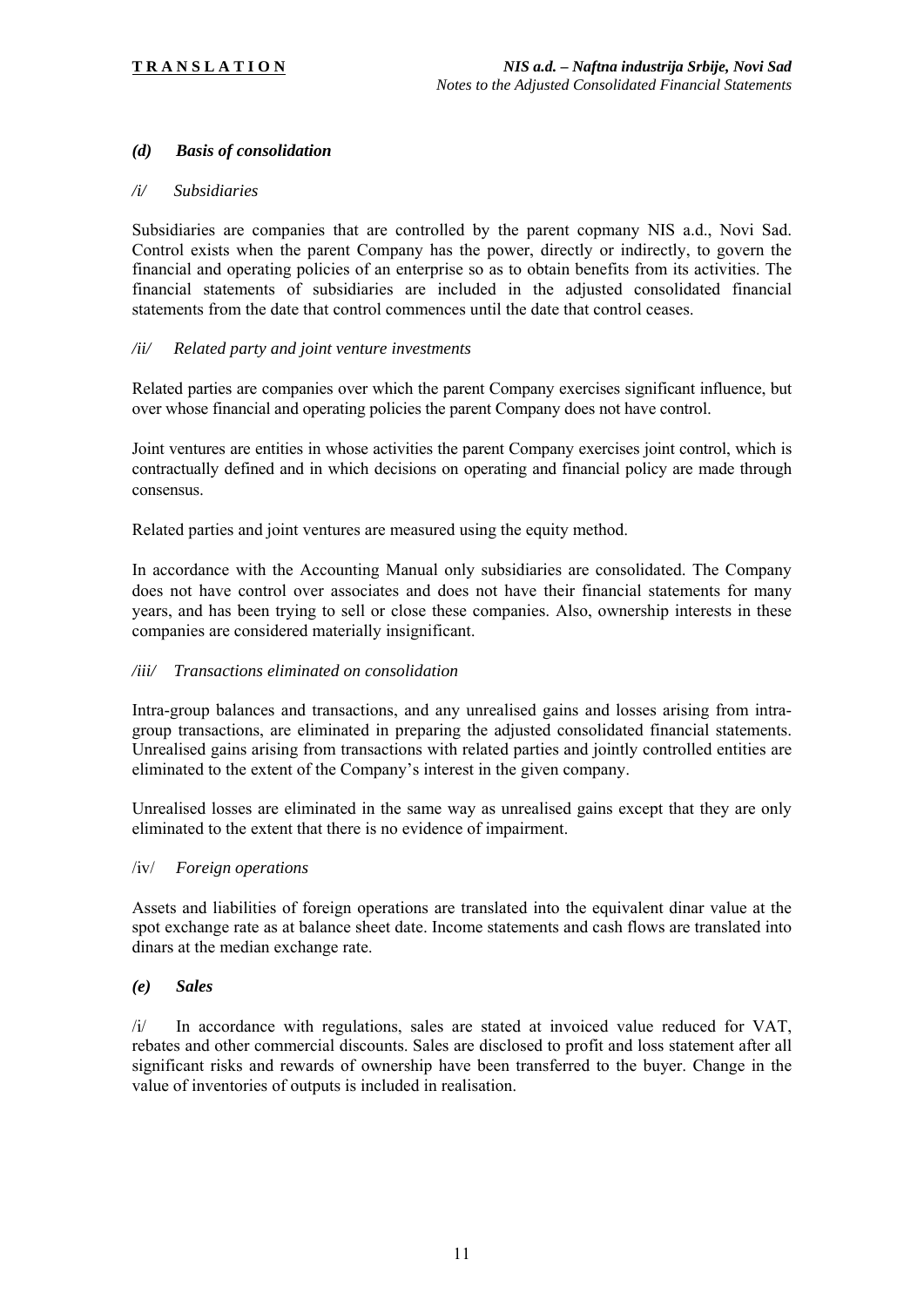/ii/ Income from services is disclosed to profit and loss statement by reference to the stage of completion of services rendered at the balance sheet date. The stage of completion of services rendered is calculated on the estimated percentage of volume of services which is than applied on the total revenue from services.

#### *(f) Costs of materials*

/i/ Direct costs relate to raw materials and materials used in the production process. Direct costs also include costs of other materials, spare parts, fuel and energy.

/ii/ Costs also include cost of goods sold.

/iii/ All costs are recognised in the period when occurred, in accordance with the principles of accrual accounting of income and expenses.

#### *(g) Other operating expenses*

Other operating expenses include all operating and other expenses arising from the operations of the Company. The Company accrued all expenses incurred during the financial year for which documentation is not complete, based on Management estimates.

#### *(h) Interest as income/expense*

/i/ Interests incurred on receivables/payables calculated up to the balance sheet date (irrespective of whether they are payable or added to principle), are disclosed as a part of the financial income/expenses of the profit and loss account.

/ii/ Borrowing costs for the purchase of property, plant and equipment are capitalised and assigned to the value of those assets up to the moment of their being put into use, under the condition that borrowed funds are exclusively used for those purposes.

#### *(i) Gains/losses on translation of foreign currencies*

/i/ All assets and liabilities denominated in foreign currencies are converted into Dinars at the exchange rate effective at the balance sheet date. Transactions denominated in foreign currencies are stated in Dinars at the spot exchange.

/ii/ Foreign exchange gains and losses arising from the translation of foreign currency receivables and liabilities into Dinar amounts at the balance sheet date have been credited or charged against financial income or expenses.

/iii/ Foreign exchange gains and losses incurred through completed foreign currency transactions during the year have been credited or charged against financial income or expenses.

/iv/ The applied exchange rates at balance sheet dates were as follows:

| Currency   | 31 December 2008 31 December 2007 |         |
|------------|-----------------------------------|---------|
|            |                                   |         |
| <b>USD</b> | 62.9000                           | 53.7267 |
| EUR        | 88.6010                           | 79.2362 |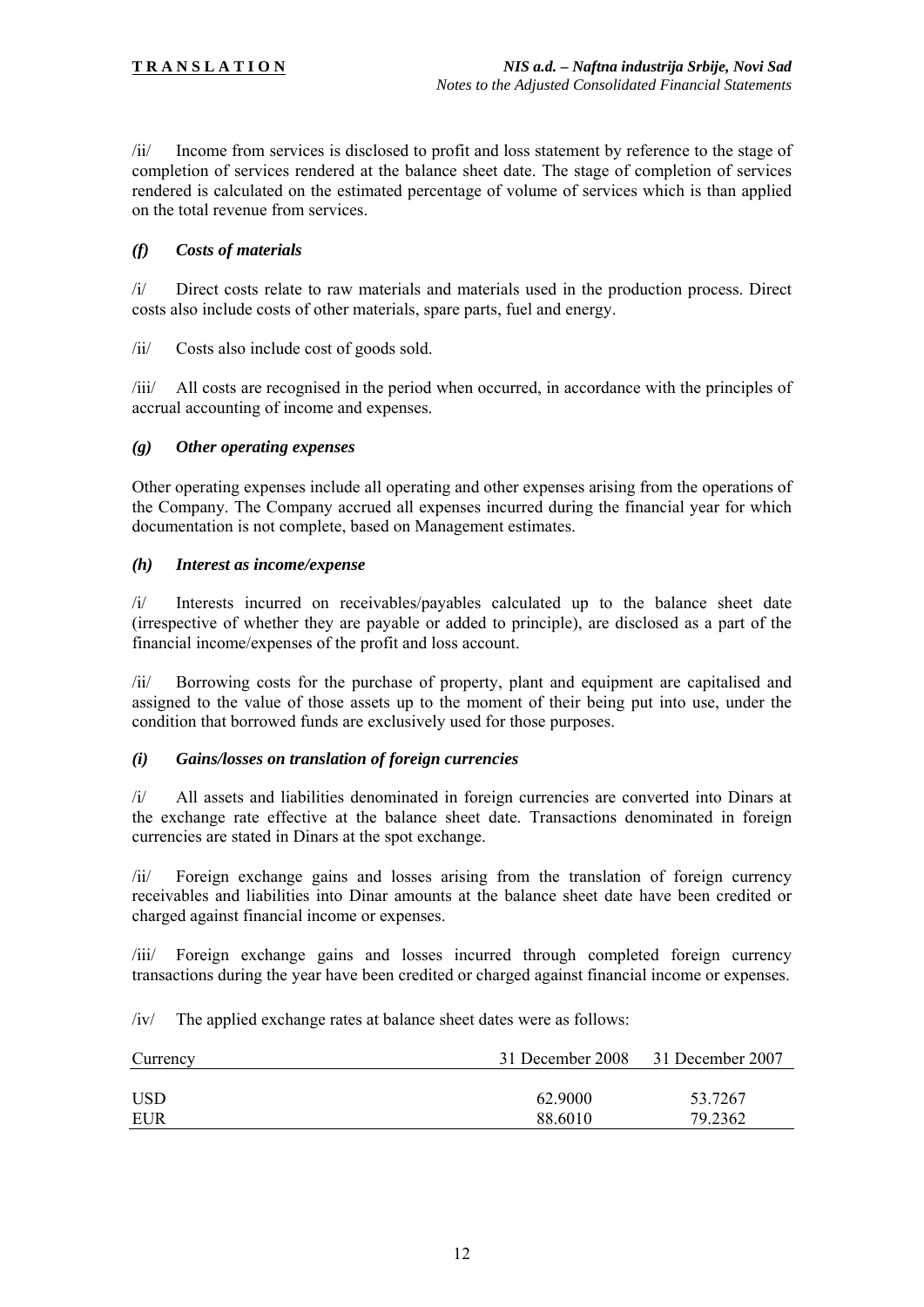#### *(j) Property, plant, equipment and intangible assets*

/i/ As at 1 January 2004 during the transition to IFRS, the Company, in accordance with IFRS 1, applied the basic technique for recognition of fixed assets valuation, management estimated that the value of fixed assets, determined in previous years in accordance with at that time relevant regulations, is equal to market value. In accordance with the Company's Accounting Manual, accounting policy has been changed and an alternative technique of property, plant and equipment valuation has been applied. Valuation of fixed assets was performed as at 1 January 2005 on the basis of their reconciliation with market value by an authorized appraiser. Positive effects of estimation are recorded as revaluation reserves, and negative effects are charged to results of previous years. During 2006 the Company, based on its Decisions, cancelled revaluation reserves as the result of reconciliation of registered capital with the capital disclosed in its accounting records.

/ii/ Property, plant and equipment are initially measured at cost. Cost represents the prices billed by supplier together with all costs incurred in bringing fixed assets into use. A selfconstructed asset is recognized at the lower of cost or market value.

/iii/ Subsequent costs: costs of replacement parts for property, plant and equipment, installation of replacement parts, costs of adaptation, overhaul and general repair are recognised as increases in the carrying amount of a fixed asset, if it is probable that future economic benefits will result from such improvements and if such costs can be measured reliably. Costs incurred for current maintenance of property and equipment: replacement and installation of small spare parts and consumables, as well as costs of daily repair of equipment are treated as period expenses in the period when occurred.

/iv/ Intangible assets are measured at cost, in accordance with IAS 38 - Intangible Assets. Cost of intangible assets consists of purchase price increased for customs and all other duties that are non-refundable, as well as other direct costs that can be assigned to preparing an intangible asset for use.

Intangible assets mostly relate to investments in development, software and licenses for computer programs.

/v/ The depreciation of property, plant, equipment and intangible assets is calculated for each asset and is provided at rates prescribed by the Accounting Manual of the Company over their estimated useful lives. Depreciation rates are designed to write off the cost or valuation of fixed assets on a straight line basis over their estimated useful lives.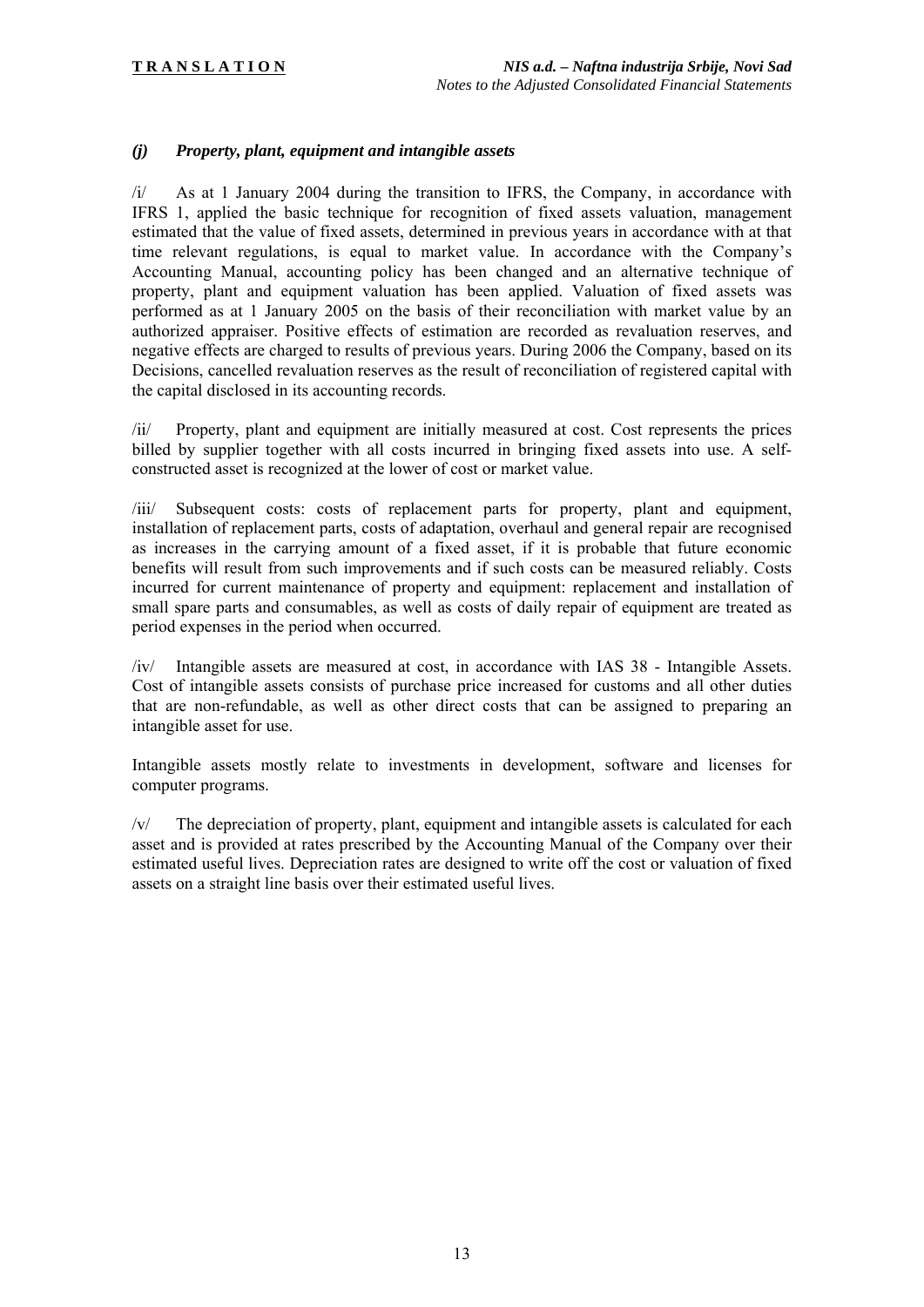The average depreciation rates in use are:

|                                 | 2008       |
|---------------------------------|------------|
| Description                     | % p.a.     |
|                                 |            |
| <b>Buildings</b>                | $1.5 - 20$ |
| Products and transfer equipment | $2 - 16$   |
| Other equipment                 | $2 - 20$   |
| Furniture                       | $10 - 33$  |
| Vehicles                        | 15.5       |
| Computers                       | 20         |
| Intangible assets               | 20         |

/vi/ Gains on disposal of property, plant and equipment are credited to other income. The net book value of the disposed and written off fixed assets is charged to other expenses.

#### *(k) Investment property*

Investment property (land, buildings and equipment) is classified as investment property if held for appreciation in value or for rental purposes. An asset that is rented is classified as an investment property if it can be identified as such separately, that is if its largest portion is rented and an insignificant portion is used for conducing own business activities.

Investment property whose fair value can be determined reliably is initially reported at cost, and is subsequently measured at fair value. Fair value reflects market conditions as at balance sheet date and is based on valuation conducted by a professionally qualified independent valuer.

The Company measures investment property at fair value. Increase in fair value of investment properties is credited to income, while decrease is charged to expenses.

#### *(l) Long- and short-term financial investments*

/i/ Long-term financial investments relate to investments in the equity of other companies and other long-term investments. Long-term financial investments also include long-term securities that do not constitute equity investments in the security issuer, long-term loans given and other long-term financial investments.

/ii/ Investments in capital of other legal entities are initially recorded at cost or valuation. Investments in capital of other legal entities that are under the Company's control are recorded at cost.

/iii/ The Company measures long-term financial investments in the shares of other companies at their quoted value in an active stock market, except when there is no active market for shares. If there is no active market for shares, they continue to be disclosed at initial cost, adjusted for estimated permanent reduction in value.

/iv/ The effects of the change in fair value of these instruments is reported through revaluation reserves. When an instrument is sold, the effects of the change in fair value are disclosed in the income statement.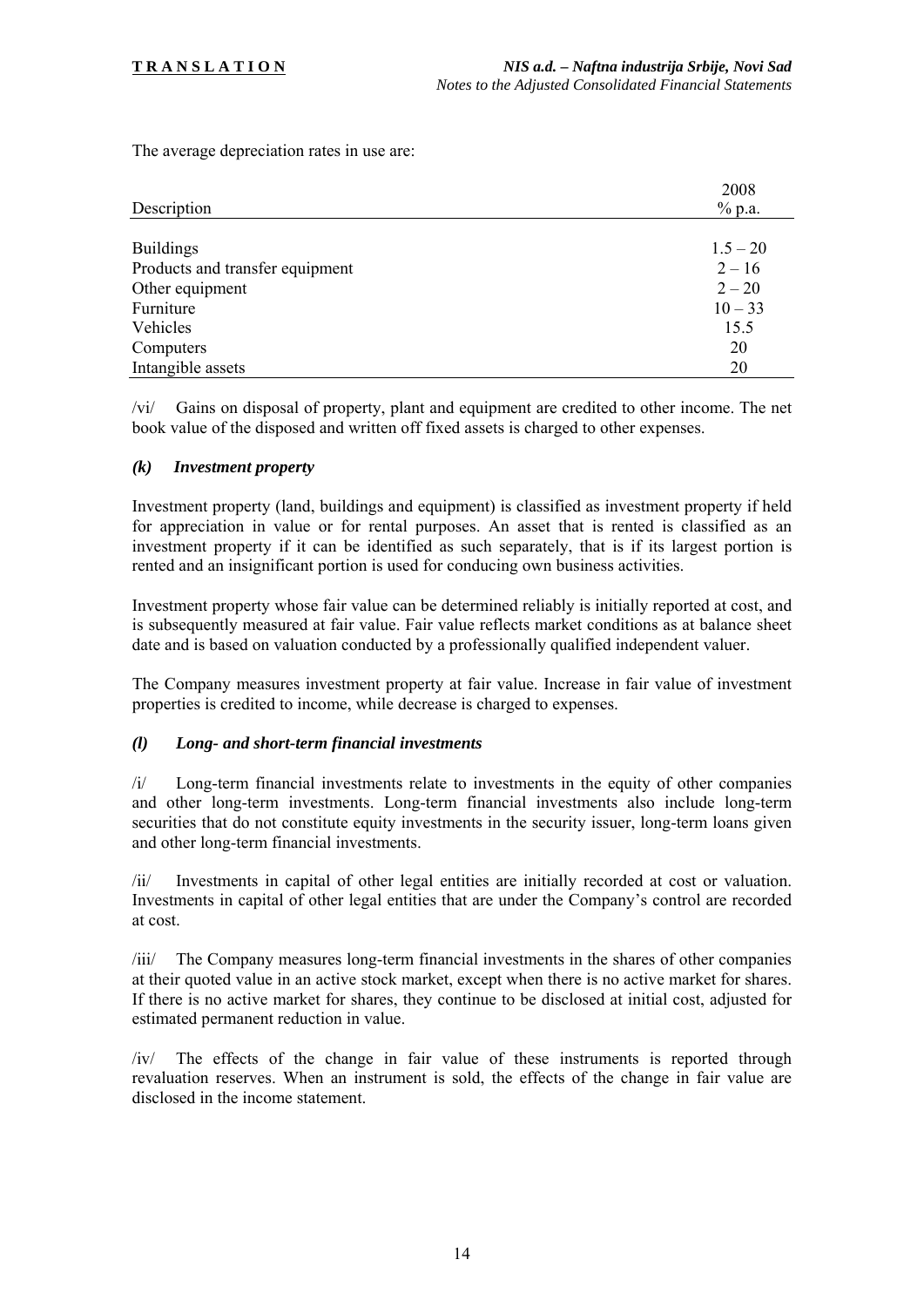/v/ The Company measures short-term financial investments in the shares of other companies at their quoted price in an active stock market and reports the effects of change in their value during the period through the income statement.

/vi/ Associates are companies over which the Company exercises significant influence, but over whose business and financial policy the Company does not exercise control. Related parties are consolidated using the equity method.

/vii/ Based on IAS 39 in 2008, as well as based on relevant by-laws, as a measure for alleviating the effects of the world financial crisis, as at 1 July 2008 the Company reclassified its securities at fair value through profit and loss to securities available for sale.

Securities available for sale are reported at cost increased for transaction costs. If available-forsale securities are traded on an active market, changes in fair value are reported in the balance sheet, within equity as revaluation reserves. In the event of their sale, accumulated gains reported in revaluation reserves are transferred to the income statement as gains or losses on their sale.

Also, in accordance with Ministry of Finance instructions, losses occurring due to the drop in the price of shares are treated as current fluctuations in the price of shares and are recorded under equity, as unrealised losses on shares that are available for sale.

/viii/ Other long-term financial investments relate to long-term loans related to reprogramming of debts of domestic companies, housing loans to employees and receivables for purchase of apartments, for which there is a purchase option for employees. Long-term loans to employees are reported at amortized cost. Apartments rented to employees that have a purchase option are measured at market value of those apartments decreased up to the amount of their appraised value at the time of repurchase.

#### *(m) Inventories*

/i/ Inventories are stated at lower of cost or net realizable value. The net realizable value is the price for which inventories may be sold in normal conditions of carrying on a business operation after being reduced for sale costs. The cost of work in progress and finished products includes the costs of production (raw materials, materials, power supply materials, labour, spare parts, and depreciation of production equipment).

/ii/ Valuation of inventories used is performed using the average weighted price method. Average weighted price is calculated upon each receipt of inventories.

/iii/ For tools and consumables, packaging materials and tires valuation of costs of inventories is performed at the moment of activation by fully charging them to period expenses.

#### *(n) Trade receivables*

/i/ Trade receivables include all amounts owed for goods sold, services rendered and use of Company property. Trade receivables are stated at the invoiced amount.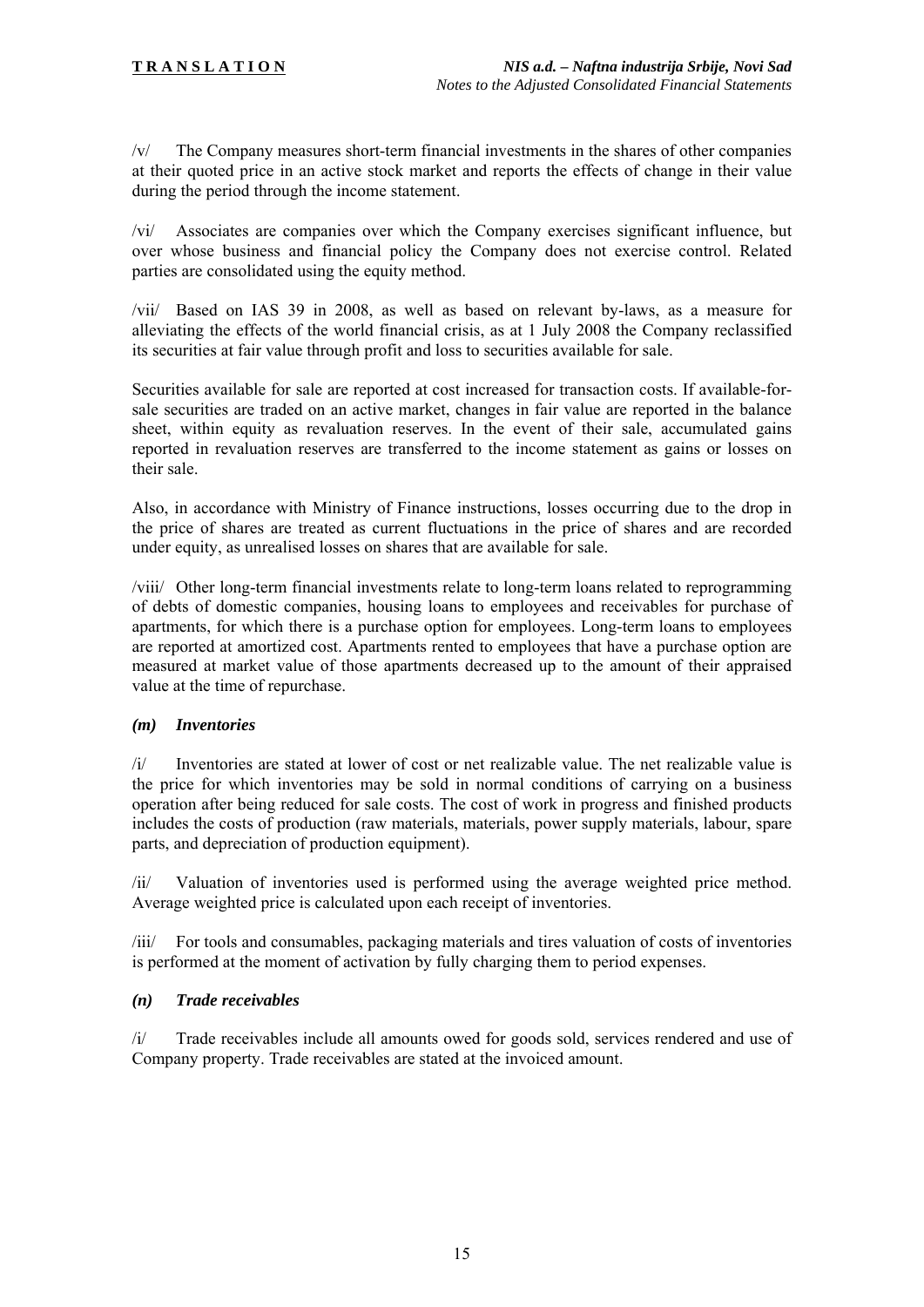/ii/ Provision for trade receivables was recorded in compliance with the following accounting policy of the Company: for domestic receivables older than 60 days, for receivables for technical gas, delivered goods and fuel to domestic consumers in the remote heating system category and to consumers who are financed from the state budget within 90 days, and for foreign receivables older than 180 days. Direct write-off is performed only in case when impossibility of collection is certain and documented, and decision is ruled by the Company's Board of Directors.

#### *(o) Long term provisions*

/i/ Long term provisions are recognised in the balance sheet when the Company has a legal or constructive obligation as the result of past events, and when it is likely that the settlement of the obligation will entail the outflow of assets with economic benefits.

/ii/ Provisions are valued in accordance with accounting estimation so that the amount of provision is determined as the best estimate of further expenses.

/iii/ The release of provisions is allowed on occurrence of events for which the provisions were originally established in which case outflows arising from these events are not recognized as expenses, but as the release of the provisions. If the outflows, for which the provisions were originally established, are lower, they are cancelled and recorded as income. When it becomes probable that there will be no future outflows the provisions are cancelled and recorded as income.

#### *(p) Income tax*

/i/ Taxation is provided in accordance with the Corporate Income Tax Law. The Company estimates its monthly tax advance payment independently. The profit tax rate of 10% is applied on the taxable profit reported in the tax returns for 2008 (in 2007 it was 10%). The taxable profit reported in the tax returns includes the profit shown in the statutory Profit and Loss account and adjustments for permanent differences, as defined by the Corporate Income Tax Law of the Republic of Serbia. Such adjustments comprise mainly adding back certain disallowed expenses and deducting certain capital expenditures.

/ii/ The Serbian Tax Law does not allow tax losses of the current period to be used to recover tax paid within a specific carry back period. However, current year losses may be used to decrease taxable profits specified in the annual tax balance for future periods, but not longer than 10 years.

/iii/ Tax can be reduced for up to 20% of investments in fixed assets and up to a maximum of 50% of total tax liability. Also, tax liabilities can be decreased based on tax incentives related to positive differences in the gross salaries paid to new temporary employees and gross salaries of employees who left the Company during the same period, where those salaries would have been realized had they remained in the Company.

## *(q) Deferred tax*

/i/ Deferred tax is provided using the balance sheet liability method, providing for temporary differences between the carrying amounts of assets and liabilities for financial reporting purposes and the amounts used for taxation purposes.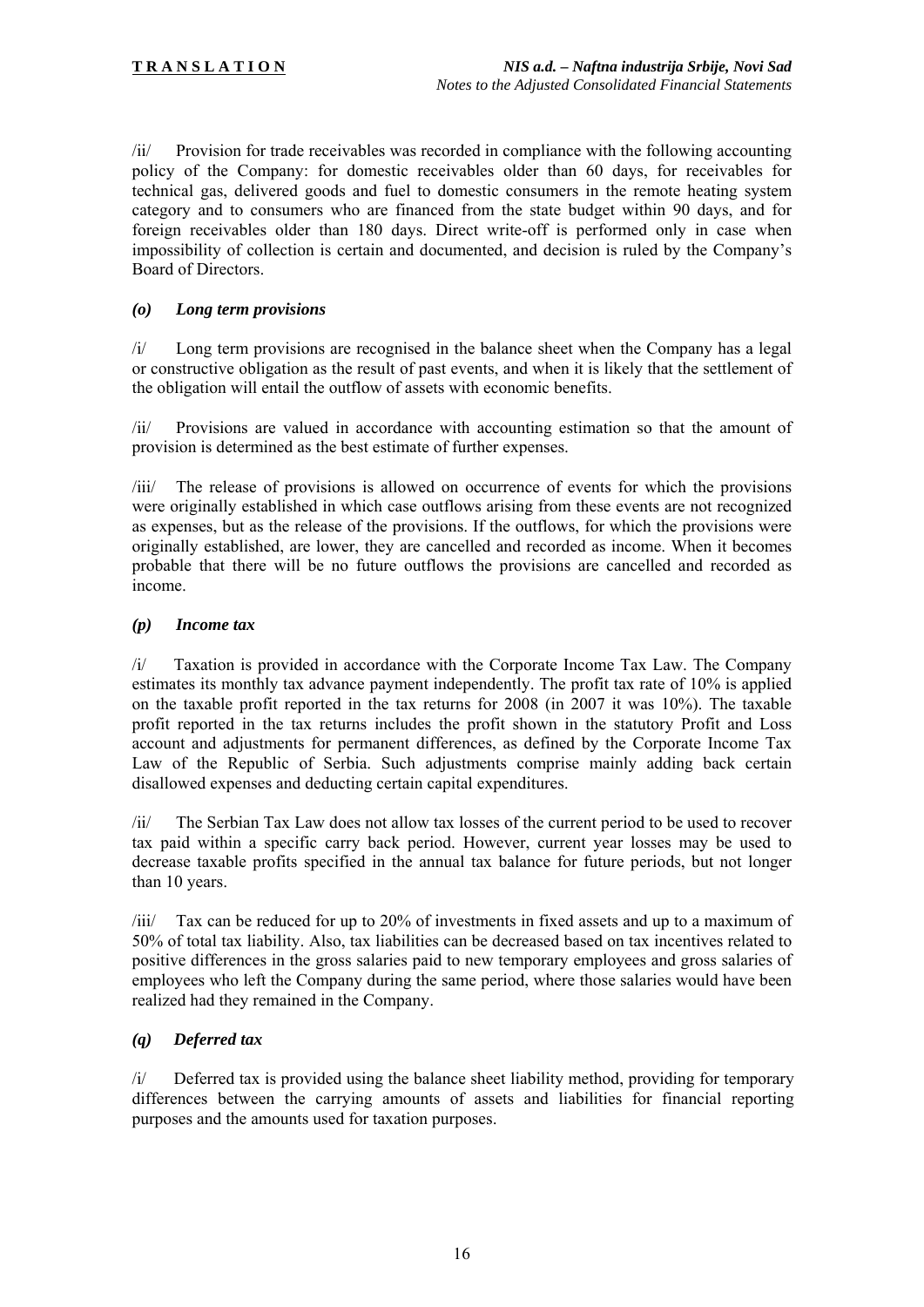/ii/ A deferred tax asset is recognized only to the extent that it is probable that future taxable profits will be available against which the asset can be utilized. Deferred tax assets are reduced to the extent that it is no longer probable that the related tax benefit will be realized. Taxable property is reduced when it is not certain that the taxable economic benefits from the property will be realized.

#### *(r) Employee compensation*

#### */i/ Pension plans with defined contributions*

In its ordinary course of business the Company makes payments to the Republic of Serbia on behalf of its employees. All employees of the Company are members of the state pension fund. All contributions prescribed by law for pension insurance are recognized as expenses when occurred.

#### */ii/ Pension plans with defined benefits*

The Company does not have any other pension plans and therefore does not have any other obligations in respects of pensions.

#### /*iii/ Other employee compensation*

In compliance with statutory requirements in the Republic of Serbia, the Company is liable for payment of 3 salaries to each its employee in the Republic of Serbia upon retirement. The Company estimated the present value of these liabilities and reported them in its financial statements.

#### **3 Sales**

Sales relate to:

| <b>Total</b>                                                 | 169,607,132 | 159,552,279 |
|--------------------------------------------------------------|-------------|-------------|
| Other operating income                                       | 232,594     | 379,224     |
| Decrease in the value of finished goods and work-in-progress | (225, 751)  | (1,062,538) |
| Income from activation of own products and goods             | 697,090     | 481,626     |
| Sales of goods, products and services                        | 168,903,199 | 159,753,967 |
| Sales on foreign market                                      | 7,962,626   | 10,296,003  |
| Sales on domestic market                                     | 160,940,573 | 149,457,964 |
|                                                              |             |             |
| In thousands of RSD                                          | Adjusted    | Adjusted    |
|                                                              | 2008        | 2007        |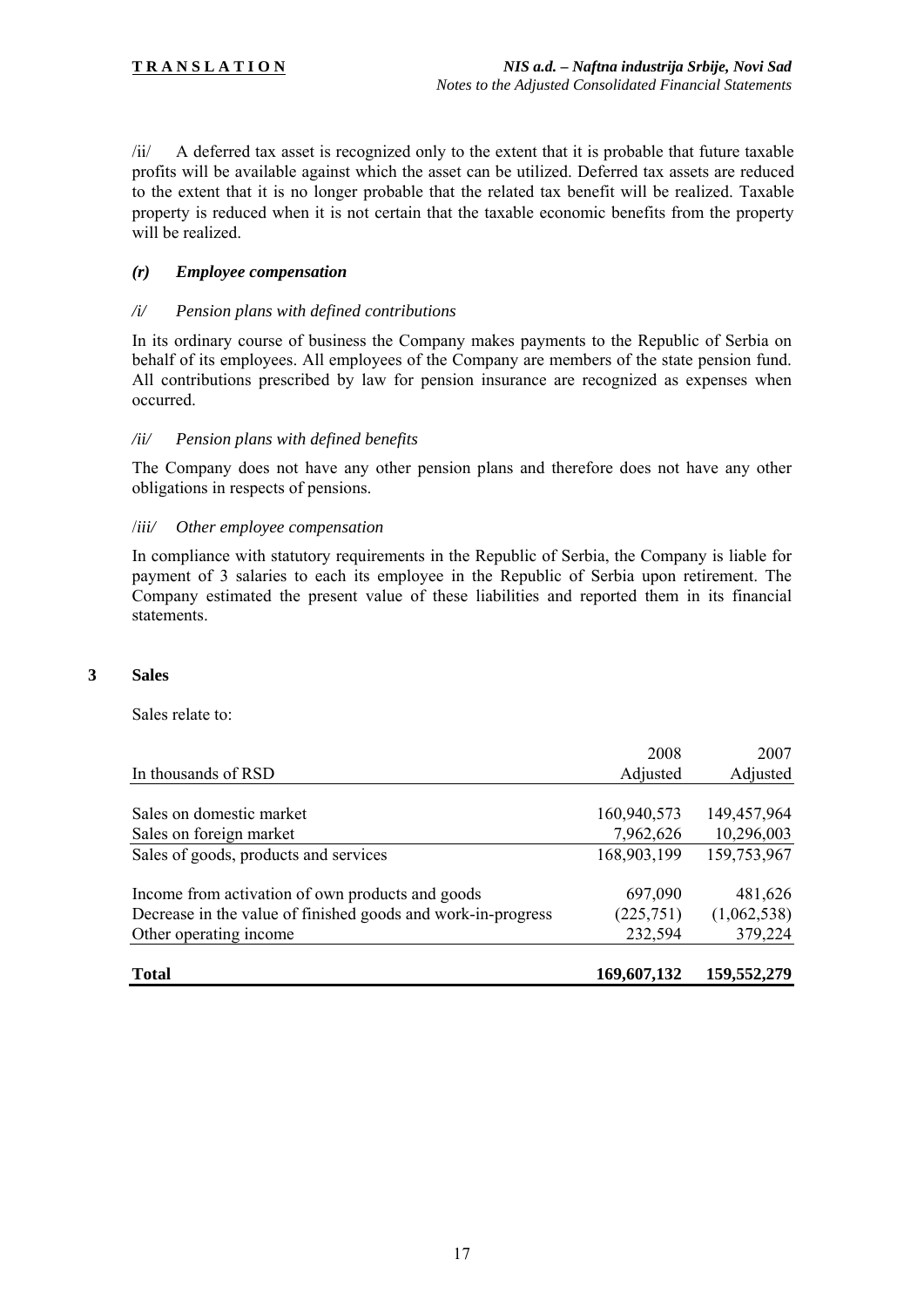#### **4 Material costs**

Material costs relate to:

| <b>Total</b>                | 93,033,146       | 67,298,673       |
|-----------------------------|------------------|------------------|
| Fuel and energy             | 3,655,049        | 2,550,065        |
| Other material              | 9,021,205        | 1,534,034        |
| Direct material consumption | 80,356,892       | 63,214,574       |
| In thousands of RSD         | 2008<br>Adjusted | 2007<br>Adjusted |
|                             |                  |                  |

#### **5 Gross salaries and wages**

Gross salaries and wages and other personnel expenses relate to:

|                                                            | 2008       | 2007       |
|------------------------------------------------------------|------------|------------|
| In thousands of RSD                                        | Adjusted   | Adjusted   |
|                                                            |            |            |
| Net salaries and salary compensation                       | 7,429,374  | 6,167,804  |
| Taxes and contributions                                    | 4,747,696  | 4,582,133  |
| Service contract fees                                      | 58,179     | 54,462     |
| Compensation to members of Managing and Supervisory boards | 87,869     | 82,964     |
| Termination benefits and incentive termination benefits    | 472,146    | 1,184,359  |
| Jubilee awards                                             | 250,558    | 268,636    |
| Travel expenses and per diems                              | 431,913    | 344,612    |
| Voluntary pension insurance                                | 6,969      | 330,414    |
| Costs of employee transportation                           | 357,235    | 317,530    |
| Assistance to employees and their families                 | 166,065    | 138,885    |
| Temporary and occasional employees                         |            | 813,257    |
| Costs of employees' share in profits                       |            | 809,645    |
| Other employee compensation based on Managing Board's      |            |            |
| decision                                                   |            | 1,006,079  |
| Other personnel expenses and employee compensation         | 162,106    | 115,805    |
| <b>Total</b>                                               | 14,170,110 | 16,216,585 |

#### **6 Depreciation and provision expense**

Depreciation and provision expense as at 31 December 2008 amounts to RSD 6,975,591 thousand and relates to costs of deprecation in the amount of RSD 6,008,453 thousand and provisions for costs of renewal of natural resources in the amount of RSD 602,201 thousand, provisions for unused vacations by employees in the amount of RSD 303,612 thousand, provisions for lawsuits in the amount of RSD 42,632 thousand, and provisions for employee benefits in the amount of RSD 18,693 thousand.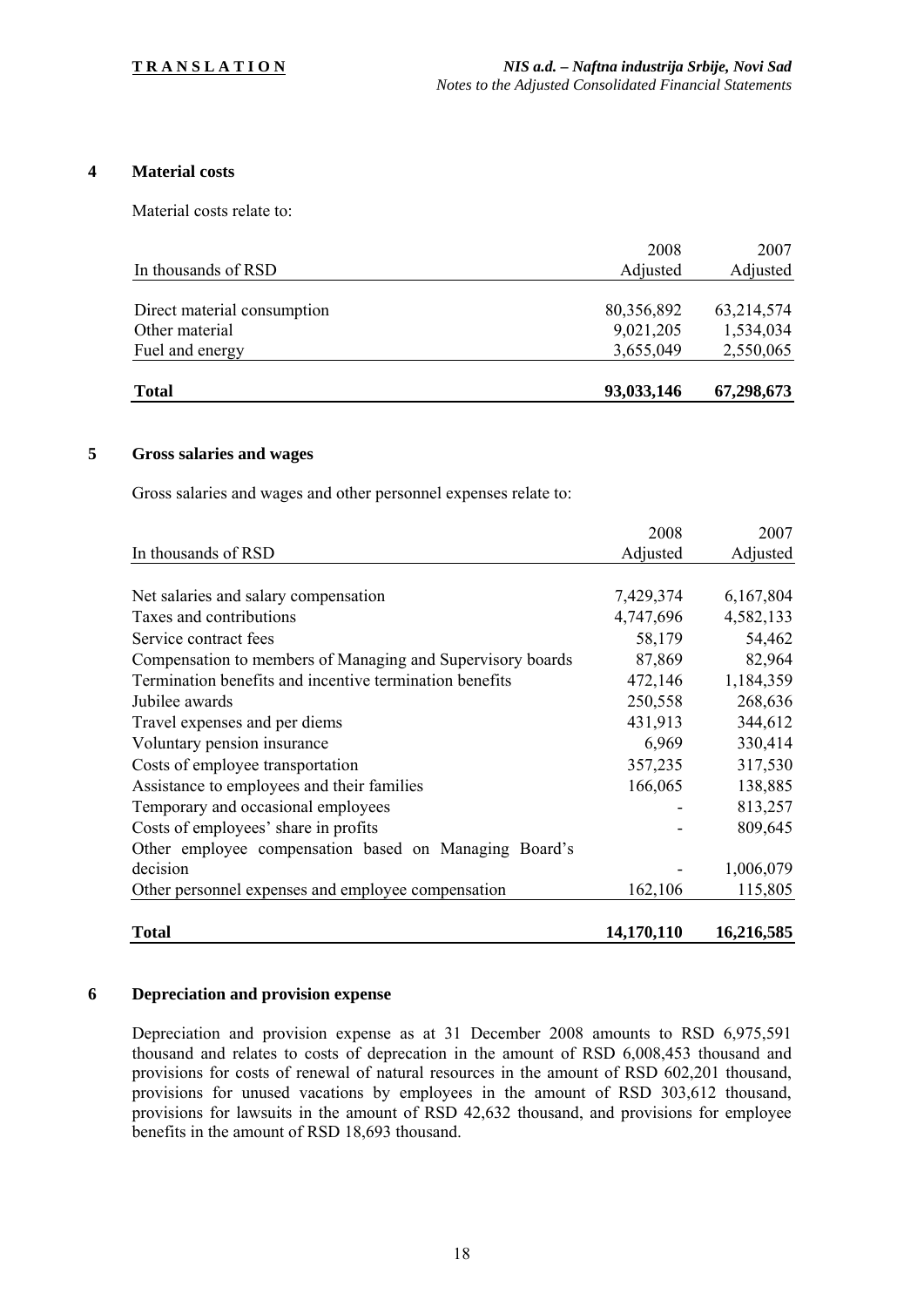# **7 Other operating expenses**

Other operating expenses relate to:

|                                               | 2008       | 2007       |
|-----------------------------------------------|------------|------------|
| In thousands of RSD                           | Adjusted   | Adjusted   |
|                                               |            |            |
| Costs of manufacturing products               | 797,416    | 166,602    |
| Quality control costs                         | 197,402    | 164,947    |
| Transportation                                | 1,280,752  | 1,142,608  |
| Rental costs                                  | 202,457    | 132,169    |
| Maintenance costs                             | 1,433,710  | 1,560,743  |
| Advertising costs                             | 295,980    | 458,817    |
| Research costs                                | 125,964    | 172,703    |
| Consulting services                           | 147,346    | 740,854    |
| Other production services                     | 1,067,854  | 1,043,250  |
| Payment operations expenses                   | 321,140    | 245,856    |
| Insurance                                     | 598,958    | 696,177    |
| Entertainment                                 | 181,111    | 163,248    |
| Costs of use of municipal construction land   | 472,798    | 433,489    |
| Costs of use of municipal resources           | 187,225    | 163,451    |
| Other non-production services                 | 1,952,909  | 874,789    |
| Tax and contributions not depending on result | 803,608    | 2,328,274  |
| Employee training costs                       | 88,730     | 144,772    |
| Other expenses                                | 895,724    | 629,798    |
| <b>Total</b>                                  | 11,051,084 | 11,262,547 |

Of the total amount of other production services of RSD 1,067,854 thousand, RSD 206,587 thousand relates to costs of waste treatment, RSD 130,442 thousand relates to costs of licenses, while RSD 241,389 thousand relates to food and lodging of workers working in field and RSD 239.675 thousand for costs of airline tickets.

Of the total amount of costs of other non-production services of RSD 1,952,909 thousand, the amount of RSD 607,590 thousand relates to services of student and youth employment agencies, while the amount of RSD 949,941 thousand relates to administrative costs, security and utilities services.

Of the total amount of reported other expenses of RSD 895,724 thousand, the amount of RSD 422,831 thousand relates to the fee for the use of crude oil, gas and other mineral resources.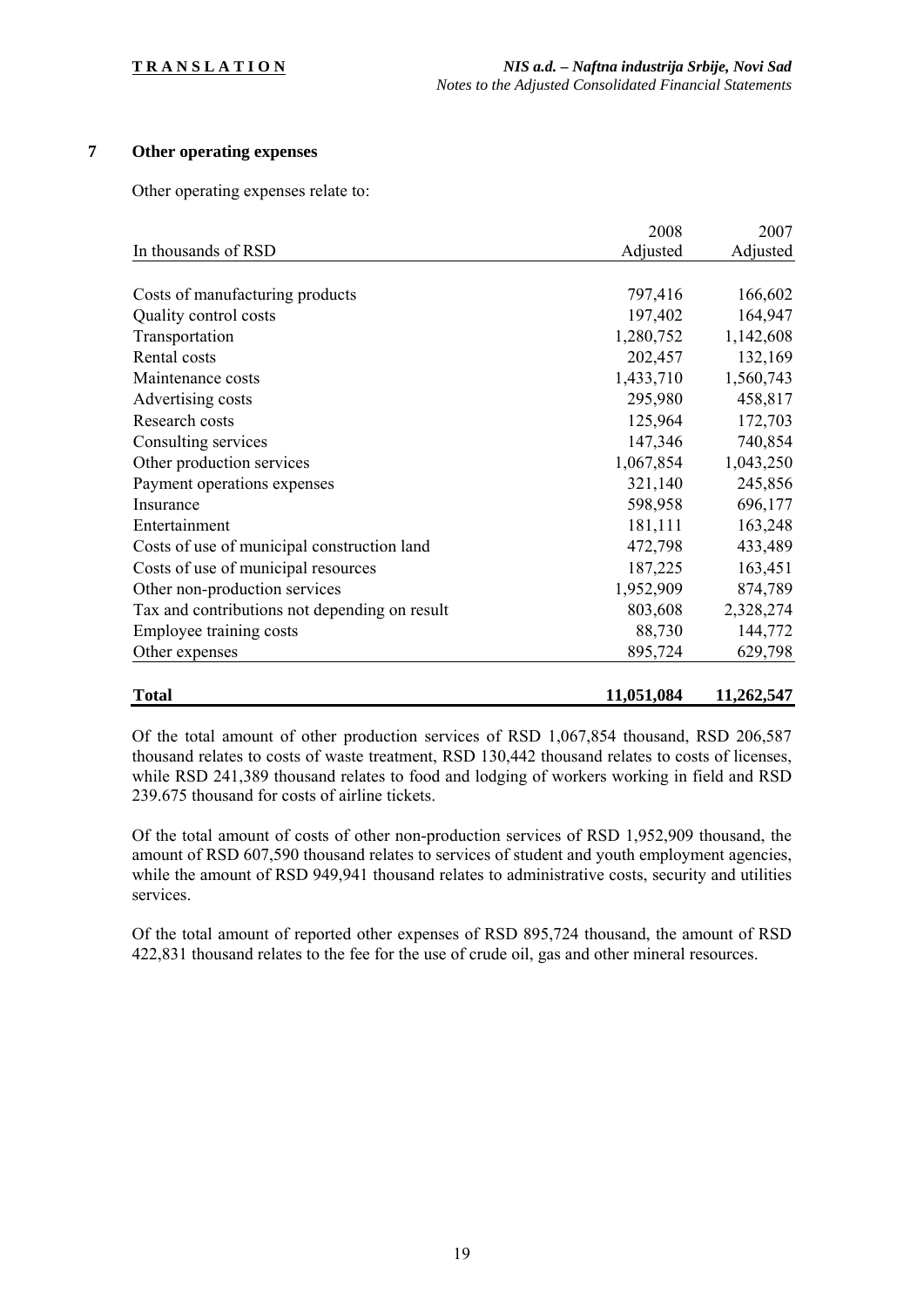# **8 Financial income and expense**

Financial income and expenses relates to:

|                                   | 2008           | 2007        |
|-----------------------------------|----------------|-------------|
| In thousands of RSD               | Adjusted       | Adjusted    |
|                                   |                |             |
| Financial income                  |                |             |
| Interest income                   | 1,521,571      | 2,687,196   |
| Profit on exchange                | 6,305,980      | 6,934,160   |
| Gains from FX clause              | 677,696        | 165,607     |
| Total of financial income         | 8,505,247      | 9,786,963   |
| Financial expenses                |                |             |
| Interest expenses from operations | (2,744,475)    | (2,138,714) |
| Loss on exchange from operations  | (15,329,009)   | (5,045,935) |
| Losses from FX clause             | (834, 340)     | (610, 180)  |
| Total of financial expenses       | (18,907,824)   | (7,794,829) |
| <b>Net</b>                        | (10, 402, 577) | 1,992,134   |

#### **9 Other income**

Other income relates to:

|                                                            | 2008      | 2007      |
|------------------------------------------------------------|-----------|-----------|
| In thousands of RSD                                        | Adjusted  | Adjusted  |
|                                                            |           |           |
| Gains on disposals of stakes and long-term investments     | 462,438   | 3,040     |
| Surpluses                                                  | 159,955   | 172,646   |
| Collected written off receivables                          | 2,585,610 | 1,861,774 |
| Income from decrease of liabilities                        | 2,146,292 | 512,155   |
| Gains on the sale of fixed assets                          | 35,370    | 55,479    |
| Income from the sale of materials                          | 6,446     | 9,557     |
| Income from collected penalties, awards and claims         | 84,073    | 130,220   |
| Cancellation of provisions for employee benefits           | 595,616   |           |
| Cancellation of provisions for re-cultivation of oil wells | 402,930   |           |
| Other income                                               | 2,074,081 | 507,351   |
| <b>Total</b>                                               | 8,552,811 | 3,252,222 |

Of the total amount of reported gains on the sale of stakes of RSD 462,438 thousand, the amount of RSD 412,548 thousand relates to the sale of shares of the hotel shareholding company "Beogradsko mešovito preduzeće" a.d. Novi Beograd, which is the owner of the Hotel "Hyatt Regency".

Of the total amount of reported income from decrease of liabilities of RSD 2,146,292 thousand, the amount of RSD 1,507,265 thousand relates to cancellation of liabilities toward the founder, based on the Decision on Profit Distribution for the period 1 January to 31 December 2007, adopted on 18 April 2008.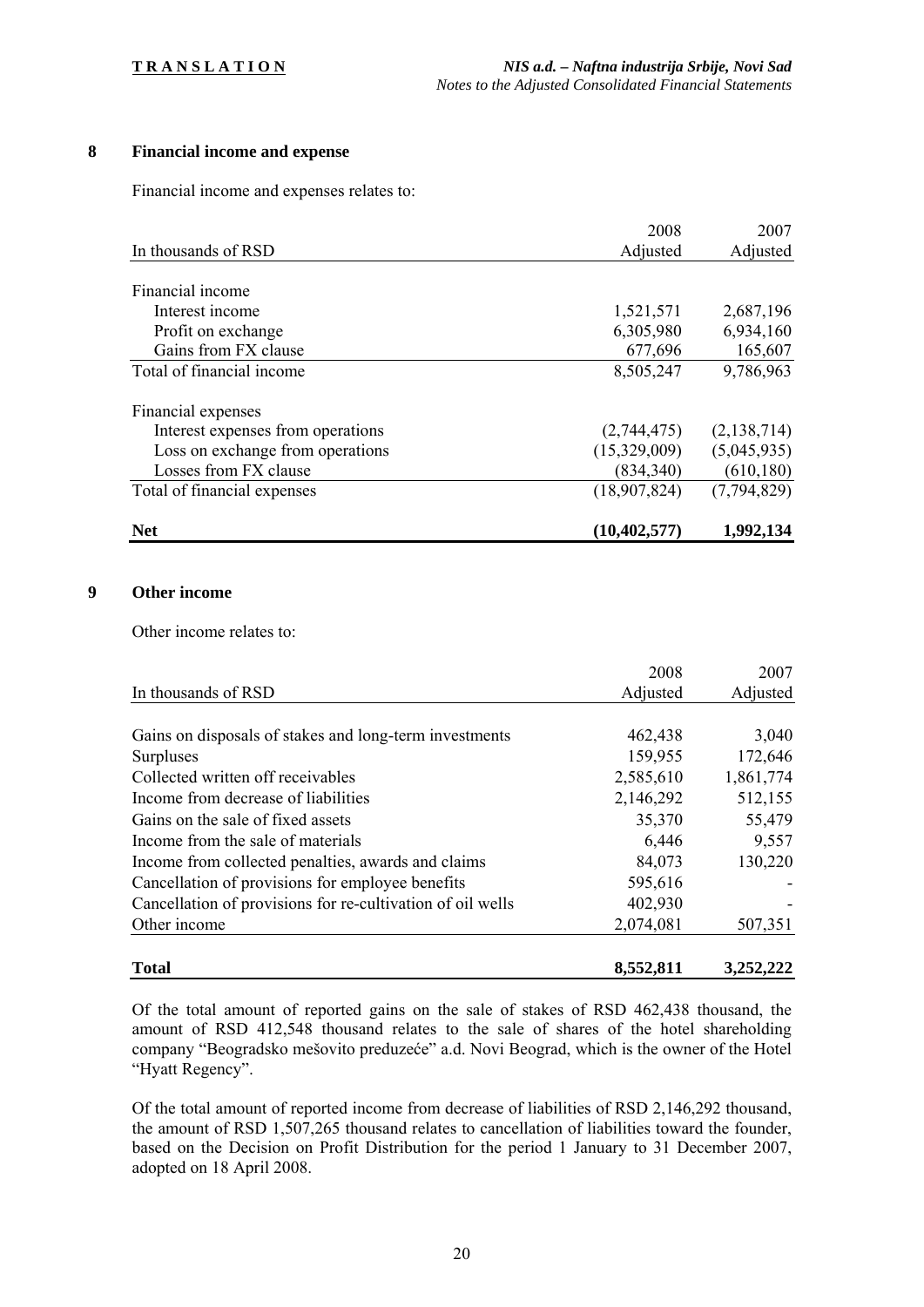Of the total amount of reported other income of RSD 2,074,081 thousand, the amount of RSD 777,193 thousand relates to change in the price of crude oil from the Angola concession, based on the change in the price of crude oil on the world market, while the amount of RSD 200,889 thousand relates to cancellation of liabilities to the Tax Authority dating back to 2001 due to obsolescence.

#### **10 Other expenses**

Other expenses relate to:

|                                                                 | 2008       | 2007      |
|-----------------------------------------------------------------|------------|-----------|
| In thousands of RSD                                             | Adjusted   | Adjusted  |
|                                                                 |            |           |
| Negative effects of valuation of fixed assets and inv. property |            | 1,489,996 |
| Impairment of crude oil in the JANAF pipeline                   | 1,783,011  |           |
| Losses on fair value valuation of employee housing loans        | 598,652    |           |
| Provisions for impairment of slow moving inventories            | 573,658    |           |
| Write-off of receivables from employees                         | 1,206,774  |           |
| Loss on sales and disposal of fixed and intangible assets       | 200,706    | 458,117   |
| Shortages                                                       | 537,846    | 366,849   |
| Write-off of receivables                                        | 1,970,144  | 341,897   |
| Impairment of receivables, short-term investment, inventories   |            |           |
| and prepayments                                                 | 2,843,067  | 2,910,783 |
| Loss from valuation adjustments of short-term investments       |            | 20,778    |
| Humanitarian, cultural, educational and sports sponsorships     | 322,356    | 321,932   |
| Fines, penalties and claims                                     | 206,238    | 372,820   |
| Other expenses                                                  | 779,324    | 397,477   |
| <b>Total</b>                                                    | 11,021,776 | 6,680,649 |

Of the total amount of write-off of receivables of RSD 1,970,144 thousand, the amount of RSD 1,507,265 thousand relates to the cancellation of receivables from Srbijagas a.d., based on the Decision on Profit Distribution for the period 1 January to 31 December 2007, adopted on 18 April 2008.

Losses on fair value valuation of employee housing loans granted to employees in the amount of RSD 598,652 thousand resulted from the increase in the discount factor for loans granted in dinars from 9.57% in 2007 to 17.75% in 2008.

Write-off of receivables from employees in the amount of RSD 1,206,774 thousand relates to for short-term receivables from employees for subsidies for heating and pantry which were paid in 2008, increased for calculated taxes and contributions.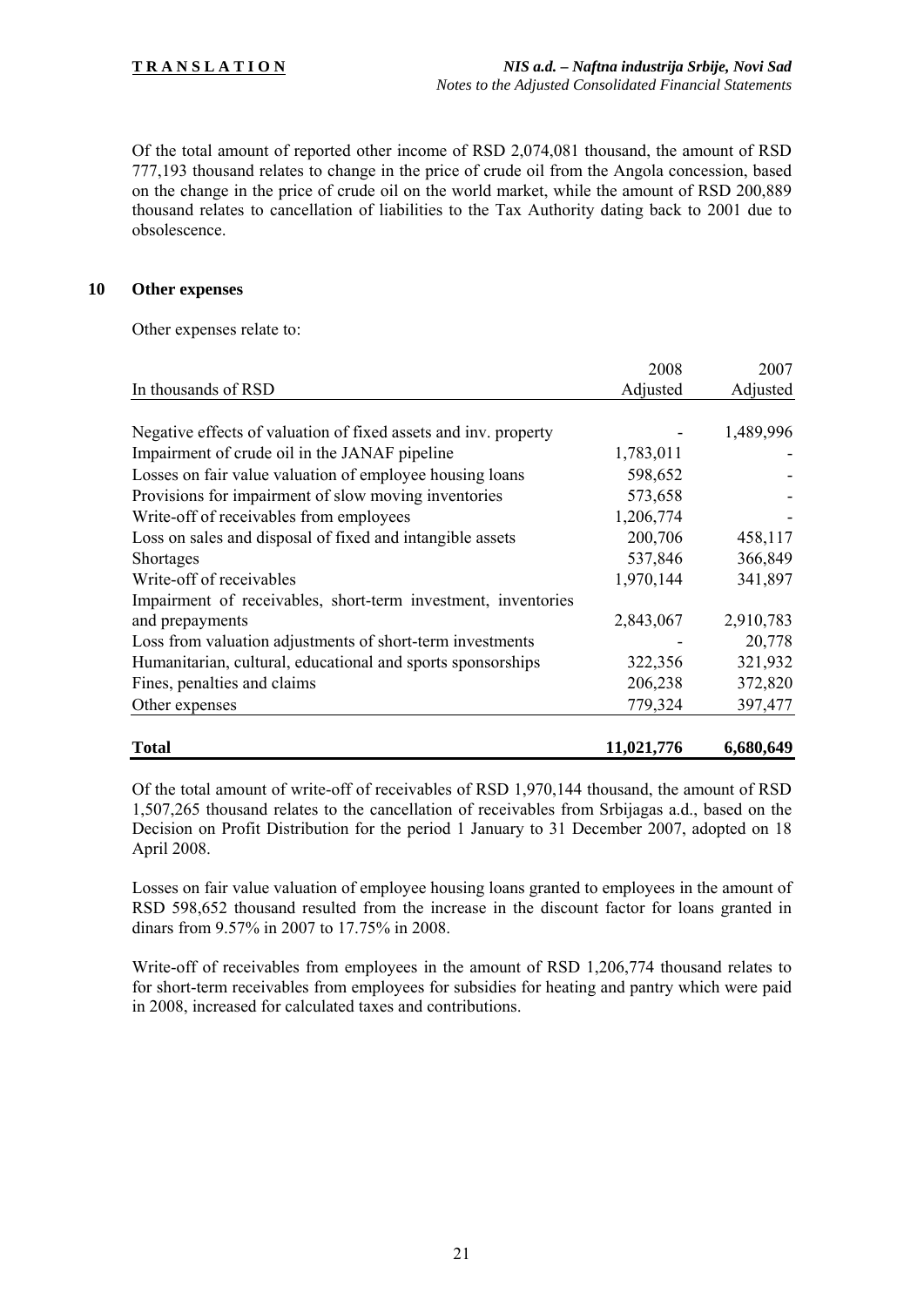# **11 Profit tax**

Profit tax relates to:

|                                                      | 2008       | 2007       |
|------------------------------------------------------|------------|------------|
| In thousands of RSD                                  | Adjusted   | Adjusted   |
|                                                      |            |            |
| Tax expense                                          | (111, 629) | (593, 517) |
| Deferred tax expense                                 | (3,931)    | (59,701)   |
| Deferred tax income                                  | 1,866      | 1,954      |
|                                                      |            |            |
| Net effect                                           | (113,694)  | (651,264)  |
|                                                      |            |            |
| Changes in deferred tax assets were as follows:      |            |            |
|                                                      | 2008       | 2007       |
| In thousands of RSD                                  | Adjusted   | Adjusted   |
|                                                      |            |            |
| Balance as at 1 January                              | 1,918      | 489,377    |
| Opening balance adjustment (Appendix 1)              |            | (487, 498) |
| Adjusted balance                                     | 1,918      | 1,879      |
| Changes during the year                              | (1,642)    | 39         |
|                                                      |            |            |
| Net effect                                           | 276        | 1,918      |
|                                                      |            |            |
| Changes in deferred tax liabilities were as follows: |            |            |
|                                                      | 2008       | 2007       |
| In thousands of RSD                                  | Adjusted   | Adjusted   |
|                                                      |            |            |
| Balance as at 1 January                              | 4,634,903  | 4,551      |
| Opening balance adjustment (Appendix 1)              |            | 4,654,135  |
| Adjusted balance                                     | 4,634,903  | 4,658,686  |
| Changes during the year                              | (752, 936) | (23, 783)  |
|                                                      |            |            |
| Net effect                                           | 3,881,967  | 4,634,903  |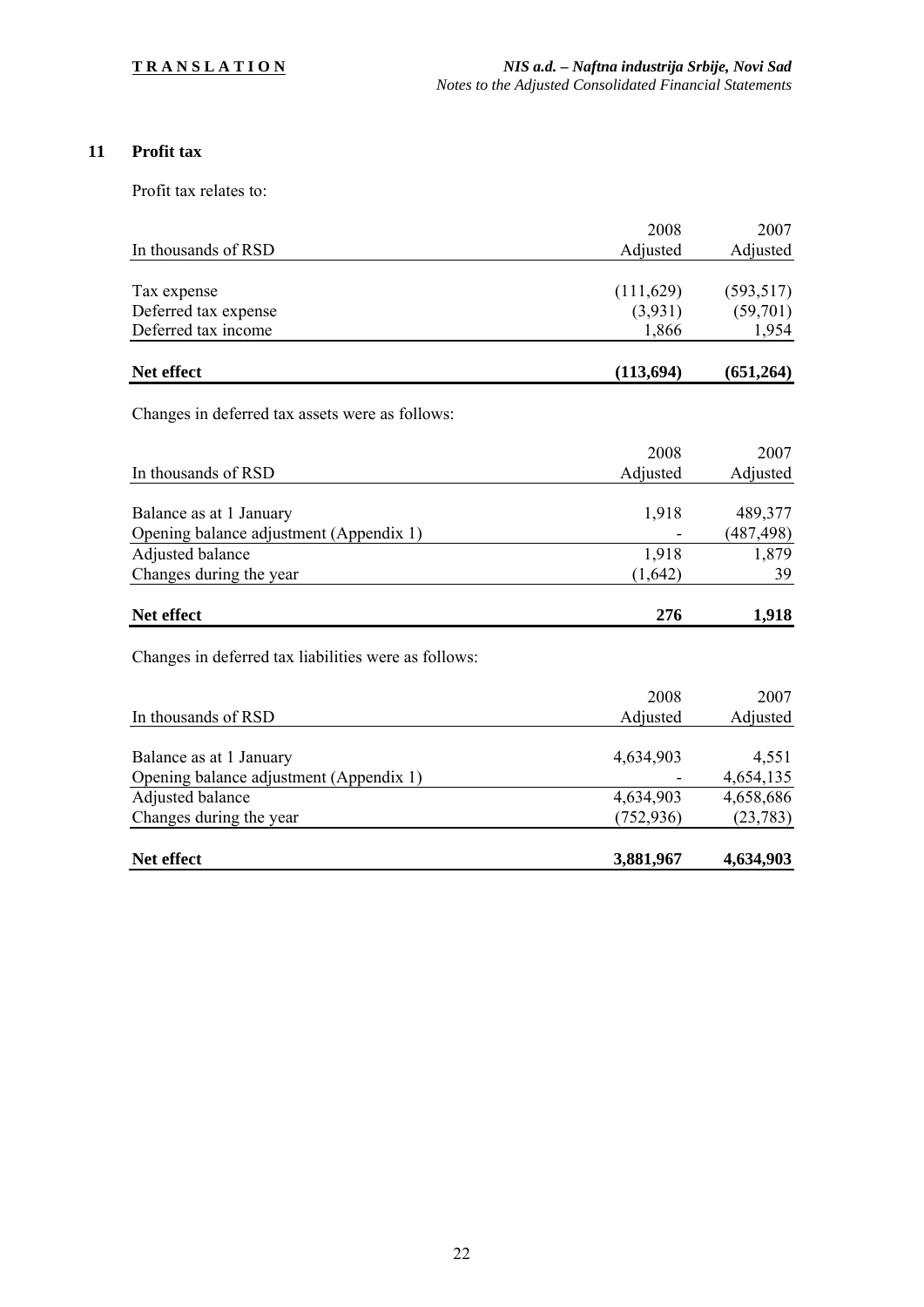# **12 Property, plant, equipment and intangible assets**

# */i/ Intangible assets*

|                                  | Patents,   |            | Intangible          |            |
|----------------------------------|------------|------------|---------------------|------------|
|                                  | licences   | Other      | assets under        |            |
|                                  | and other  | intangible | construction        |            |
| In thousands of RSD              | rights     |            | assets and advances | Total      |
|                                  |            |            |                     |            |
| Cost or valuation                |            |            |                     |            |
| Balance as at 31 December 2007   | 413,698    | 694,301    | 2,496,380           | 3,604,379  |
| Opening balance adjustment       |            |            | (144, 772)          | (144, 772) |
| Adjusted opening balance         | 413,698    | 694,301    | 2,351,608           | 3,459,607  |
| <b>Additions</b>                 | 3,190      | 44,679     | 2,561,966           | 2,609,835  |
| Transfers                        |            | 18,942     | (18, 942)           |            |
| Sales and disposals              |            | (33)       |                     | (33)       |
| Impairments                      |            | (798)      | (19,800)            | (20, 598)  |
| Balance as at 31 December 2008   | 416,888    | 757,091    | 4,874,832           | 6,048,811  |
| Accumulated depreciation         |            |            |                     |            |
| Balance as at 31 December 2007   | (83,223)   | (205, 572) | (142, 279)          | (431, 074) |
| Depreciation                     | (34,220)   | (121, 621) |                     | (155, 841) |
| Sales and disposals              |            | 412        |                     | 412        |
| Balance as at 31 December 2008   | (117, 443) | (326,781)  | (142, 279)          | (586, 503) |
| Net book value as at 31 December |            |            |                     |            |
| 2008                             | 299,445    | 430,310    | 4,732,553           | 5,462,308  |
| Net book value as at 31 December |            |            |                     |            |
| 2007                             | 330,475    | 488,729    | 2,209,329           | 3,028,533  |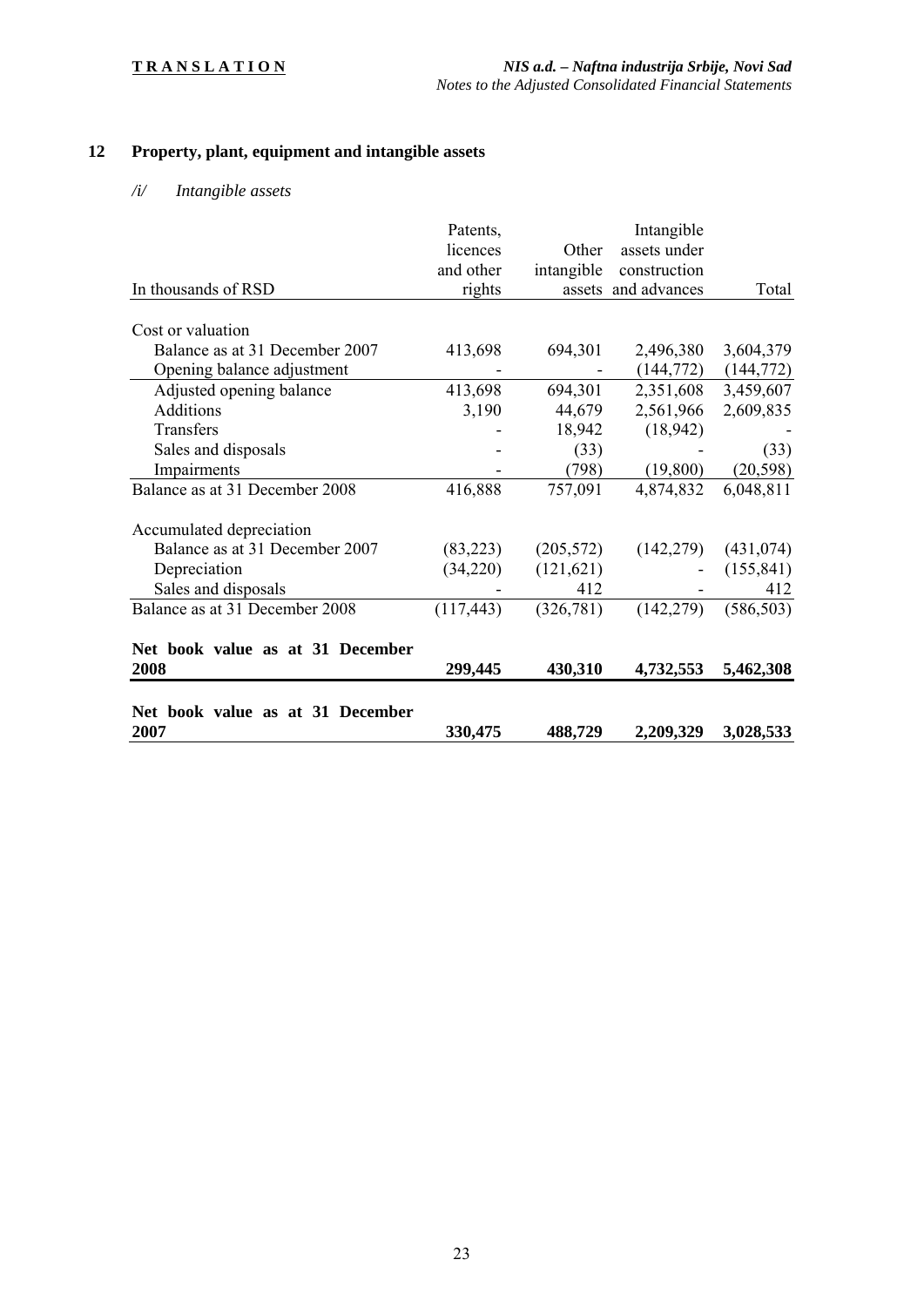#### **T R A N S L A T I O N**

# */ii/ Property, plant and equipment*

| Net book value as at 31 December 2007        | 10,690,530     | 43,933,904       | 36,892,783     | 10,177,158   | 101,694,375  |
|----------------------------------------------|----------------|------------------|----------------|--------------|--------------|
| Net book value as at 31 December 2008        | 11,038,847     | 42,704,212       | 36,977,210     | 11,029,306   | 101,749,575  |
| Balance as at 31 December 2008               | $\overline{0}$ | (8,664,414)      | (16,609,468)   | (729, 667)   | (26,003,549) |
| Other                                        |                |                  | 21,284         | 170,314      | 191,598      |
| Impairment                                   |                | (20, 576)        | (28,992)       | (55,118)     | (104, 686)   |
| Sales and disposals                          |                | 185,310          | 337,161        |              | 522,471      |
| Depreciation                                 |                | (2,046,180)      | (3,806,432)    |              | (5,852,612)  |
| Balance as at 31 December 2007               |                | (6,782,968)      | (13, 132, 489) | (844, 863)   | (20,760,320) |
| Accumulated depreciation                     |                |                  |                |              |              |
| Balance as at 31 December 2008               | 11,038,847     | 51,368,626       | 53,586,678     | 11,758,973   | 127,753,124  |
| Other                                        |                |                  |                | 12,581       | 12,581       |
| Sales and disposals                          |                | (177, 881)       | (419, 184)     | (319, 233)   | (916,298)    |
| Transfer from investments under construction | 348,317        | 829,635          | 3,980,590      | (5,158,542)  |              |
| <b>Additions</b>                             |                |                  |                | 6,202,146    | 6,202,146    |
| Balance as at 31 December 2007               | 10,690,530     | 50,716,872       | 50,025,272     | 11,022,021   | 122,454,695  |
| Cost or valuation                            |                |                  |                |              |              |
| In thousands of RSD                          | Land           | <b>Buildings</b> | tools          | and advances | Total        |
|                                              |                |                  | Equipment and  | construction |              |
|                                              |                |                  |                | under        |              |
|                                              |                |                  |                | Investments  |              |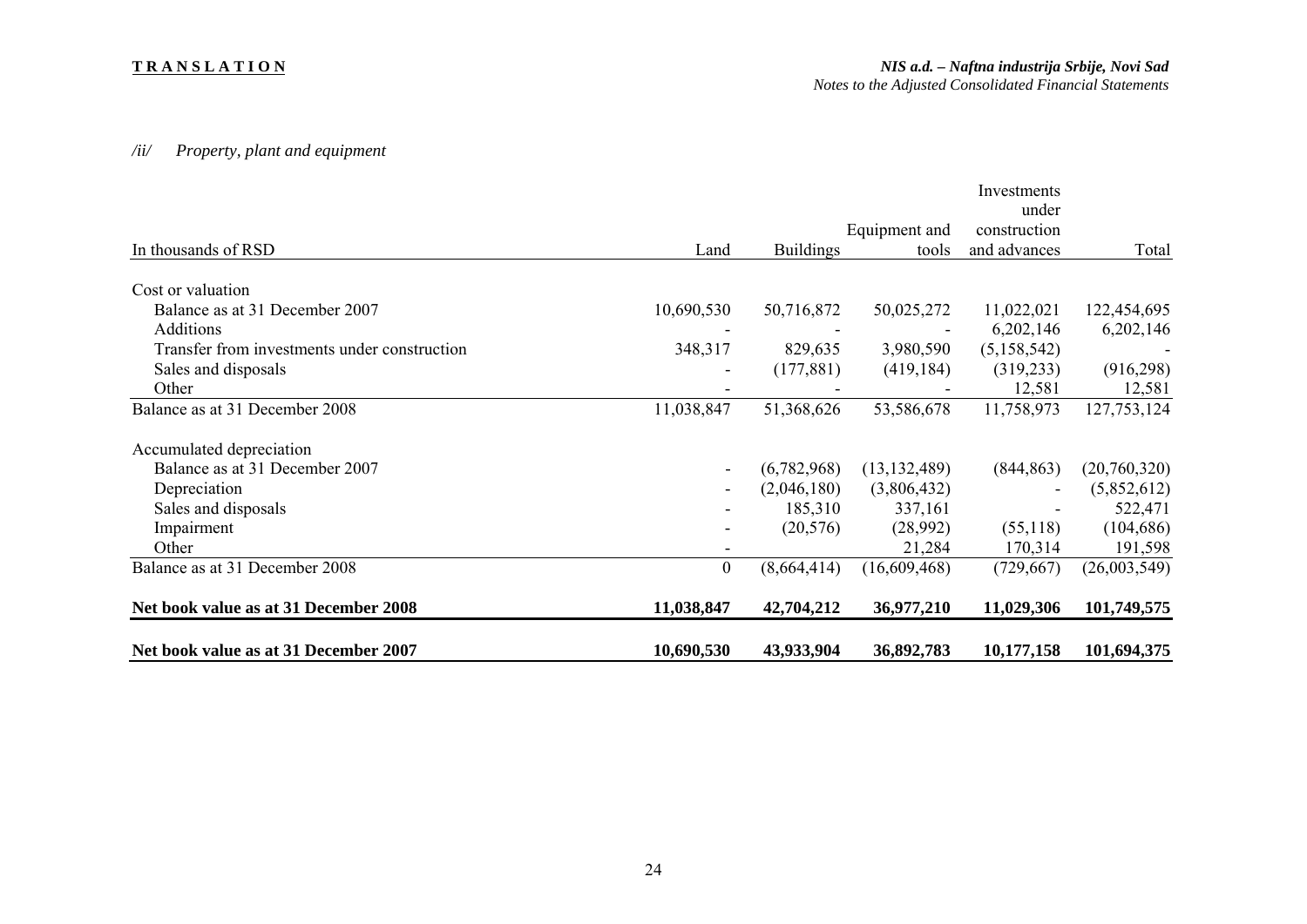*/iii/ Investment property* 

| <b>Balance as at 31 December</b>             | 738,953          | 738,953          |
|----------------------------------------------|------------------|------------------|
| Sales and disposals                          | (4,360)          |                  |
| Transfer from investments under construction | 4,360            |                  |
| Balance as at 31 December of previous year   | 738,953          | 738,953          |
| In thousands of RSD                          | 2008<br>Adjusted | 2007<br>Adjusted |
|                                              |                  |                  |

# **13 Long-term financial investments**

Long-term financial investments relate to:

|                                           | 2008        | 2007        |
|-------------------------------------------|-------------|-------------|
| In thousands of RSD                       | Adjusted    | Adjusted    |
|                                           |             |             |
| Equity investments                        | 4,119,274   | 2,750,122   |
| Other long-term financial investments     | 13,176,438  | 10,707,167  |
| Current maturity of long-term investments | (2,621,649) | (2,005,340) |
| Provision for equity investments          | (3,239,225) | (1,608,482) |
| Provision for long-term investments       | (4,256,633) | (4,735,204) |
| <b>Balance as at 31 December</b>          | 7,178,205   | 5,108,263   |

Equity investments relate to:

|                                                            | 2008        | 2007        |
|------------------------------------------------------------|-------------|-------------|
| In thousands of RSD                                        | Adjusted    | Adjusted    |
|                                                            |             |             |
| Investments in the shares in banks                         | 268,690     | 360,833     |
| HIP Petrohemija                                            | 1,859,513   | 2,250,245   |
| MSK Kikinda                                                | 1,633,681   |             |
| Other companies                                            | 357,390     | 139,044     |
| Total                                                      | 4,119,274   | 2,750,122   |
| Provision for investments in the shares in banks           | (219, 027)  | (225, 034)  |
| Provision for investments in the shares of other companies | (3,020,198) | (1,383,448) |
| Total                                                      | (3,239,225) | (1,608,482) |
| <b>Balance as at 31 December</b>                           | 880,049     | 1,141,640   |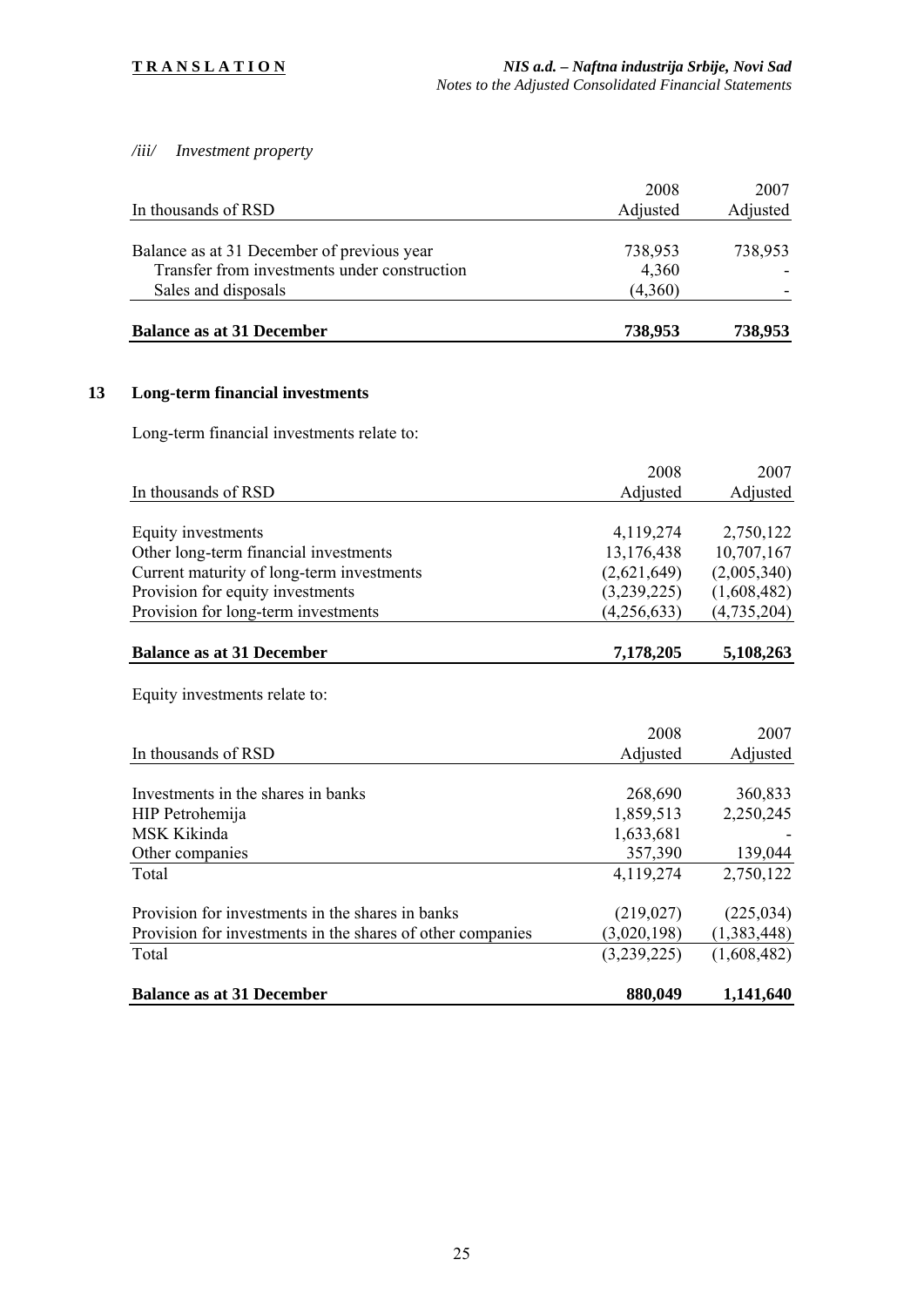Other long-term financial investments relate to:

|                                                         | 2008        | 2007        |
|---------------------------------------------------------|-------------|-------------|
| In thousands of RSD                                     | Adjusted    | Adjusted    |
|                                                         |             |             |
| Long-term loans given to employees                      | 3,061,957   | 2,590,965   |
| Rented apartments with option to purchase               | 670,276     | 896,081     |
| Other long-term investments                             | 9,444,205   | 7,220,121   |
| Total                                                   | 13,176,438  | 10,707,167  |
|                                                         |             |             |
| Current maturity of long-term loan given to employees   | (83,220)    | (29, 242)   |
| Current maturity of other long-term investments         | (2,538,429) | (1,976,098) |
| Total                                                   | (2,621,649) | (2,005,340) |
|                                                         |             |             |
| Provision for long-term loan given to employees         | (1,822,247) | (1,805,304) |
| Provision for rented apartments with option to purchase | (363, 673)  | (306, 603)  |
| Provision for other long-term investments               | (2,070,713) | (2,623,297) |
| Total                                                   | (4,256,633) | (4,735,204) |
| <b>Balance as at 31 December</b>                        | 6,298,156   | 3,966,623   |

Housing loans and receivables from repurchase of apartments disclosed in the amount of RSD 3,061,957 thousand as at 31 December 2008 (2007 – RSD 2,590,965 thousand) relate to housing loans granted to employees for resolving their housing needs, as well as apartments occupied by employees who are in process of repaying them. Housing loans for purchase of apartments and improvements in living conditions are granted for periods of 40 years, at annual interest ranging from 0.5% to 1.5% with an FX clause (EUR). Loans for repurchases of apartments are non-interest bearing and are granted for periods of up to 40 years and are CPI indexed. The Company determined amortised net present value of receivables from employees for housing loans using a discount factor on loans granted in dinars of 17.75% for 2008 and of 9.57% for 2007, and of 6.79% for both years for loans granted in euros.

Rented apartments with option to purchase in the amount of RSD 670,276 thousand as at 31 December 2008 (2007 – RSD 896.081 thousand) relate to Company apartments used by employees, with purchase options based on various rights under more favourable terms. The Company made provisions for the rented apartments up to the amount of their appraised value at the time of repurchase.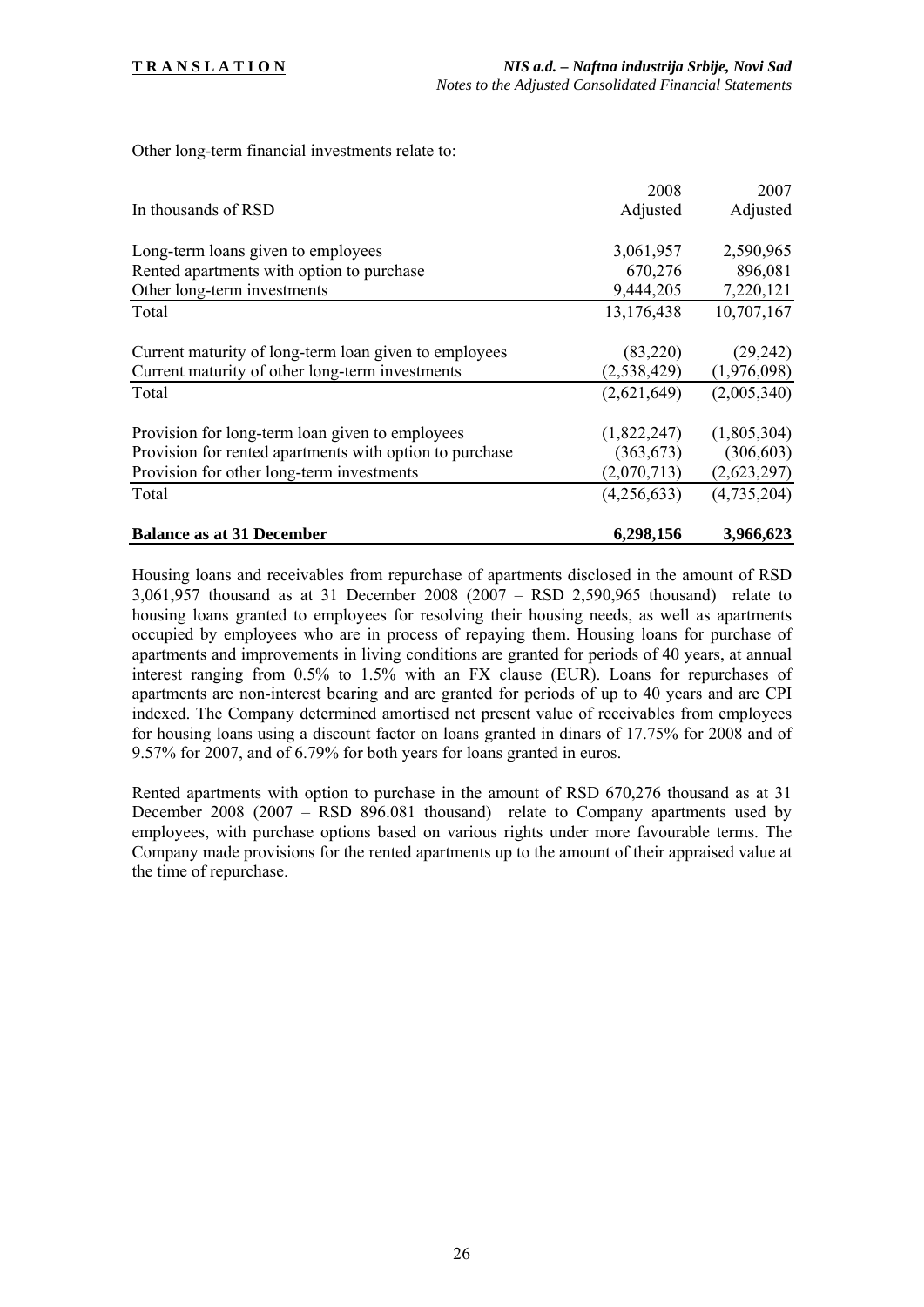Other long-term investments relate to:

|                                                | 2008          | 2007        |
|------------------------------------------------|---------------|-------------|
| In thousands of RSD                            | Adjusted      | Adjusted    |
|                                                |               |             |
| HIP Petrohemija a.d. Pančevo                   | 4,678,326     | 1,920,403   |
| JP Srbijagas. Novi Sad                         | 1,876,206     | 2,246,461   |
| RTB. Bor                                       | 1,426,540     | 1,426,540   |
| Concessions in Angola                          | 993,266       | 130,348     |
| JAT, Beograd                                   | 413,670       | 1,467,863   |
| Other investments                              | 56,197        | 28,506      |
| Total                                          | 9,444,205     | 7,220,121   |
| Current maturity – other long-term investments | (2, 538, 429) | (1,976,098) |
| Provision for other long-term investments      | (2,070,714)   | (2,623,297) |
| <b>Balance as at 31 December</b>               | 4,835,062     | 2,620,726   |

Other long-term financial investments in HIP Petrohemija, Pančevo disclosed in the amount of RSD 4,687,326 thousand as at 31 December 2008 partly relate to reprogrammed receivables from HIP Petrohemija, Pančevo, based on the Debt Reprogramming Agreement dated 29 December 2006 that as at 31 December 2008 amounted to RSD 909,200 thousand, and receivables from Debt Reprogramming Agreement dated 30 June 2008 that as at 31 December 2008 amounted to RSD 3,259,172 thousand. The debt reprogramming from 29 December 2006 covered receivables that as at 30 September 2006 amounted to RSD 2,046,042 thousand (24,628,161 EUR). The debt reprogramming from 30 June 2008 covered receivables that as at 30 June 2008 amounted to RSD 2,978,828 thousand (36,784,817 EUR). Other long-term financial investments in HIP Petrohemija, Pančevo, in the amount of RSD 509,954 thousand (8,502,684 USD) relate to investments in NIS from earlier years that have been fully provisioned.

Long-term financial investments disclosed in the amount of RSD 1,876,206 thousand relate to receivables form JP Srbijagas, Novi Sad, with which the Company signed a Receivables Reprogramming Agreement in the amount of RSD 2,294,257 thousand (29,041,240 EUR). In accordance with the signed agreement, repayment will be made in 48 equal monthly instalments at the mean NBS exchange rate on date of payment, which cannot be lower than the equivalent dinar value calculated at the exchange rate as at 31 December 2006. Interest on these receivables after a 6 month grace period amounts to one month EURIBOR+3% per annum.

Other long-term financial investments in RTB Bor in the amount of RSD 1,426,540 thousand relate to long-term loans approved in previous years. In 2004 the Company signed a Debt Reprogramming Agreement which specifies a total liability in the amount of RSD 1,426,540 thousand. Based on the reprogramming agreement, the amount owed will be repaid over 3 years in equal monthly instalments, starting with 1 January 2005, while interest will be equal to statutory penalty interest. The Company reported its receivables to the Privatisation Agency for debt collection from the privatisation proceeds, in accordance with the Privatisation Law. The receivable has been fully provisioned.

Long-term financial investments in the amount of RSD 993,266 thousand relate to capitalisation of costs of exploration and development of oil wells in the Angola concession.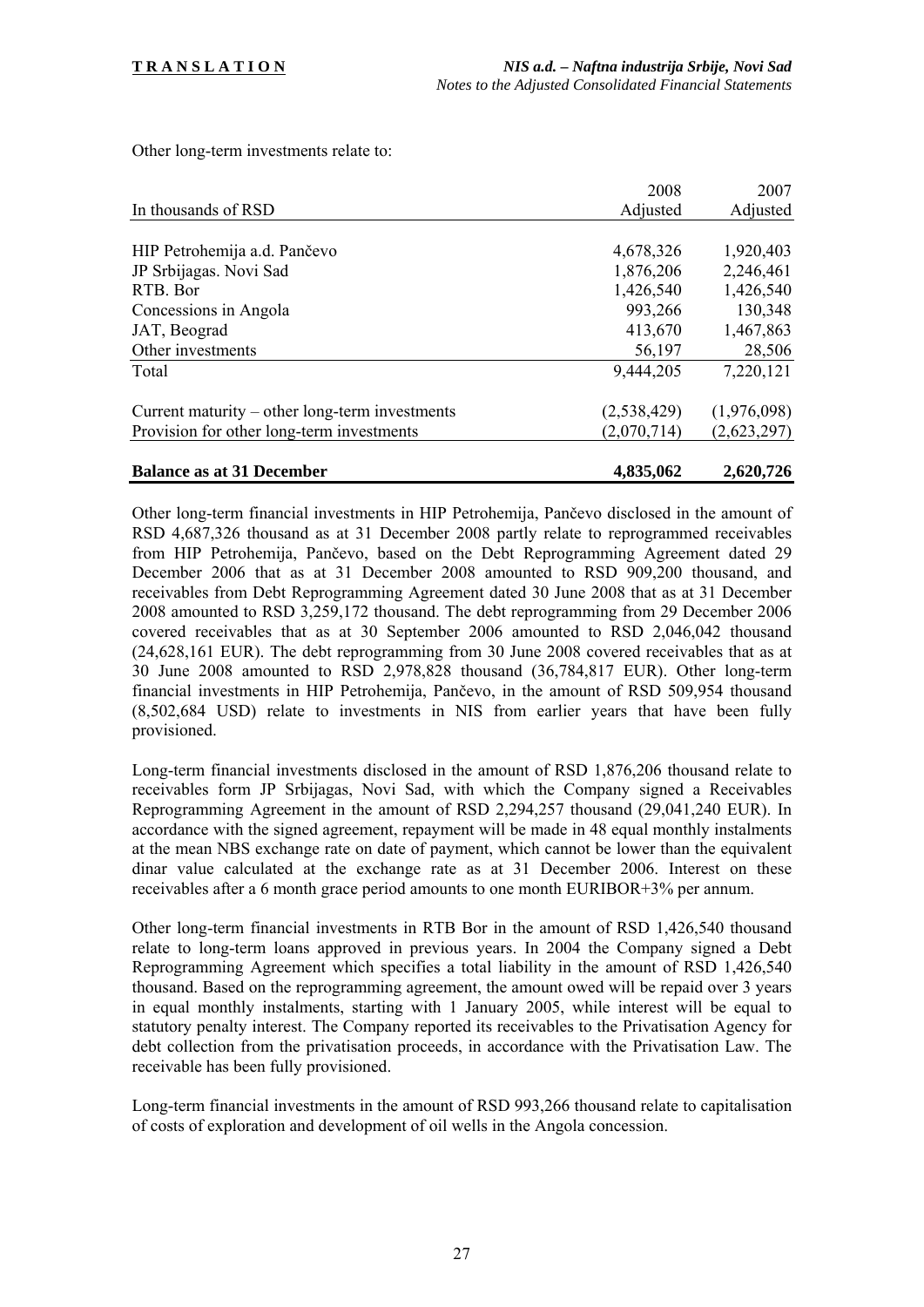# **14 Inventories**

Inventories relate to:

|                                  | 2008         | 2007        |
|----------------------------------|--------------|-------------|
| In thousands of RSD              | Adjusted     | Adjusted    |
|                                  |              |             |
| Material                         | 9,696,076    | 14,491,941  |
| Spare parts                      | 3,535,982    | 3,269,087   |
| Tools and consumables            | 1,827,805    | 1,739,142   |
| Work-in-progress                 | 1,613,419    | 1,307,008   |
| Finished products                | 8,446,889    | 9,057,245   |
| Goods                            | 1,222,914    | 1,814,712   |
| Total                            | 26, 343, 085 | 31,679,135  |
| Advance payments to              |              |             |
| Domestic suppliers               | 1,933,405    | 709,175     |
| Foreign suppliers                | 22,130       | 685,052     |
| Total                            | 1,955,535    | 1,394,227   |
| Provision of                     |              |             |
| Inventories                      | (2,563,338)  | (1,990,873) |
| Advances                         | (659, 326)   | (794, 004)  |
| Total                            | (3,222,664)  | (2,784,877) |
| <b>Balance as at 31 December</b> | 25,075,956   | 30,288,485  |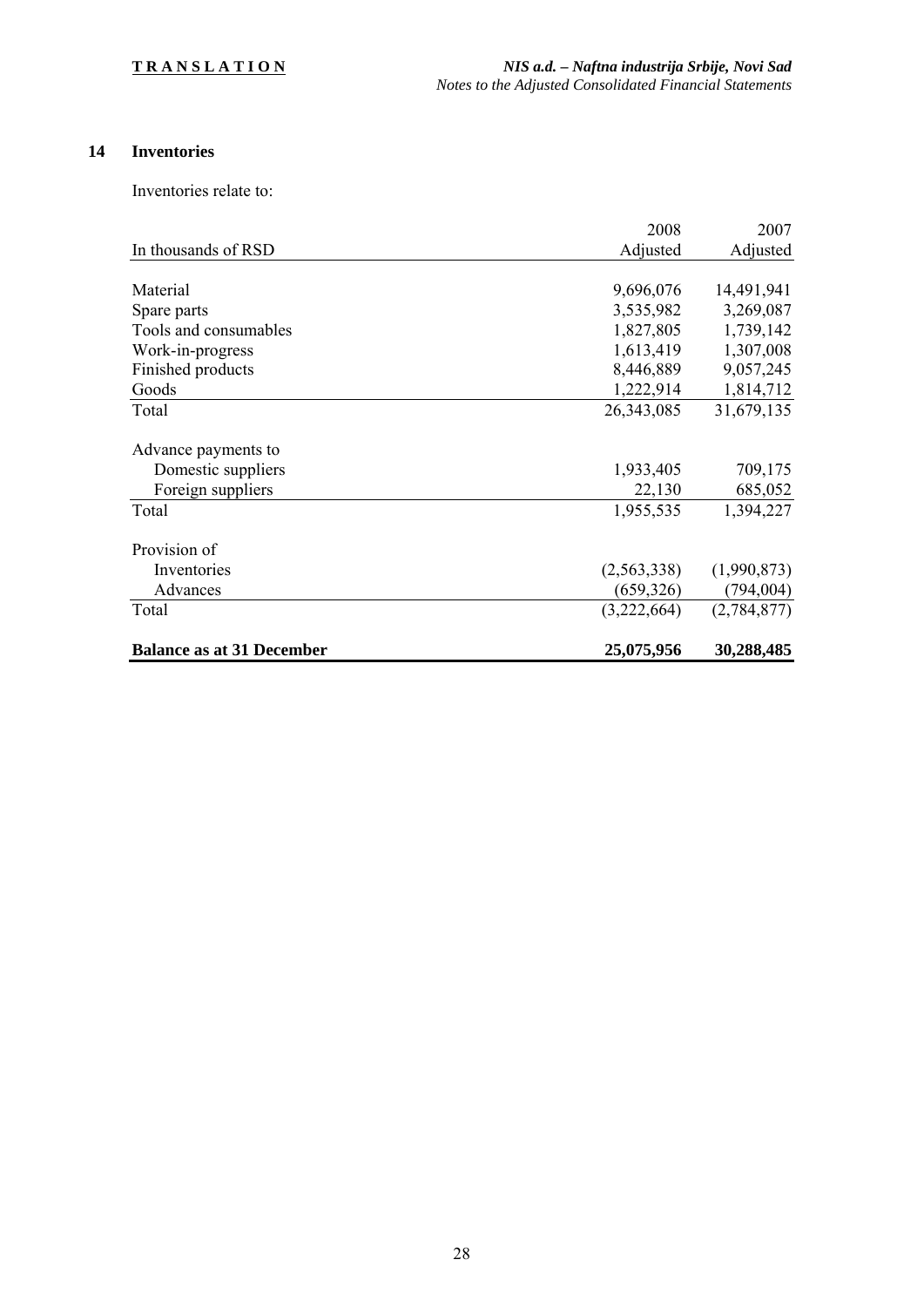#### **T R A N S L A T I O N**

An overview of pledged inventories is provided in the table below:

|              |                                   |                                                 | <b>Amount of pledged</b> |                               |         | Amount as at |                        |
|--------------|-----------------------------------|-------------------------------------------------|--------------------------|-------------------------------|---------|--------------|------------------------|
|              |                                   |                                                 | secured receivable       |                               | Amount  | 31 Dec. 2008 | <b>Storage</b>         |
| Pledge no.   | <b>Pledge beneficiary</b>         | Legal basis for pledge                          | of creditor              | Subject of pledge             | in tons | in EUR       | location               |
|              |                                   | Agreement no. IV.940/04 dated                   |                          |                               |         |              |                        |
|              | HVB banka AD                      | 1/06/2004. Contract no. P                       |                          | Crude oil REB                 | 24,000  | 5,446,080    | Pančevo                |
| 1248/05      | Beograd                           | $362/04$ and annex no. 3 and 4                  | EUR 7,395,235.00         | Diesel fuel D <sub>2</sub>    | 7,580   | 2,683,320    | Pančevo                |
|              |                                   | same contract dated 1/06/2005<br>and 22/07/2005 |                          | Components for motor gasoline | 8,262   | 3,026,288    | Novi Sad               |
| 1653/05      |                                   | Hypo-Alpe-Adria- Agreement no. I.8296/2004 date | USD 10,000,000.00        | Motor gasoline MB-95          | 1,800   | 659,322      | Novi Sad               |
|              | Bank AD Beograd                   | 7/12/2004                                       |                          | Components for MB             | 4,100   | 1,501,789    |                        |
|              | Hypo-Alpe-Adria-                  | Agreement no. IV.1944/04 date                   |                          | Motor gasoline MB-95          | 4,800   | 1,758,192    |                        |
| 1655/05      | Bank AD Beograd                   | 6/12/2004                                       | USD 10,000,000.00        | Components for MB             | 19,000  | 6,959,510    | Pančevo                |
|              |                                   |                                                 |                          | Crude oil                     | 24,000  | 5,446,080    | Pančevo                |
|              | HVB banka AD                      | Contract no. 45/473 dated                       |                          | Components for motor gasoline | 8,262   | 3,026,288    | Novi Sad               |
| 7/05         | Beograd                           | 5/08/2005                                       | EUR 10,767,921.26        | Components for motor gasoline | 9,091   | 3,329,942    | Pančevo                |
|              |                                   |                                                 |                          | Diesel fuel D <sub>2</sub>    | 7,580   | 2,683,320    | Pančevo                |
| 1343/05      | HVB banka AD<br>Beograd           | Agreement no. IV.319/05 dated<br>1/03/2005      | USD 3,000,000.00         | Components for MB             | 9,091   | 3,329,942    | Pančevo                |
| 3534/06      | Piraeus Atlas Banka<br>AD Beograd | Contract no. 45/454 dated<br>2/06/2006          | EUR 10,000,000.00        | Components for MB             | 12,200  | 4,468,738    | Pančevo or<br>Novi Sad |
| <b>Total</b> |                                   |                                                 |                          |                               |         | 44,318,811   |                        |

As at 31 December 2008 the Company does not have any liabilities for the listed loan contract, where pledge rights related to these contracts have expired. The procedure for deregistering pledge rights with the competent register is pending, where pledge rights under number 7/05, 1343/05 and 3534/06 have been deregistered during 2009.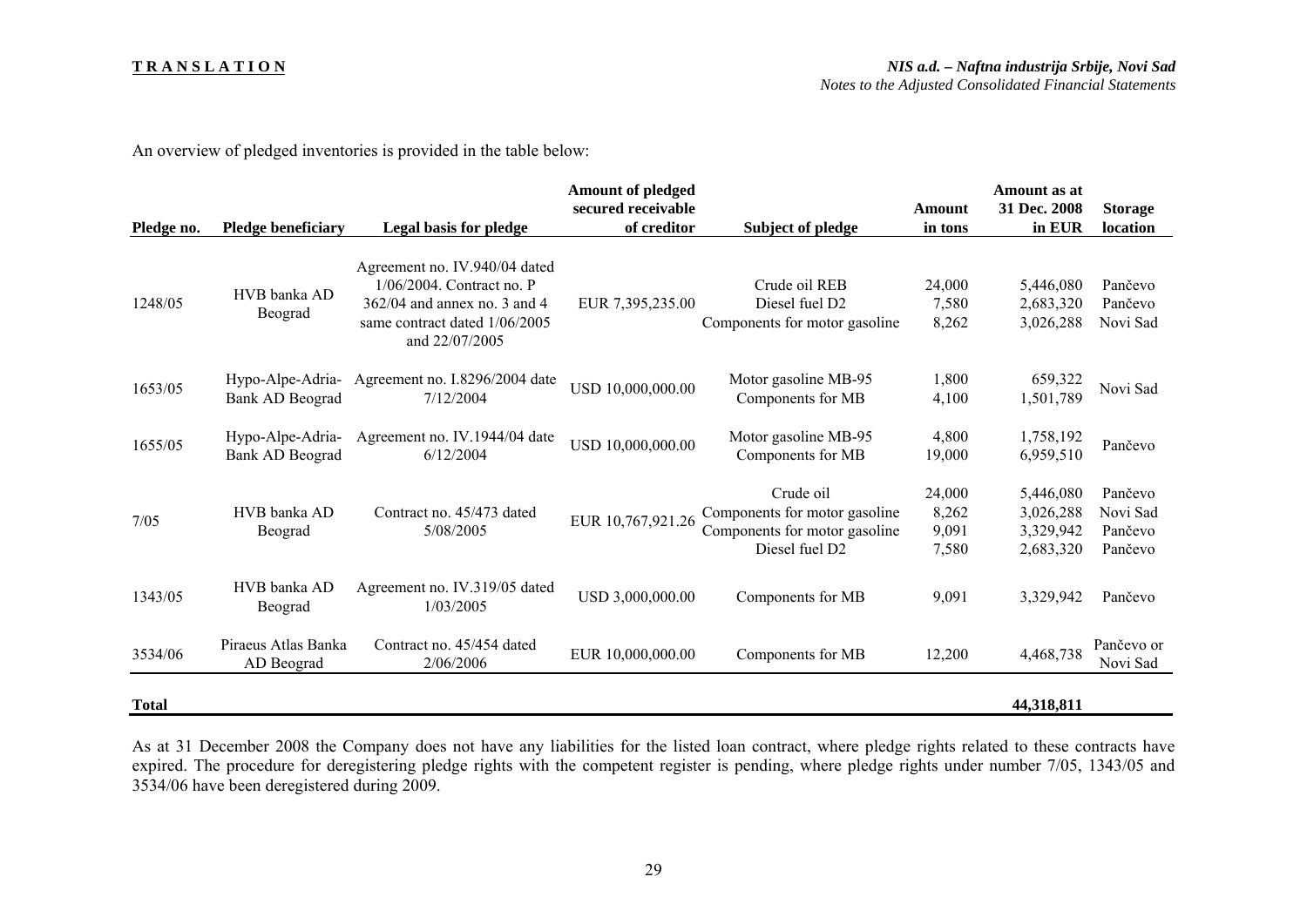# **15 Receivables:**

Receivables relate to:

|                                    | 2008           | 2007         |
|------------------------------------|----------------|--------------|
| In thousands of RSD                | Adjusted       | Adjusted     |
|                                    |                |              |
| Trade receivables                  |                |              |
| Domestic                           | 23, 217, 552   | 24,715,932   |
| Foreign                            | 1,640,927      | 3,241,683    |
| Total trade receivables            | 24,858,479     | 27,957,615   |
| Receivables from specific business | 3,738,710      | 3,830,546    |
| Interest receivables               | 3,364,666      | 4,103,295    |
| Receivables from employees         | 263,588        | 504,799      |
| Other receivables                  | 8,619,971      | 8,899,074    |
| Total receivables                  | 40,845,414     | 45,295,329   |
| Provision for                      |                |              |
| Trade receivables                  | (11, 459, 471) | (12,064,461) |
| Receivables from specific business | (3,714,106)    | (3,774,872)  |
| Receivables for interest and other | (11, 423, 195) | (11,920,590) |
| Total                              | (26, 596, 772) | (27,759,923) |
| <b>Balance as at 31 December</b>   | 14,248,642     | 17,535,406   |

#### **16 Short-term financial investments**

Short-term financial investments relate to:

|                                                       | 2008       | 2007       |
|-------------------------------------------------------|------------|------------|
| In thousands of RSD                                   | Adjusted   | Adjusted   |
|                                                       |            |            |
| Short-term loans                                      |            |            |
| Companies                                             | 62,107     | 139,666    |
| Private individuals                                   | 17,094     | 14,283     |
| Part of long-term loans which matures within one year | 2,621,649  | 2,005,340  |
| Securities held for trading                           |            | 1,053,427  |
| Other short-term loans                                | 3,515,178  | 746,167    |
| Total                                                 | 6,216,028  | 3,958,883  |
| Provision                                             |            |            |
| Short term loans                                      | (24,223)   | (19, 454)  |
| Current maturity                                      | (29,665)   | (71, 367)  |
| Securities held for trading                           |            | (694,316)  |
| Other short-term loans                                | (70, 284)  | (191, 284) |
| Total                                                 | (124, 172) | (976, 421) |
| <b>Balance as at 31 December</b>                      | 6,091,856  | 2,982,462  |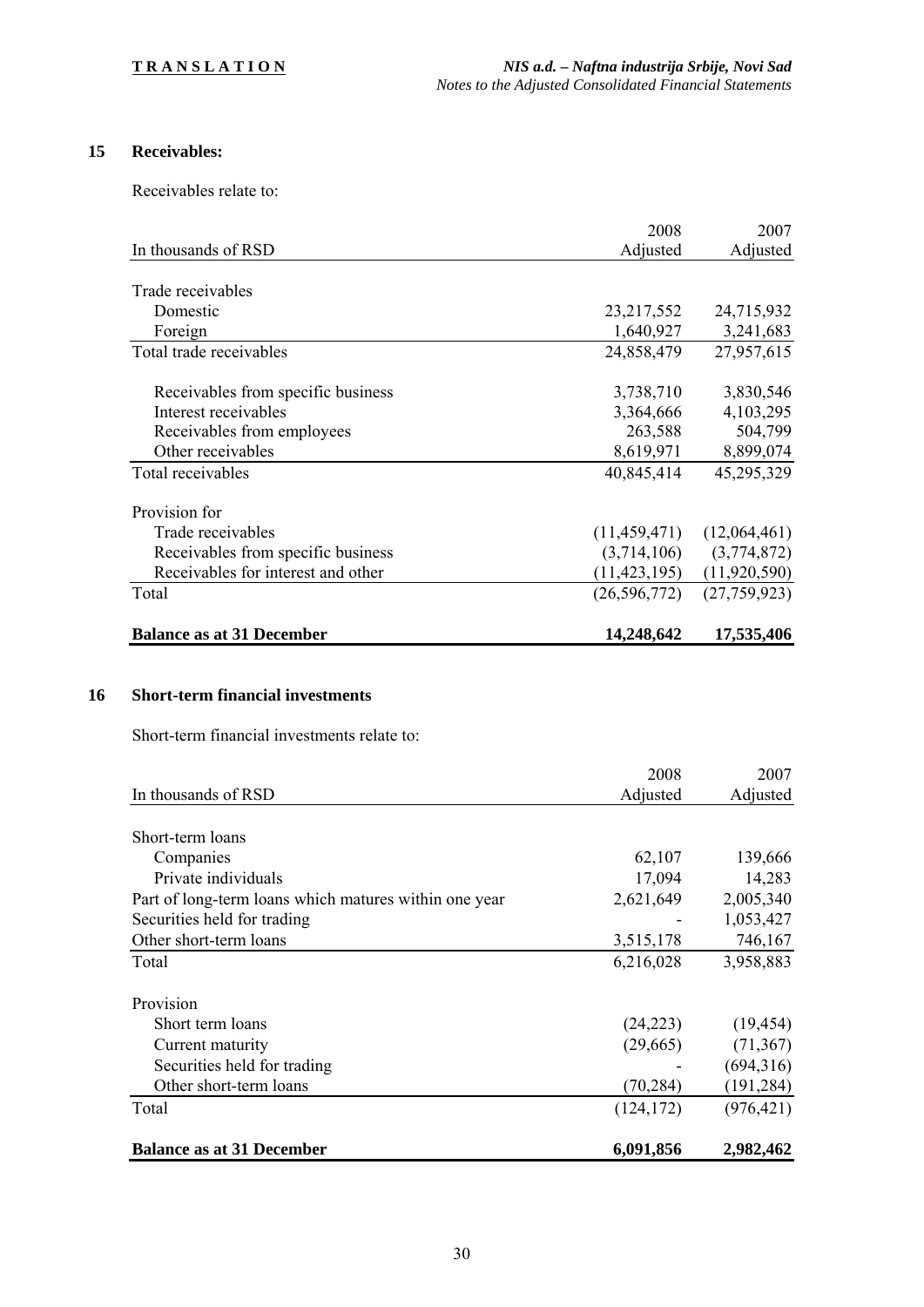The balance of short-term financial investments that as at 31 December 2008 amount to RSD 6,091,856 thousand largely relates to the part of long-term loans that mature within one year in the amount of RSD 2,621,649 thousand and other short-term investments in the amount of RSD 3,515,178 thousand. The part of long-term loans that mature within one year primarily relates to the reprogram of receivables from HIP Petrohemija in the amount of RSD 1,813,750 thousand and Srbijagas in the amount of RSD 643,270 thousand.

Of the total amount of reported other short-term investments of RSD 3,515,178 thousand, the amount of RSD 3,434,340 thousand relates to a foreign currency deposit with Erste banka.

#### **17 Cash and cash equivalents**

Cash and cash equivalents relate to:

|                                          | 2008     | 2007      |
|------------------------------------------|----------|-----------|
| In thousands of RSD                      | Adjusted | Adjusted  |
|                                          |          |           |
| Gyro account                             |          |           |
| Dinar                                    | 322,757  | 912,962   |
| Foreign                                  | 239,295  | 794,253   |
| Cash in hand                             |          |           |
| Dinar                                    | 19,360   | 36,220    |
| Foreign                                  | 1,178    | 763       |
| Earmarked funds and letters of guarantee | 39,008   | 111,389   |
| Securities and cash equivalents          | 4,312    | 6,522     |
| <b>Balance as at 31 December</b>         | 625,910  | 1,862,109 |

#### **18 Value added tax and deferred expenses**

Value added tax and deferred expenses relate to:

|                                         | 2008      | 2007      |
|-----------------------------------------|-----------|-----------|
| In thousands of RSD                     | Adjusted  | Adjusted  |
|                                         |           |           |
| <b>VAT</b>                              | 248,466   | 1,344,874 |
| Prepaid expenses                        | 165,104   | 210,942   |
| <b>Accrued liabilities</b>              | 2,299     | 2,299     |
| VAT for advances received               | 237,952   |           |
| Other prepayments and deferred expenses | 464,915   | 363,621   |
|                                         |           |           |
| <b>Balance as at 31 December</b>        | 1,118,736 | 1,921,736 |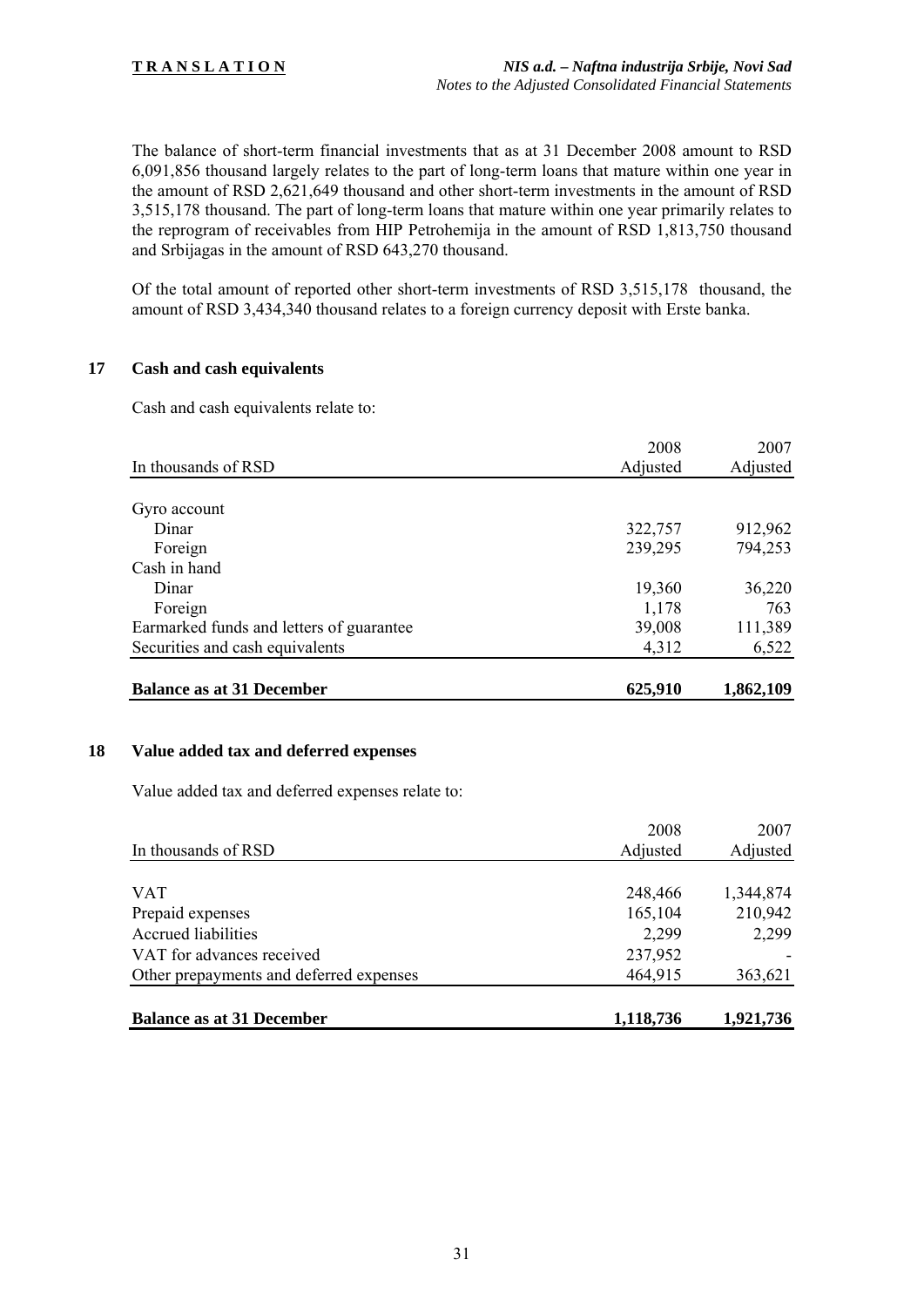### **19 Share and other capital**

The Company's share capital consists of a closed shareholding company's share capital with which the Company was founded. It is expressed as the total monetary and non-monetary stake of the Government of the Republic of Serbia. Registered capital as at 31 May 2005 amounts to EUR 993,786 thousand. Share capital comprises 8,153,020 shares with a nominal value of RSD 10 thousand per share.

Within other capital the Company disclosed minority interests in the amount of RSD 21,356 thousand as at 31 December 2007 and RSD 23,626 thousand as at 31 December 2008.

#### **20 Long-term provisions**

Long term provisions relate to:

|                                                         | 2008        | 2007       |
|---------------------------------------------------------|-------------|------------|
| In thousand of RSD                                      | Adjusted    | Adjusted   |
|                                                         |             |            |
| Long-term provisions for re-cultivation and overhaul of |             |            |
| polluted environment                                    | 1,980,718   | 2,359,708  |
| Long-term provisions for employee benefits              | 1,902,294   | 2,482,544  |
| Long-term provisions for lawsuits                       | 3,995,908   | 3,953,276  |
| Other long-term provisions for lawsuits                 |             | 872        |
| <b>Balance as at 31 December</b>                        | 7,878,920   | 8,796,400  |
|                                                         |             |            |
| Movements in provisions were as follows:                |             |            |
|                                                         | 2008        | 2007       |
| In thousand of RSD                                      | Adjusted    | Adjusted   |
|                                                         |             |            |
| Balance as at 31 December of previous year              | 8,796,400   | 6,982,089  |
| Provision during the year                               | 663,798     | 2,646,633  |
| Provisions cancelled and used provisions                | (1,581,278) | (832, 322) |
| <b>Balance as at 31 December</b>                        | 7,878,920   | 8,796,400  |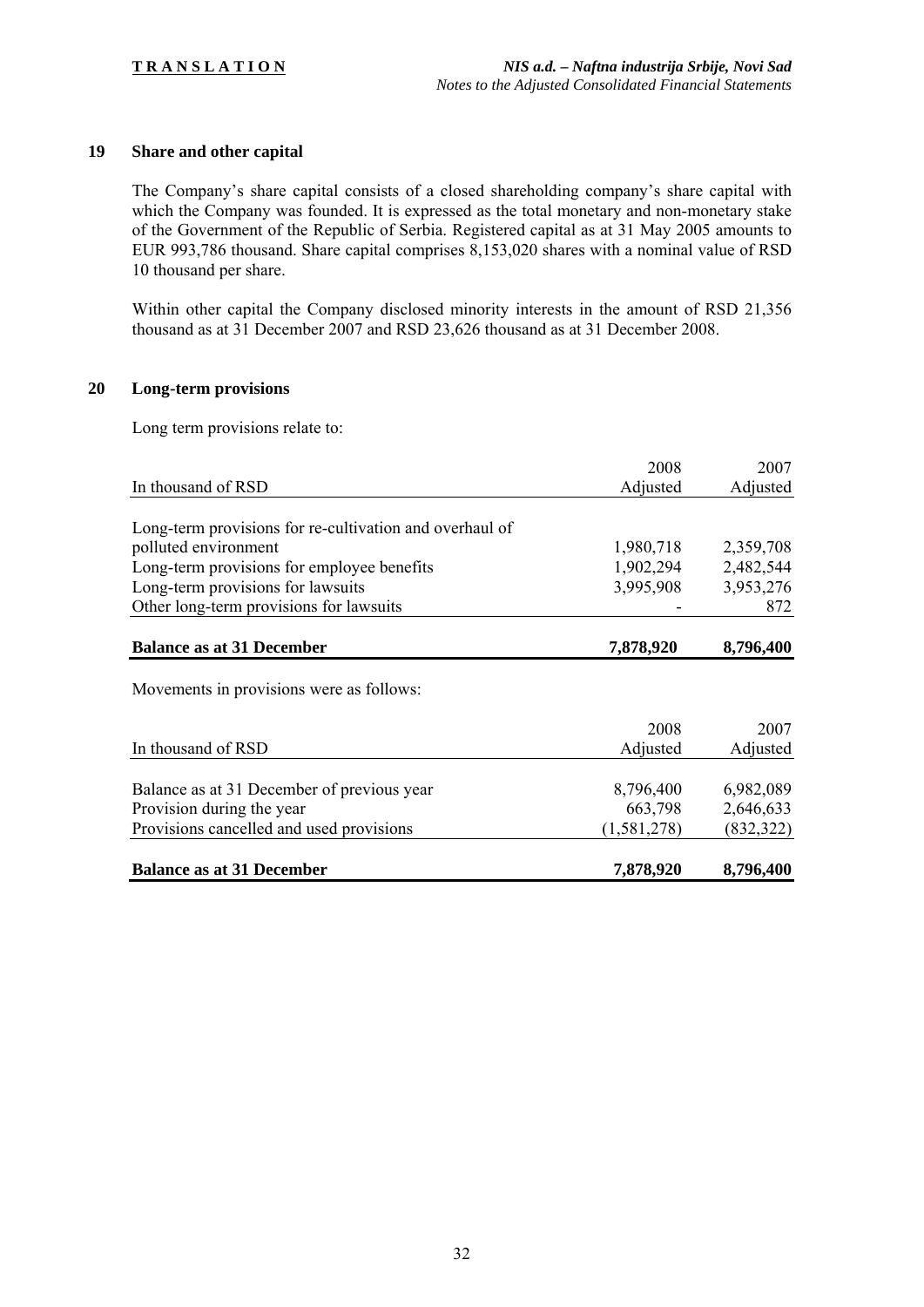# **21 Long-term liabilities**

Long-term liabilities relate to:

|                                                             | 2008        | 2007        |
|-------------------------------------------------------------|-------------|-------------|
| In thousand of RSD                                          | Adjusted    | Adjusted    |
|                                                             |             |             |
| Paris Club of Creditors                                     | 3,682,389   | 3,272,530   |
| London Club of Creditors                                    | 241,353     | 299,299     |
| Domestic                                                    | 6,153,770   | 5,979,720   |
| Foreign                                                     | 4,622,053   | 5,263,967   |
| Total                                                       | 14,699,565  | 14,815,516  |
| Other long-term liabilities                                 | 882,670     | 989,552     |
| Current portion of long-term loans with maturity within one |             |             |
| year                                                        | (2,454,415) | (2,067,179) |
| <b>Balance as at 31 December</b>                            | 13,127,820  | 13,737,889  |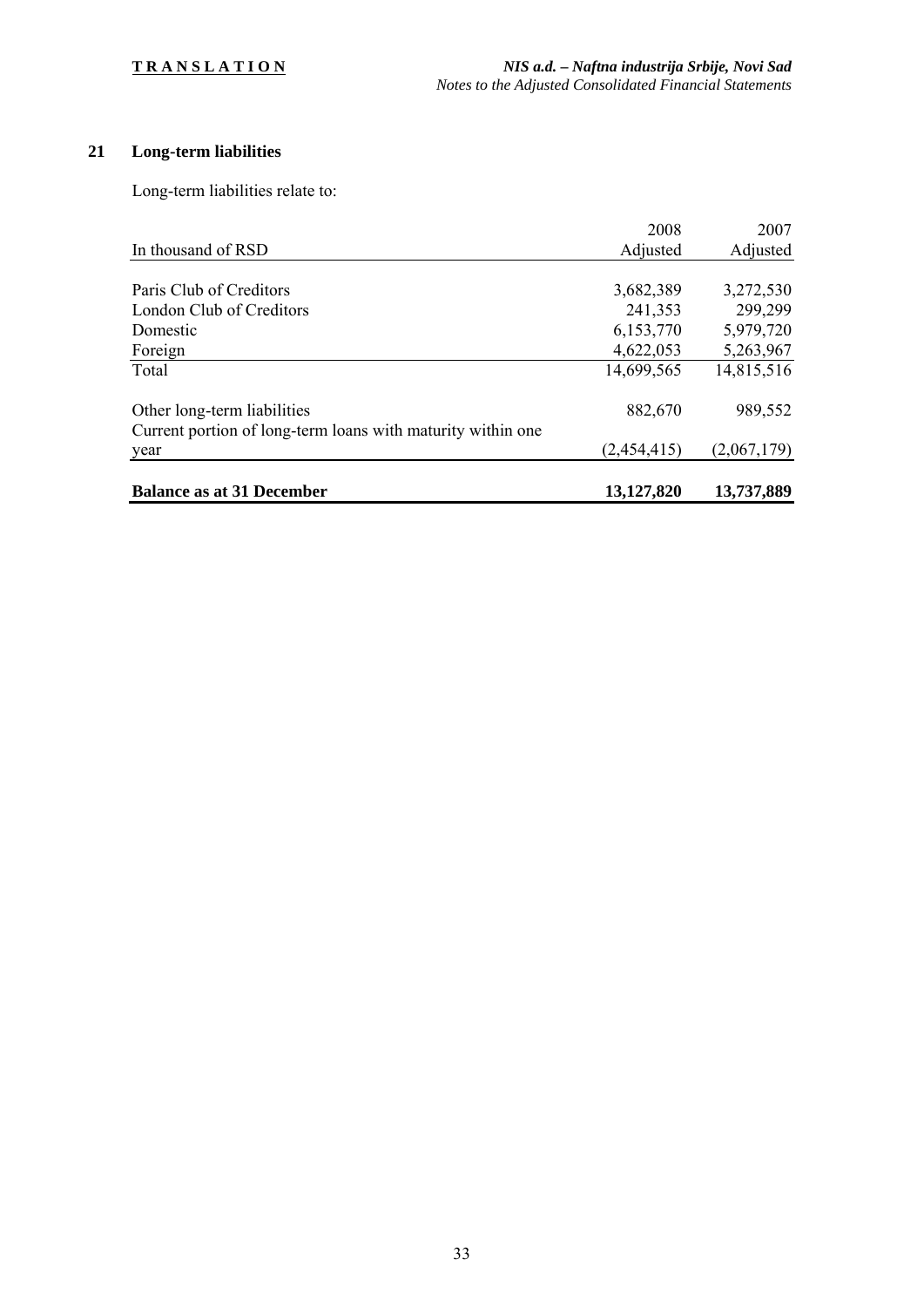#### **T R A N S L A T I O N**

An overview of long-term loans is provided in the table below:

|                                                          |                                |            |             | 2008       | 2007       |
|----------------------------------------------------------|--------------------------------|------------|-------------|------------|------------|
| Creditor                                                 | Interest rate                  | Currency   | Amount      | Adjusted   | Adjusted   |
|                                                          |                                |            |             |            |            |
| Privredna banka a.d Pančevo                              | 5.375% p.a.                    | <b>USD</b> | 22,683,384  | 1,426,785  | 1,244,898  |
| Privredna banka a.d Pančevo                              | 5.5% p.a.                      | <b>EUR</b> | 2,431,623   | 215,444    | 196,863    |
| Erste banka a.d Novi Sad                                 | USD LIBOR + $4.923 + 0.5$ p.a. | <b>USD</b> | 3,837,403   | 241,372    | 205,324    |
| Erste banka a.d Novi Sad                                 | EURIBOR +2.93+0.5%             | <b>EUR</b> | 810,198     | 71,784     | 64,032     |
| Erste banka a.d Novi Sad                                 | 5.5% p.a.                      | <b>EUR</b> | 1,211,724   | 107,413    | 95,710     |
| Erste banka a.d Novi Sad                                 | 5.9% p.a.                      | <b>EUR</b> | 2,566,519   | 227,396    | 202,436    |
| NLB Continental banka a.d Ljubljana                      | 5.38%                          | <b>USD</b> | 4,559,672   | 286,803    | 250,048    |
| NLB Continental banka a.d Ljubljana                      | $6$ M LIBOR $+0.5\%$           | <b>JPY</b> | 532,542,573 | 370,971    | 258,333    |
| NLB Continental banka a.d Ljubljana                      | 6 M LIBOR +0.5%                | <b>USD</b> | 2,265,942   | 142,527    | 124,262    |
| Vojvođanska banka a.d Novi Sad                           | 5.5% p.a.                      | <b>EUR</b> | 6,680,436   | 591,894    | 630,624    |
| Paris Club of Creditors                                  |                                |            |             | 3,682,389  | 3,272,530  |
| Erste banka a.d Novi Sad                                 | 3.75% p.a.                     | <b>USD</b> | 753,609     | 47,402     | 80,978     |
| Erste banka a.d Novi Sad                                 | $6.75\%$ p.a.                  | <b>USD</b> | 63,853      | 4,017      | 3,431      |
| Komercijalna banka a.d Beograd                           | $3.75\%$ p.a.                  | <b>USD</b> |             |            | 23,380     |
| NLB Continental banka a.d Ljubljana                      | 3.75% -6.75% p.a.              | <b>USD</b> | 671,371     | 42,229     | 36,071     |
| Vojvođanska banka a.d Novi Sad                           | 5.55% p.a.                     | <b>EUR</b> | 1,211,404   | 107,332    | 114,355    |
| Vojvođanska banka a.d Novi Sad                           | 5.55% p.a.                     | <b>USD</b> | 641,862     | 40,373     | 41,084     |
| London Club of Creditors                                 |                                |            |             | 241,353    | 299,299    |
|                                                          |                                |            |             |            |            |
| Vojvođanska banka a.d., Novi Sad                         |                                | <b>USD</b> | 4,023,896   | 253,103    | 216,190    |
| International Bank for Research and Development (IBRD) - |                                |            |             |            |            |
| Republic of Serbia                                       |                                | <b>EUR</b> | 49,731,521  | 4,406,263  | 4,092,967  |
| Hypo-Alpe-Adria Bank a.d. Beograd                        | 3 M EURIBOR +2.75% p.a.        | <b>EUR</b> | 16,866,672  | 1,494,404  | 1,670,563  |
| Other long-term domestic loans                           |                                |            |             | 6,153,770  | 5,979,720  |
| Sinochem International Oil Company Limited, London       | 6 M LIBOR +0.7% p.a.           | <b>USD</b> | 73,482,554  | 4,622,053  | 5,263,967  |
| Other long-term foreign loans                            |                                |            |             | 4,622,053  | 5,263,967  |
|                                                          |                                |            |             |            |            |
| <b>Balance as at 31 December</b>                         |                                |            |             | 14,699,565 | 14,815,516 |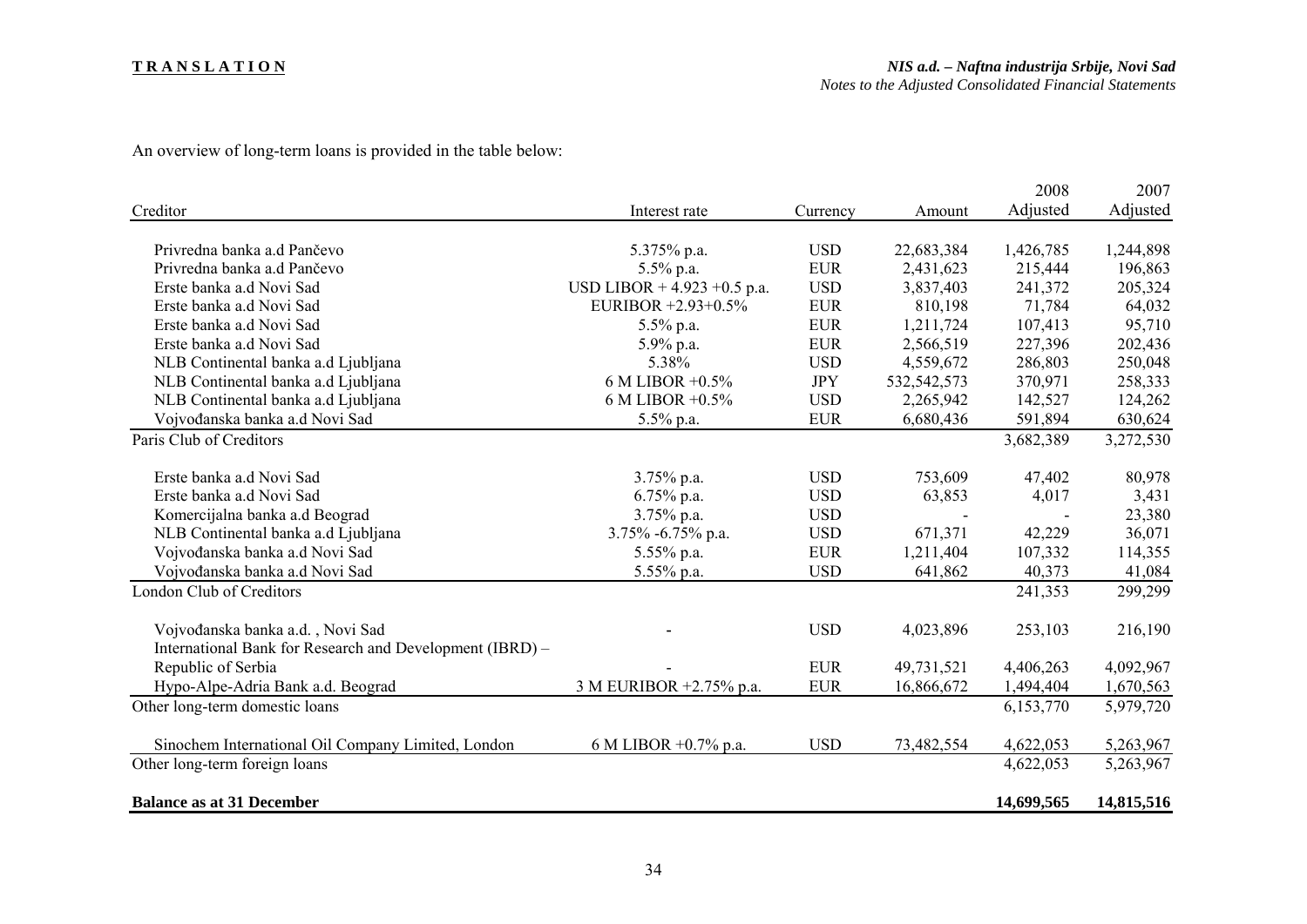The repayment of refinanced long-term loans (Paris and London Club of Creditors) realized prior to 1990 through domestic banks, and the respective interest, was frozen after the UN Sanctions were imposed in May 1992.

In December 2001, the negotiations between the Republic of Serbia Government and the Paris Club of Creditors resulted in significant reduction in liabilities (the principal, interest and penalty interest accrued as of 22 March 2002) by 51% new principal with the option of additional write-off of liabilities in the three years capped at 66.67%, as an additional item of the liability reschedule program. The negotiations between the Government of the Republic of Serbia and the London Club of Creditors resulted in significant reduction of liabilities (the principal, interest and penalty interest accrued as of 30 September 2004) by 62% the new principal. The Law on Regulating the Relationship Between the Federal Republic of Yugoslavia and Companies and Banks on Yugoslav Territory, Which Were the Debtors or Guarantors of the London and Paris Club of Creditors, went into effect on 4 July 2002 (Official Gazette of the Federal Republic of Yugoslavia number 36/2002). In conformity with the aforementioned Law the Company was obliged to repay the loans, approved by the Paris and London Clubs of Creditors, to the domestic banks under no less favourable conditions than those defined by the Agreement signed with the foreign creditors.

#### *Paris Club of Creditors*

In the previous years, the Company performed a write-off of 51% of the new principal of borrowings from the members of the Paris Club of Creditors as of 22 March 2002, with whom individual agreements on such write-offs had been signed. The amount of new principal based on communications and annuity plans forwarded by the National Bank of Serbia was reconciled.

The liabilities arising on a borrowing from the Paris Club of Creditors are repayable in semiannual instalments in the period between 22 September 2008 and 22 March 2024 at an interest rate fluctuating within semi-annual LIBOR as increased by 0.5% annually to 5.9% (dependent on the Paris Creditor Club member country and loan currency). 60% of the interest charged within the first 5 years of repayment is capitalized and ascribed to the principal debt. The liabilities to Vojvođanska banka a.d., Novi Sad are settled semi-annually in the period between 1 October 2006 and 1 October 2013.

Liabilities to Vojvođanska banka a.d., Novi Sad of RSD 591,894 thousand (EUR 6,680,436) as of 31 December 2008 relate to refinanced foreign currency loans, received from the Paris Club of Creditors. NIS became the Paris Club of Creditors' debtor when it assumed the liabilities by signing the 19 September 1991 Agreement signed with Metanolsko-sirćetni kompleks, Kikinda, On 14 October 2003, NIS entered into contract with Vojvođanska banka a.d., Novi Sad undertaking the obligation to settle the liabilities arising from loans extended by the Paris Club of Creditors, pursuant to the Law Governing the Relations between the Federal Republic of Yugoslavia and Legal Entities and Banks within the Territory of the Federal Republic of Yugoslavia Being the Original Debtors or Guarantors toward the Paris Club and London Club Creditors. The liabilities of the Company to the Bank as of 22 March 2002 amounted to EUR 13,285,105.62, out of which the initial principal amounted to 7,287,523.14 EUR, and the agreed regular interest and penalty interest amounted to EUR 1,734,559.03 and EUR 4,263,023.45, respectively. The interest is computed at an annual rate of 5.5% as of 22 March 2002 and is attributed to principal. At 31 March 2006, the Company signed a new agreement with Vojvođanska banka A.D., Nov Sad number P-02/2006 whereby 51% of the principal was written off as of 22 March 2002 of EUR 6,775,404 and the new repayment program was agreed. Repayment is due within 7 years; annuities are repaid semi-annually starting on 1 October 2006. The interest remained at the rate of 5.5% annually.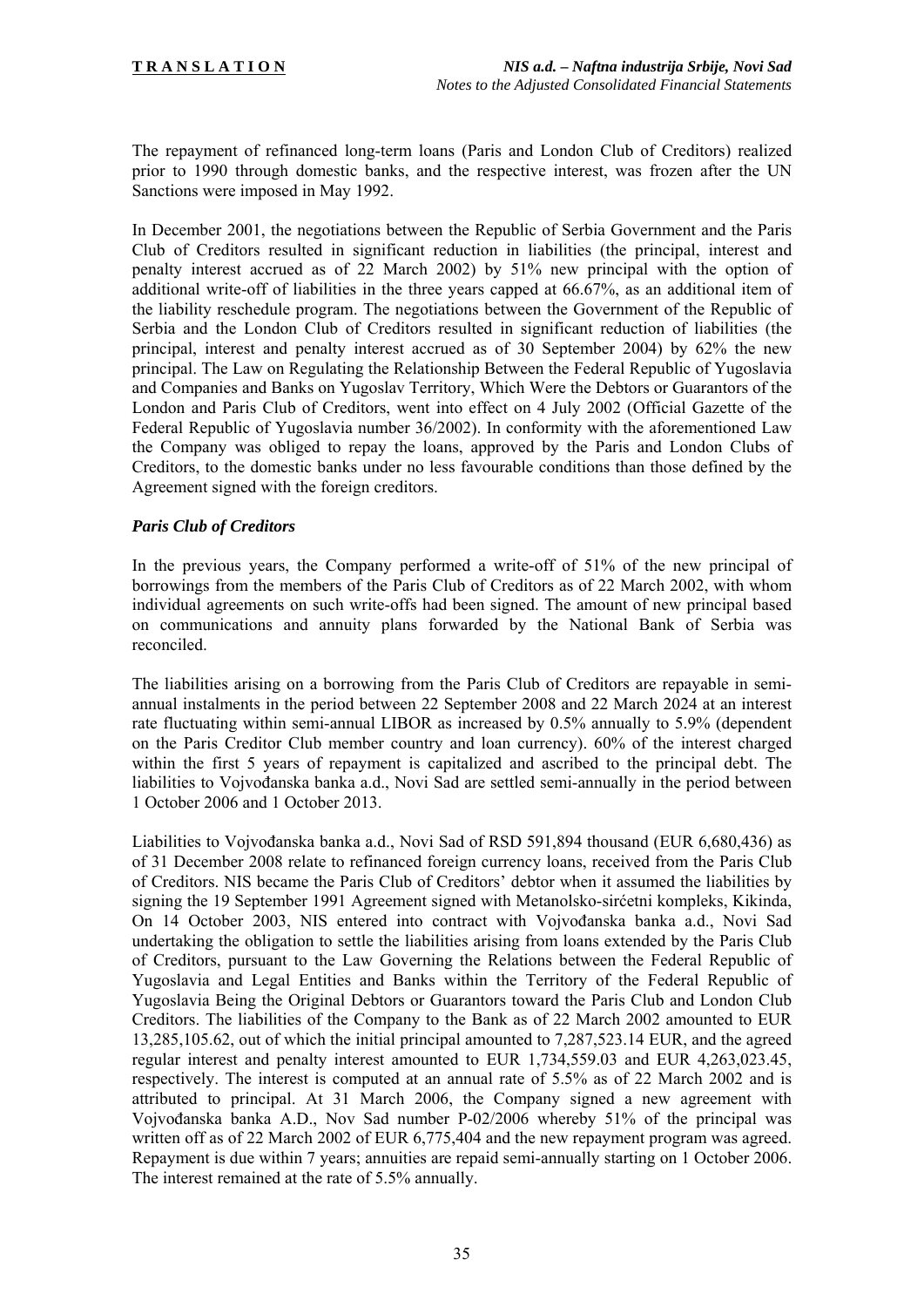The liability towards Privredna banka a.d., Pančevo was disclosed as of 31 December 2008 as amounting to RSD 1,642,229 thousand (USD 22,683,384 and EUR 2,431,623) and relates to the settlement of liabilities towards the Paris Club of Creditors. The debt is rescheduled as of 22 March 2002 and is repaid in semi-annual instalments until 22 March 2024. Principal repayment commenced as of 22 September 2008. The Agreement provides for 60% of interest maturing in the period from 23 March 2002 through 22 March 2005 will be capitalized and paid in 14 equal consecutive semi-annual instalments, where the first and the last payments are due on 22 September 2007 and 22 March 2014, respectively. The balance of 40% interest is paid when due.

#### *London Club of Creditors*

The liability towards NLB Continental banka a.d., Novi Sad was stated as of 31 December 2008 in the amount of RSD 42,229 thousand (USD 671,371). The interest is payable in semi-annual instalments where the first and the last principal instalments are due on 1 May 2010 and 1 November 2024, respectively.

The liabilities to Vojvođanska banka a.d., Novi Sad of RSD 147,705 thousand (EUR 1,211,404 and USD 641,862) as of 31 December 2008 relate to the refinanced foreign currency loans, received from the Paris Club of Creditors. NIS became the Paris Club of Creditors' debtor when it assumed the liabilities by signing the September 19, 1991 Agreement signed with Metanolsko-sirćetni kompleks, Kikinda. On 24 October 2003, NIS entered into contract with Vojvođanska banka a.d., Novi Sad, undertaking the obligation to settle the liabilities arising from loans extended by the London Club of Creditors, pursuant to The Law Governing the Relations Between the Federal Republic of Yugoslavia and Legal Entities and Banks within the Territory of the Federal Republic of Yugoslavia Being the Original Debtors or Guarantors toward the Paris Club and London Club Creditors. The liabilities of the Company to the Bank as of 22 March 2002 amounted to EUR 1,469,071.09 or USD 840,281.26. In accordance with the Agreement, interest liabilities are subject to further reconciliation between the National Bank of Serbia ("NBS") and the London Club of Creditors. On 31 March 2006, NIS signed a new agreement with Vojvođanska banka number L-02/2006 whereby 51% of the principal was written off as of 31 March 2002 of EUR 1,495,666, i.e., USD 792,475, and a new repayment schedule was agreed. The repayment is due within 7 years; annuities are repaid semi-annually starting on 1 October 2006. Interest remained at the rate of 5.5% annually.

#### *Other Domestic Loans*

Liabilities to the International Bank for Research and Development (IBRD) amounting of RSD 4,406,263 thousand (EUR 49,731,521) as of 31 December 2008 relate to the Agreement on Ceding Guarantee Rights. The Agreement was signed on 30 May 2005 by the Republic of Serbia, NLB Continental bank a.d., Novi Sad, as a guarantor, and NIS Naftagas, as a debtor. According to this Agreement the debtor is no longer liable to the International Bank for Research and Development (IBRD). Instead, it undertakes the obligation to pay the aforementioned amount to the Republic of Serbia. The Agreement is supplemented with an Annex in 2006 pursuant to which, the aggregate liabilities of NIS arising on the loan principal were translated from USD into EUR 46,444,901. This amount is increased by EUR 8,872,185, which is the total of the two principal instalments which the Republic of Serbia paid to the International Bank for Research and Development (in 2005) and the related interest charged for the period between 8 January 2002 and 15 December 2005.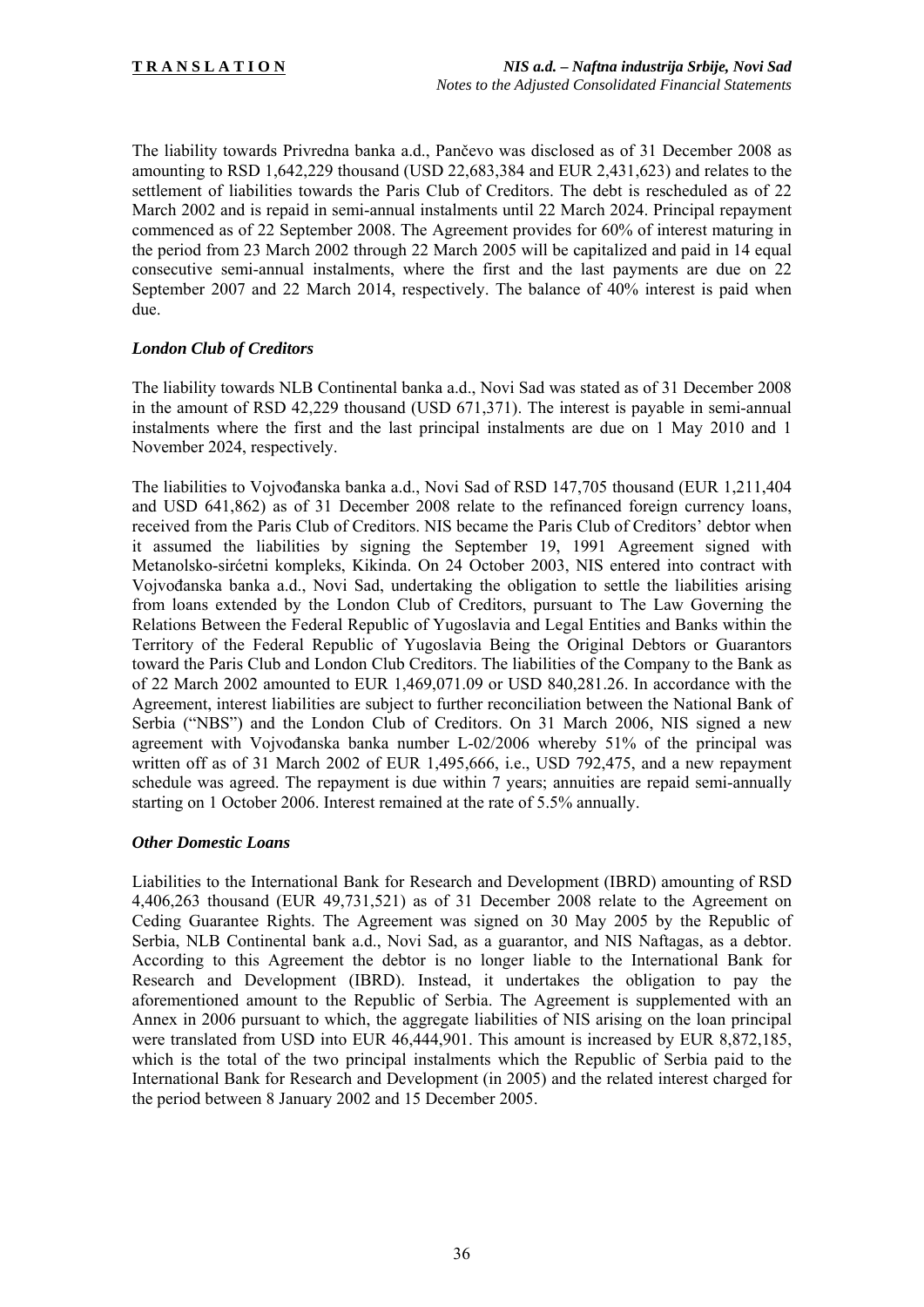The liabilities arising from the loan approved by Vojvođanska banka a.d., Novi Sad in the amount of RSD 253,103 thousand (4,023,896 Clearing Dollars) as of 31 December 2008 were incurred through the approval of the loan for the construction of the gas pipelines over the territory of SFRY in 1991. On 30 December 2005, Vojvođansk banka a.d., Novi Sad transferred its receivables thereof entirely to the Republic of Serbia. The amount of loan was not repaid and the respective interest was not calculated.

The loan from Hypo-Alpe-Adria Bank a.d., Beograd in the amount of RSD 1,494,404 thousand is repaid in the period from 31 August 2007 to 31 July 2012.

#### *Other Foreign Borrowings*

The liability to Sinochem International Oil Company Limited, London of RSD 4,622,053 thousand (USD 73.482.554) at 31 December 2008, originates in the 11 October 2004 Deed of Arrangement. Sinochem sold and delivered crude oil to the Company in the period between 1991 and 1998. The Company is paying this principal in 16 equal semi-annual instalments (Jun 30 and December 31) until 31 December 2011, whereas the first instalment was paid on 30 Jun 2004.

Maturities of long-term loans are as follows:

|                                  | 2008       | 2007       |
|----------------------------------|------------|------------|
| In thousand of RSD               | Adjusted   | Adjusted   |
|                                  |            |            |
| Due to one year                  | 2,454,415  | 2,067,179  |
| From one to two years            | 2,393,100  | 2,095,230  |
| From two to three years          | 2,411,930  | 2,072,124  |
| From three to four years         | 722,447    | 2,088,354  |
| From four to five years          | 413,831    | 638,579    |
| From five to ten years           | 2,047,539  | 361,999    |
| Over ten years                   | 4,256,303  | 5,492,051  |
|                                  |            |            |
| <b>Balance as at 31 December</b> | 14,699,565 | 14,815,516 |

#### *Other long-term liabilities*

Of the total amount of other long-term liabilities that as at 31 December 2008 amount to RSD 882,670 thousand, the amount of RSD 766,121 thousand relates to liabilities of the subsidiary company O Zone toward domestic companies. The maturities of these trade payables are not specified, nor is the obligation to accrue interest on them.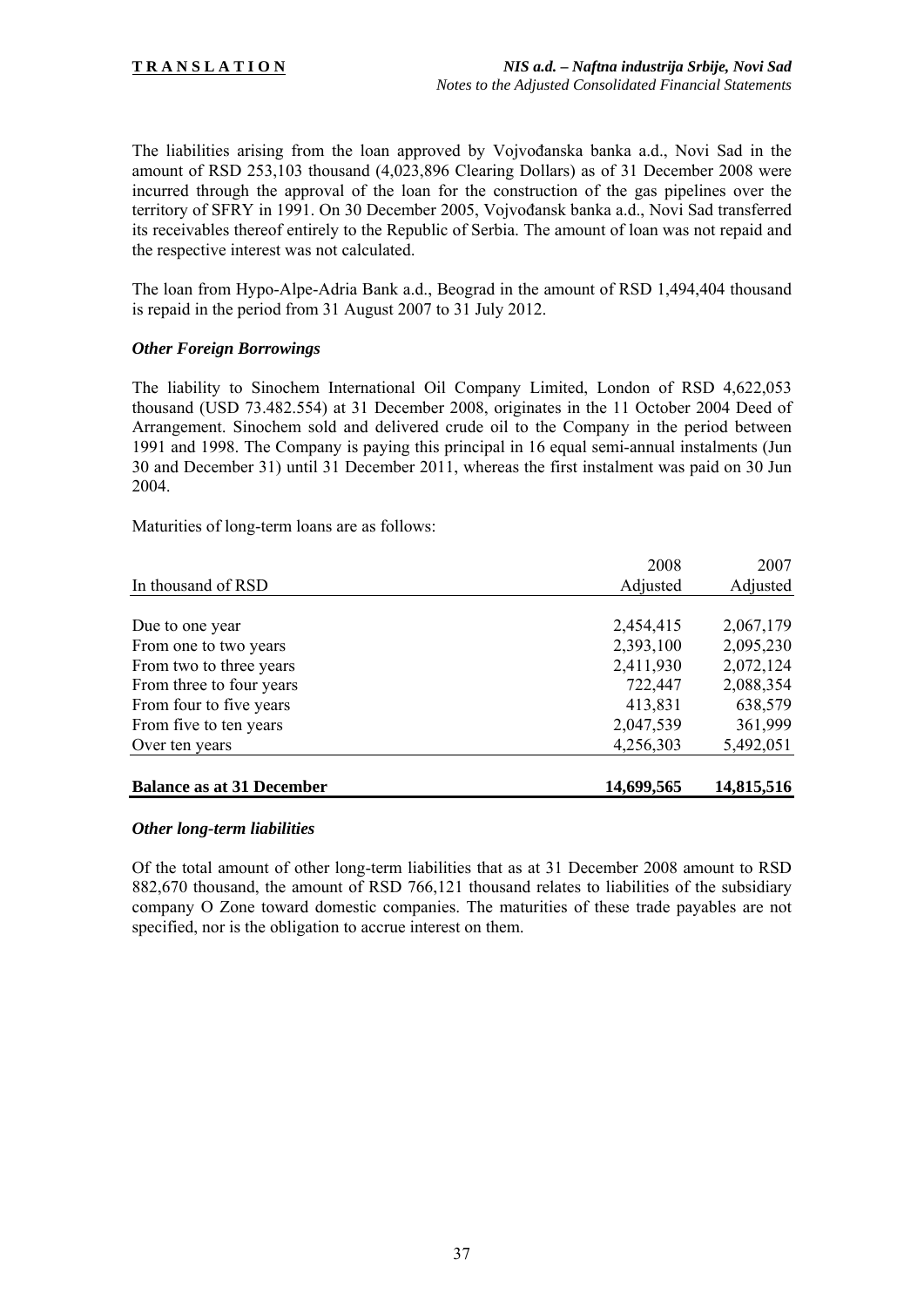# **22 Short-term financial liabilities**

Short-term financial liabilities relate to:

|                                        | 2008       | 2007       |
|----------------------------------------|------------|------------|
| In thousands of RSD                    | Adjusted   | Adjusted   |
|                                        |            |            |
| Current portion of                     |            |            |
| Long-term loans                        | 2,454,415  | 2,067,179  |
| Other long-term loans                  | 52,829     | 46,573     |
| Domestic short-term loans from banks   | 6,791,500  | 199,000    |
| Foreign short-term loans from banks    | 38,108,844 | 8,529,777  |
| Other short-term financial liabilities | 2,158      | 2,185,861  |
| <b>Balance as at 31 December</b>       | 47,409,746 | 13,028,390 |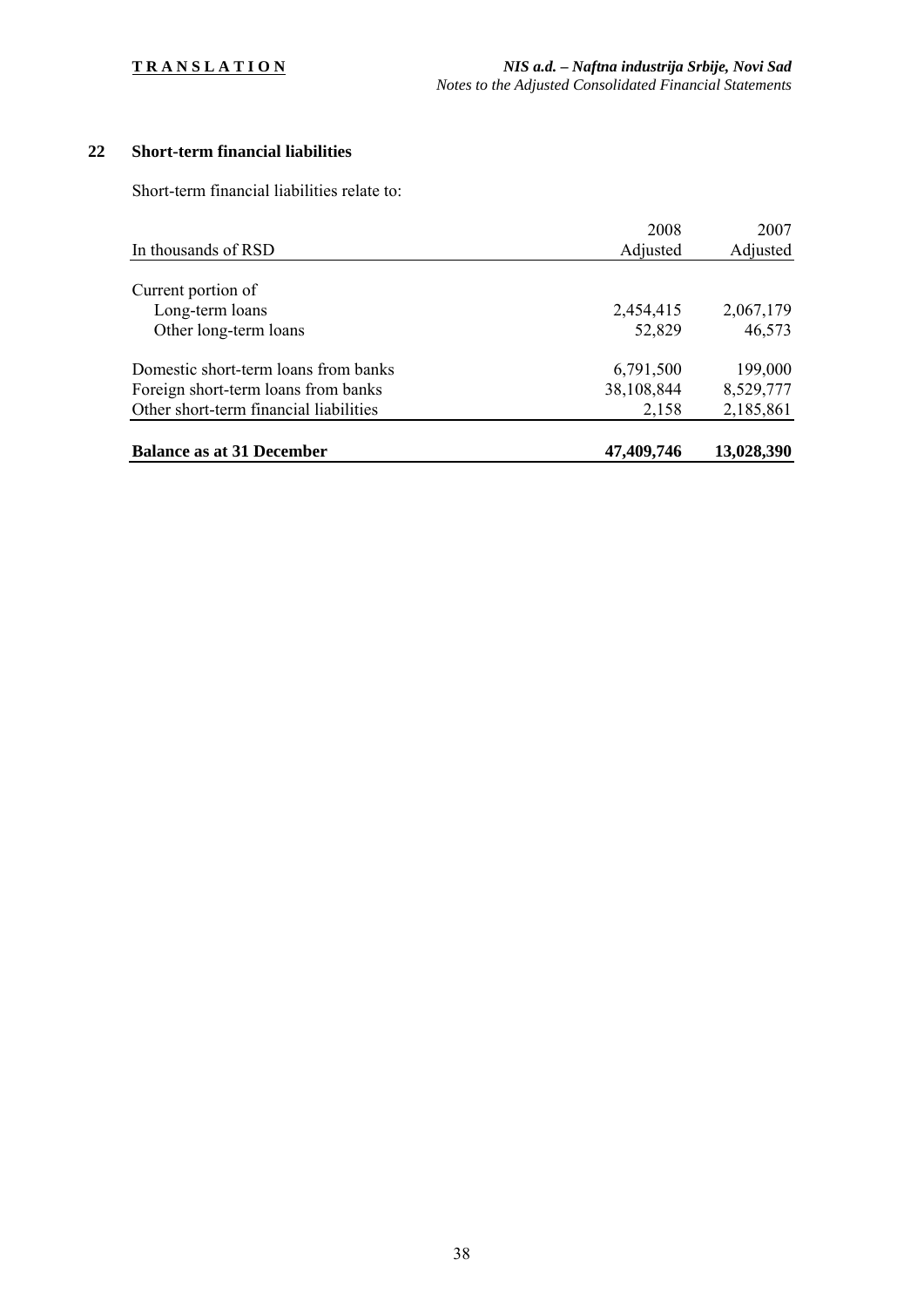#### **T R A N S L A T I O N**

An overview of short-term loan liabilities is provided in the table below:

|                                  |                            |            |            | 2008       | 2007      |
|----------------------------------|----------------------------|------------|------------|------------|-----------|
| Creditor                         | Interest rate              | Currency   | Amount     | Adjusted   | Adjusted  |
| Raiffeisen banka Beograd         | 1 M LIBOR +1.8% p.a.       | <b>USD</b> | 60,000,000 | 3,774,000  |           |
| Alpha banka a.d Beograd          | Regular bank interest      | <b>RSD</b> |            | 1,572,500  | 199,000   |
| Vojvođanska banka a.d Novi Sad   | <b>Regular BELIBOR</b>     | <b>RSD</b> |            | 745,000    |           |
| Komercijalna banka a.d Beograd   | 20.29%                     | <b>RSD</b> |            | 700,000    |           |
| Short-term domestic loans        |                            |            |            | 6,791,500  | 199,000   |
| Piraeus banka                    | USD LIBOR $+1.1\%$ p.a.    | <b>USD</b> | 68,000,000 | 4,277,200  |           |
| Societe Generale                 | 3M LIBOR +0.45% p.a.       | <b>USD</b> | 50,000,000 | 3,145,000  |           |
| EFG NEF BV Holandija             | USD LIBOR $+1.1\%$ p.a.    | <b>USD</b> | 32,000,000 | 2,012,800  |           |
| EFG NEF BV Holandija             | USD LIBOR $+0.9\%$ p.a.    | <b>USD</b> | 27,500,000 | 1,729,850  |           |
| EFG NEF BV Holandija             | USD LIBOR $+1.1\%$ p.a.    | <b>USD</b> | 18,938,000 | 1,191,200  |           |
| EFG NEF BV Holandija             | USD LIBOR $+1.1\%$ p.a.    | <b>USD</b> | 21,650,000 | 1,361,785  |           |
| Alpha bank London                | 1 M LIBOR $+1.4\%$ p.a.    | <b>USD</b> | 31,499,944 | 1,981,346  |           |
| Alpha bank London                | 3 M LIBOR +2.2% p.a.       | <b>USD</b> | 30,000,000 | 1,887,000  |           |
| Alpha bank London                | 1 M LIBOR $+1.1\%$ p.a.    | <b>EUR</b> | 10,000,000 | 886,010    |           |
| Alpha bank London                | 1 M LIBOR +1.1% p.a.       | <b>USD</b> | 13,500,000 | 849,150    |           |
| Vojvođanska banka a.d Novi Sad   | 1 M LIBOR $+2.2\%$ p.a.    | <b>USD</b> | 22,114,574 | 1,391,008  |           |
| Vojvođanska banka a.d Novi Sad   | 1 M LIBOR +2.2% p.a.       | <b>USD</b> | 47,885,426 | 3,011,993  |           |
| Erste banka                      | 3 M LIBOR +2% p.a.         | <b>EUR</b> | 28,324,154 | 2,509,548  |           |
| Erste banka                      | 3 M LIBOR + $0.65\%$ p.a.  | <b>USD</b> | 66,000,000 | 4,151,400  |           |
| Intesa Banka Beograd             | $3$ M LIBOR + $1\%$ p.a.   | <b>USD</b> | 50,000,000 | 3,145,000  |           |
| Intesa Banka Beograd             | 3 M LIBOR +2.4% p.a.       | <b>USD</b> | 45,335,000 | 2,851,572  |           |
| Intesa Banka Beograd             | 3 M LIBOR +2.4% p.a.       | <b>USD</b> | 27,456,000 | 1,726,982  |           |
| EFG NEF BV Holandija             | 3 M EURIBOR +1.1% p.a.     | <b>EUR</b> |            |            | 3,248,684 |
| RIEUF Holandija                  | EURIBOR $+1.6\%$ p.a.      | <b>EUR</b> |            |            | 2,745,535 |
| Alpha bank London                | 3 M EURIBOR + $2.7\%$ p.a. | <b>EUR</b> |            |            | 950,834   |
| Alpha bank London                | EURIBOR $+1.1\%$ p.a.      | <b>EUR</b> |            |            | 1,584,724 |
| Short-term foreign loans         |                            |            |            | 38,108,844 | 8,529,777 |
| <b>Balance as at 31 December</b> |                            |            |            | 44,900,344 | 8,728,777 |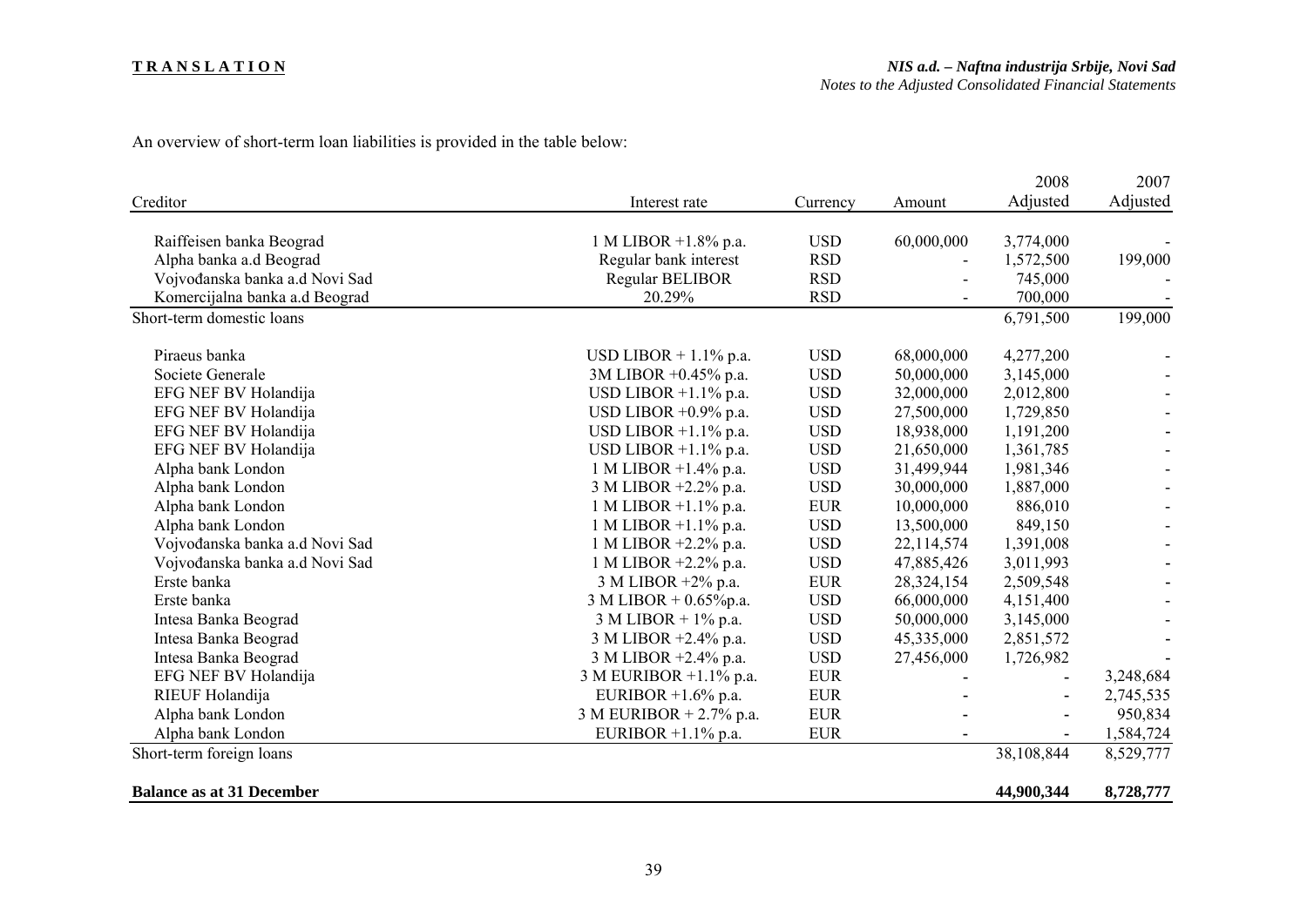# **23 Liabilities from business operations**

Liabilities from business operations relate to:

| <b>Balance as at 31 December</b>           | 11,508,677 | 31,891,468 |
|--------------------------------------------|------------|------------|
| Other liabilities from business operations | 72,207     | 72,453     |
| Advances received                          | 945,553    | 1,679,906  |
| Liabilities from specific operations       | 709,072    | 1,000,882  |
| Total trade payables                       | 9,781,845  | 29,138,227 |
| Foreign                                    | 4,991,333  | 24,404,020 |
| Domestic                                   | 4,790,512  | 4,734,207  |
| Trade payables                             |            |            |
|                                            |            |            |
| In thousands of RSD                        | Adjusted   | Adjusted   |
|                                            | 2008       | 2007       |

#### **24 Other short-term liabilities**

Other short-term liabilities relate to:

|                                  | 2008      | 2007      |
|----------------------------------|-----------|-----------|
| In thousands of RSD              | Adjusted  | Adjusted  |
|                                  |           |           |
| Liabilities for gross salaries   | 616,807   | 1,540,555 |
| Liabilities to employees         | 332,631   | 19,888    |
| Liabilities for interest         | 1,075,902 | 971,166   |
| Liabilities for dividends        | 2,126,363 | 689,232   |
| Liabilities for profit sharing   | 147       | 809,645   |
| Other liabilities                | 65,782    | 12,780    |
| <b>Balance as at 31 December</b> | 4,217,632 | 4,043,266 |

#### **25 VAT and other liabilities for taxes, contributions and other accrued liabilities**

VAT and other liabilities for taxes, contributions and other accrued liabilities relate to:

|                                                                | 2008      | 2007      |
|----------------------------------------------------------------|-----------|-----------|
| In thousands of RSD                                            | Adjusted  | Adjusted  |
|                                                                |           |           |
| Liabilities for VAT based on difference in VAT calculation and |           |           |
| input VAT                                                      | 386,973   | 1,910,388 |
| Liabilities for excise duties                                  | 1,654,790 | 1,435,379 |
| Customers duties                                               | 183,346   | 1,112,917 |
| Other liabilities for taxes and contributions and other duties | 759,545   | 330,916   |
| Other liabilities                                              | 128,903   | 2,559     |
| Accruals                                                       | 260,492   | 1,049,810 |
|                                                                |           |           |
| <b>Balance as at 31 December</b>                               | 3,374,049 | 5,841,969 |

#### **26 Off-balance sheet assets and liabilities**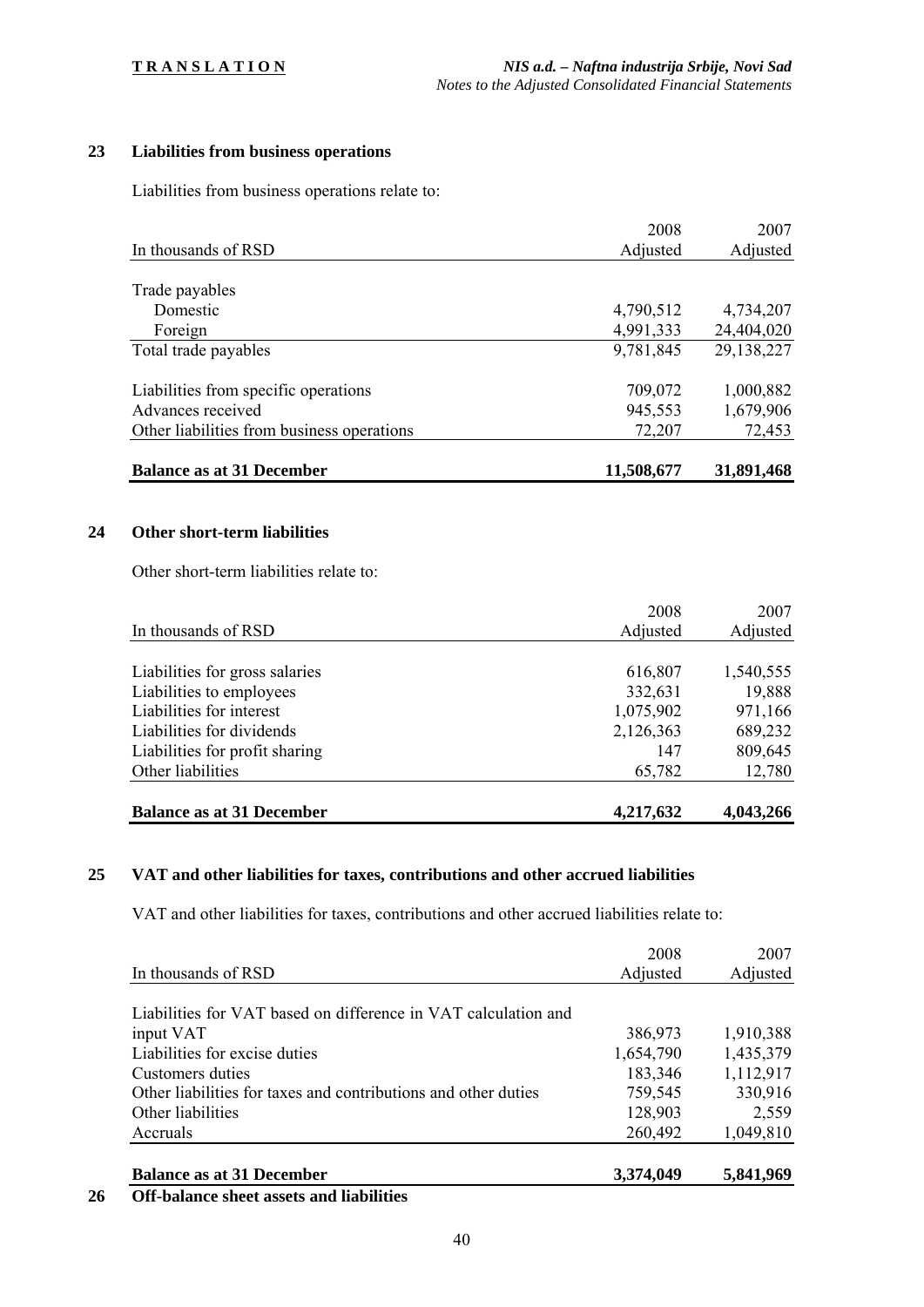Off-balance sheet assets and liabilities relate to:

| In thousands of RSD                                   | Adjusted    | Adjusted   |
|-------------------------------------------------------|-------------|------------|
|                                                       |             |            |
| Securities issued and guarantees                      | 91,582,736  | 35,140,999 |
| Received securities and guarantees                    | 1,233,001   | 762,813    |
| Receivables for property in Former Yugoslav Republics | 9,201,298   | 5,339,490  |
| Other entity's goods in warehouse                     | 3,701,653   | 2,091,993  |
| Other assets owned by other entities                  | 291,218     | 257,513    |
| Assets for closing of oil wells in Angola             | 518,705     | 354,621    |
|                                                       |             |            |
| <b>Balance as at 31 December</b>                      | 106,528,611 | 43,947,429 |

#### **27 Undertaken and contingent liabilities**

#### *Lawsuits*

Based on the report by the legal department the Company is involved in a number of court and administrative proceedings that as at 31 December 2008 amount to RSD 8,052,793 thousand, not including the effects of potential penalty interest. As at balance sheet date the Company estimated contingent liabilities and on that basis made provisions in its financial statements in the amount of RSD 3,995,908 thousand (Note 20).

#### *Contractual investment obligations*

During 2007 the Company signed a Contract with the Ministry for the Protection of the Environment with the aim of realising the Strategic Plan of Investing in Environmental Protection in the Municipality of Pančevo. The contracted amount of the investment is EUR 120 million, out of which the Environmental Protection Fund will co-finance 5% or EUR 6 million. Up to 31 December 2008 the Company invested RSD 1,697,100 thousand in Strategic Plan related projects.

#### *Contractual commitments for purchases*

Contractual liabilities for procurement relate to undertaken liabilities arising from the contract on industrial consulting for the company Shell Personnel Services B.V., Holland. The total contracted amount of this project is EUR 48,522 thousand, out of which EUR 25,665 thousand have been paid up to balance sheet date. According to contract the remaining amount of the fee will be paid in the next two years, except in case of contract termination, when the Company will be under obligation to settle all the expenses incurred by Shell up to contract termination date. Given that the Company terminated the contract on 21 August 2008 and after that accrued liabilities for supplier's invoices up to contract termination date, management believes that no further liabilities will arise in this respects.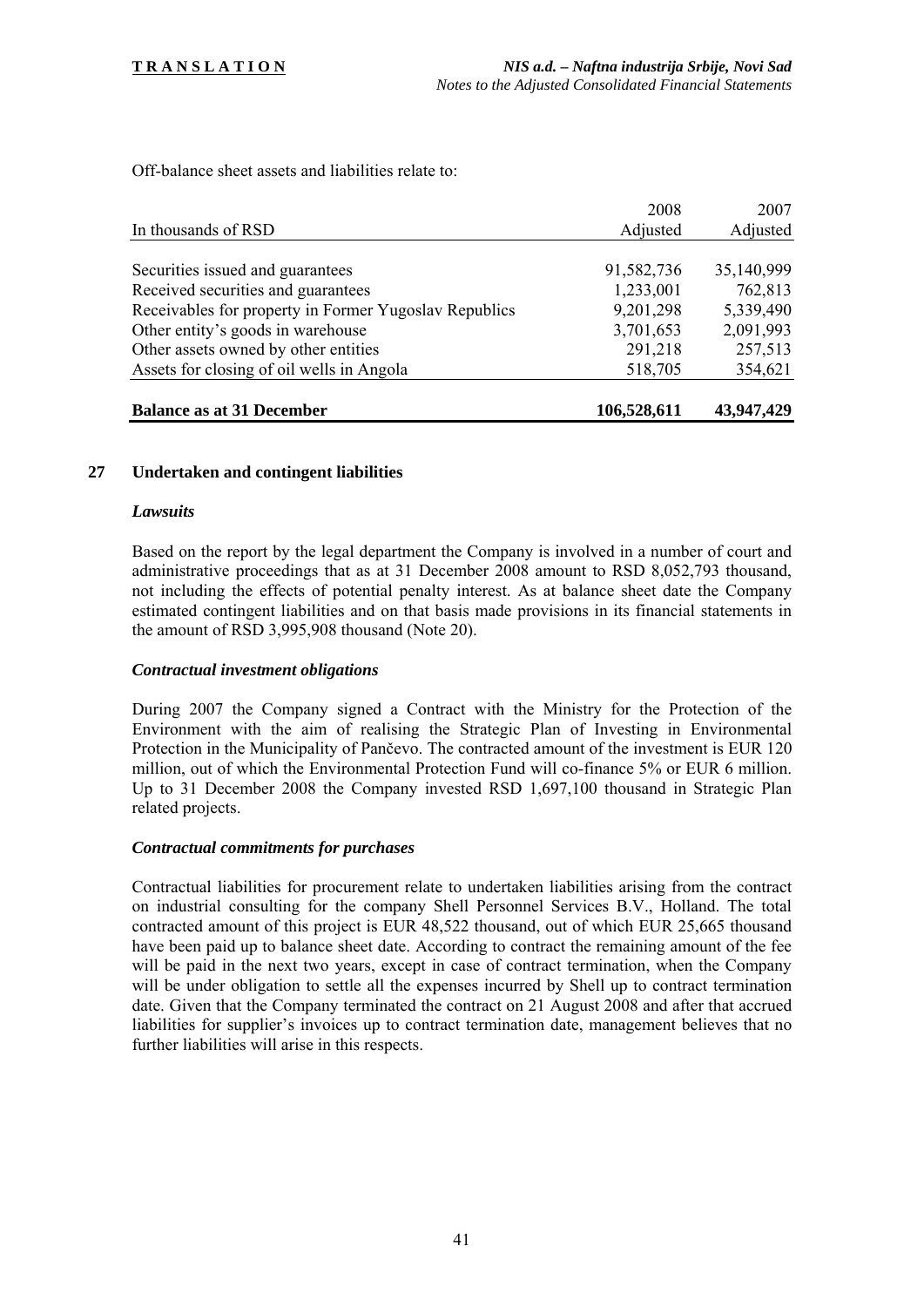#### **28 Subsequent events**

On 25 January 2008 the Government of the Russian Federation and the Government of the Republic of Serbia signed an Agreement on Cooperation in the Oil and Gas Industry that the Serbian Parliament ratified on 9 September 2008. Also, on 25 January 2008 the Republic of Serbia and Gazprom Neft concluded a Protocol related to the basic terms and conditions of the purchase of shares of Naftna Industrija Srbije a.d. Novi Sad by OAD Gazprom Neft, comprising 51% of the initial capital of the Company.

In accordance with the Agreement and the Protocol, on 24 December 2008, a Share Purchase Agreement of Shares of Naftna industrija Srbije a.d. Novi Sad was concluded between the Republic of Serbia and OAD Gazprom Neft. The object of purchase is the Block of Shares which consists of 4,158,040 ordinary shares with a nominal value of RSD 10 thousand per share, comprising 51% of the Company's initial capital.

In accordance with the Agreement, Gazprom Neft as the buyer undertakes the following:

- to observe the Social program;
- to fulfil the investment obligation in the period of four years, in accordance with the Program of Renewal and Modernisation, in the amount of EUR 547 million, securing a special purpose loan and Contractually Specified Terms in the amount of EUR 500 million;
- to assure dividend distribution by the Company in the period of four years for each fiscal year in the amount of not less than 15% of respective net profit per year;
- up to year 2020 to assure continuity of production and investment in research activities, not to discontinue operations of the refineries, for the quantities of crude oil refined by the Company to meet the requirements of the Serbian market for basic oil products, for the market share in derivatives for retail sales on the market of the Republic of Serbia not to be below the market share in 2008;
- to assure implementation of the Program of Reconstruction and Modernisation.

In accordance with the Agreement the Republic of Serbia as the seller undertakes the following:

- to maintain current quality requirements in relation to oil derivatives during the period until the completion of the implementation of the Program of Reconstruction and Modernisation;
- to maintain current restrictions on import of oil derivatives into the Republic of Serbia until 2010;
- to protect the buyer from all claims related to environmental protection resulting from obsolescence of production equipment until the completion of the Program of Reconstruction and Modernisation, excluding industrial accidents;
- to ensure that any and all claims against the Company and any of its Subsidiaries pursued by the Seller, any Governmental Authority or by any State-owned entity outstanding prior to the Transfer Closing Date for each such claim or group of claims is in excess of EUR 10 million will not result in any liability for the Company;
- to ensure that an official certificate is issued by the tax authorities confirming that the Company has no outstanding tax liabilities in relation to any tax periods that ended prior to the Transfer Closing Date;
- to ensure all necessary licenses for the sale of oil derivatives, assessment that facilities meet environmental criteria, and to provide a property list and give permission for registering the Company's ownership over such property.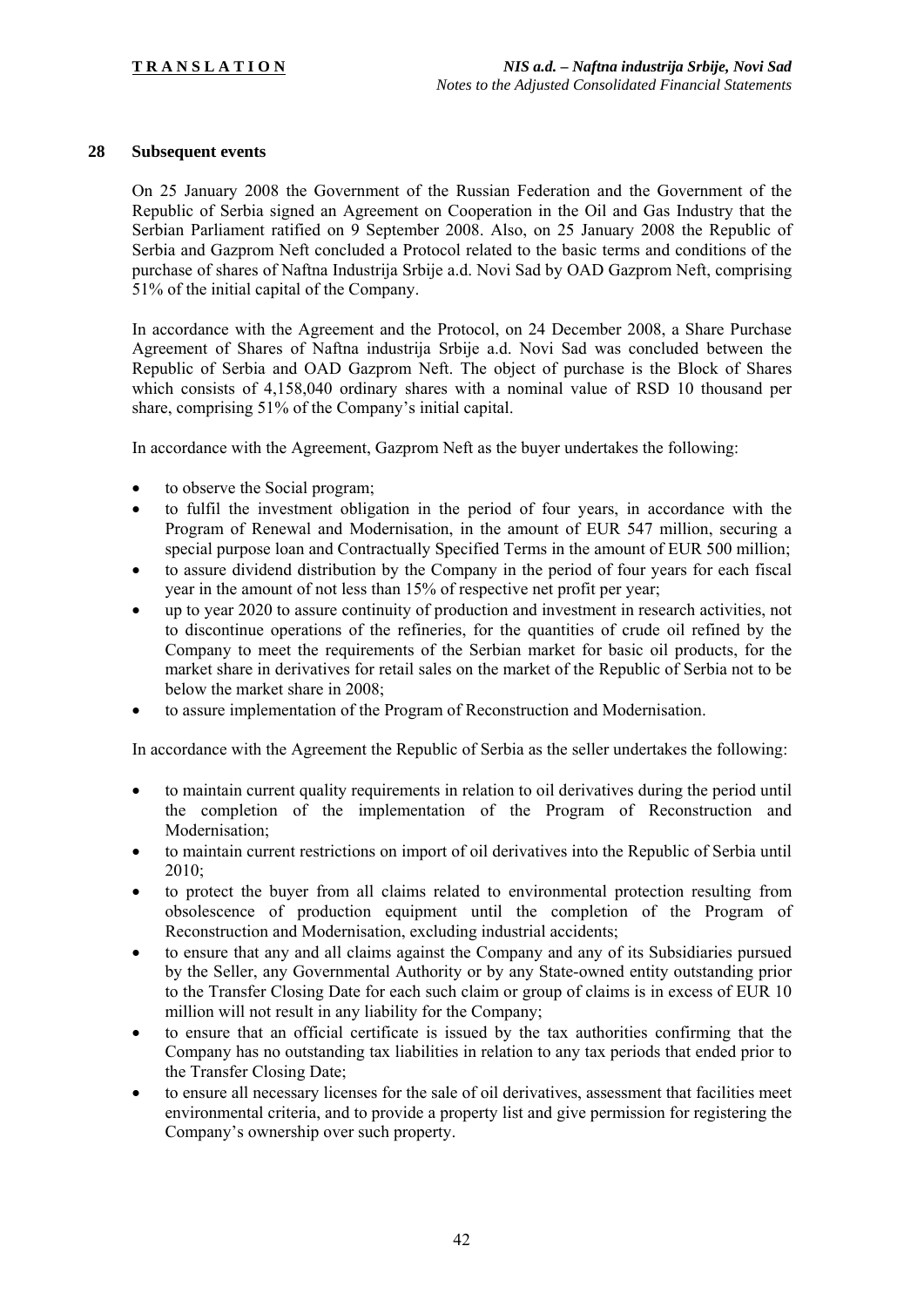Based on the Share Purchase Agreement concluded on 24 December 2008 a change in ownership structure of the Company occurred which was registered with the Central Securities Depository and Clearing House on 2 February 2009. The new ownership structure of the Company is as follows:

- 51% of initial capital is owned by Gazprom Neft, St Petersburg, Russian Federation;
- 49% of initial capital is owned by the Government of the Republic of Serbia, the Ministry of Economy and Privatisation.

Company management believes that there are no other significant subsequent events that could impact the financial statements for 2008 or that require separate disclosure.

#### **29 Taxation risks**

The Republic of Serbia tax legislation is subject to different interpretations and changes occur frequently. The interpretation of tax legislation by tax authorities as applied to the transactions and activity of the Company may not coincide with that of the management. As a result, transactions may be challenged by tax authorities and the Company may be assessed additional taxes, penalties and interest, which can be significant. The periods remain open to review by the tax and customs authorities with respect to tax liabilities for five years. This practically means that the tax authorities are entitled to assign payment of unsettled liabilities within five years of when the liability occurred.

#### **30 Financial risk management**

The Company's activities are exposed to various financial risks, including the market risk, currency risk and interest rate risk. The basic characteristics of such exposure involve the following types of risk:

#### *Credit risk*

Credit risk is the risk of financial loss for the Company due to a buyer or other counterparty to a financial instrument failing to settle its contractual obligations. The Company's exposure to credit risk is primarily associated with customer accounts receivable, other long-tent investments to customers, with respect to reschedule of receivables and various placements to employees.

At 31 December 2008 a significant concentration of credit risk exists with the following legal entities, and is primarily associated with the long-term and short-term financial placements and receivables:

|                                   | 2008       | 2007       |
|-----------------------------------|------------|------------|
| In thousands of RSD               | Adjusted   | Adjusted   |
|                                   |            |            |
| JP Srbijagas, Novi Sad            | 7,730,167  | 6,702,728  |
| HIP Petrohemija, Pančevo          | 7,118,380  | 5,273,806  |
| Rudarsko-topioničarski basen, Bor | 2,829,670  | 2,593,426  |
| MSK Kikinda                       | 1,633,681  | 1,335,991  |
| <b>JAT</b> Beograd                | 413,670    | 1,655,149  |
| Hipol, Odžaci                     | 228,150    | 449,260    |
|                                   |            |            |
| <b>Total</b>                      | 19,953,718 | 18,010,360 |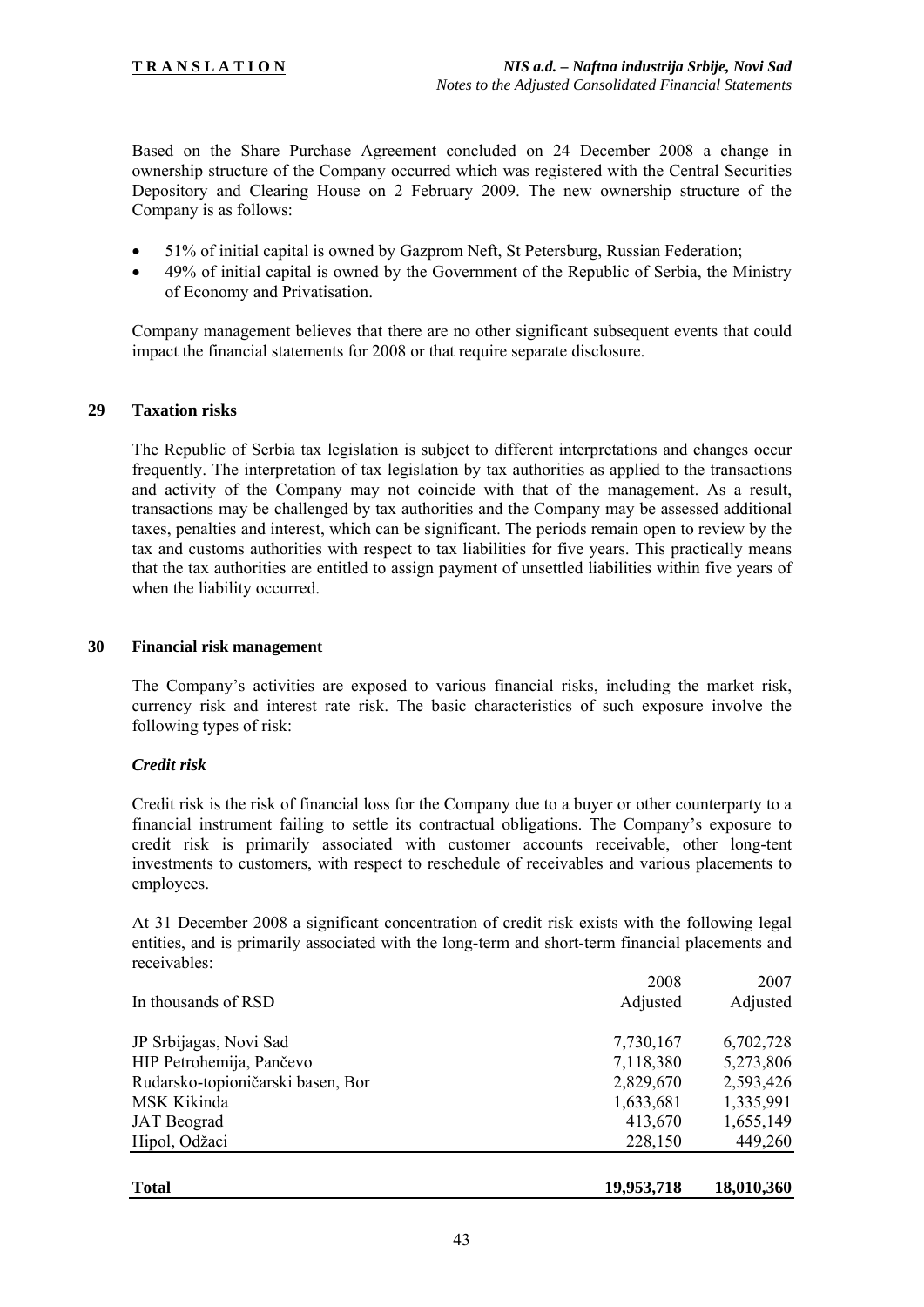For the remaining portion of accounts receivable the Company does not have a significant concentration of credit risk, given that its exposure is diversified over a large number of customers.

The Company makes provisions for impairment losses that relate to estimates of incurred losses on trade receivables and on other receivables. Provisions for trade receivables are made in accordance with the Company's Accounting Manual for domestic trade receivables that are overdue for more than 60 days, and for liquid oil gas, delivered products and fuel to retail customers in the category of remote heating systems and for state funded consumers for receivables that are overdue for more than 90 days, and for foreign trade receivables, within 180 days as of payment due date. Direct write-off charged to expenses is only performed when the impossibility of collection is certain and documented, and when the decision on direct write-off is made by the Company's Board of Directors.

#### *Currency risk*

The majority portion of the Company's foreign transactions, as well as borrowings and placements are performed and presented in foreign currency. Accordingly, the Company is exposed to the market risk impacted by movements in foreign currency exchange rates. The majority of transactions are in EUR or USD. The Company does not use financial instruments for hedging currency risk.

#### *Interest rate risk*

The Company's principal exposure to movements in interest rates relates to other long-term investments, short-term financial placements, as well as long-term and short-term loans. The Company does not have policies and procedures for minimising interest rate risk.